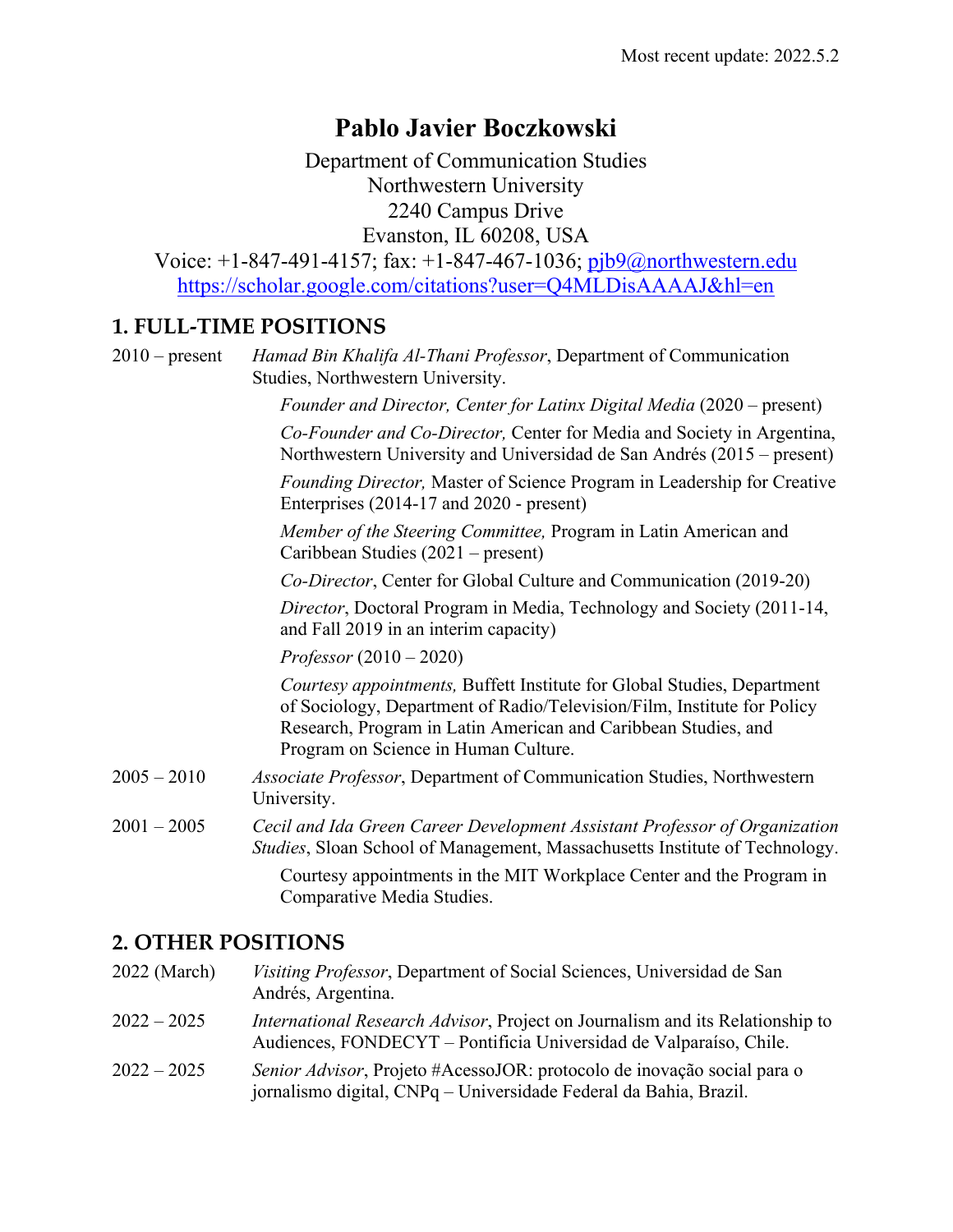| $2021 - 2024$    | External Academic Advisor, School of Journalism and Communication,<br>Chinese University of Hong Kong, China.                                          |
|------------------|--------------------------------------------------------------------------------------------------------------------------------------------------------|
| $2019 - 2021$    | Senior Research Fellow, Weizenbaum Institute for the Networked Society,<br>Berlin, Germany.                                                            |
| $2018$ – present | Member, Research Institute, National Academy of Journalism of Argentina.                                                                               |
| $2010 - 2011$    | Visiting Scholar, Organizations and Markets Group, University of Chicago<br>Booth School of Business.                                                  |
| $2010$ (June)    | Visiting Professor, Laboratoire Techniques, Territoires et Sociétés, Université<br>Paris-Est.                                                          |
| $2007$ – present | Member, Advisory Board, Center for Technology and Society, Universidad de<br>San Andrés (Buenos Aires, Argentina).                                     |
| $2006$ – present | Member, Advisory Board, Journalism Program, Universidad de San Andrés<br>and Grupo Clarín (Buenos Aires, Argentina).                                   |
| $2002$ – present | <i>External Faculty Affiliate, Center on Organizational Innovation, Institute for</i><br>Social and Economic Research and Policy, Columbia University. |
| $2004 - 2014$    | Visiting Professor, Business School, Universidad Torcuato Di Tella (Buenos<br>Aires, Argentina).                                                       |

#### **3. EDUCATION**

| $1997 - 2001$ | Ph.D., Department of Science and Technology Studies, Cornell University.                                                                     |
|---------------|----------------------------------------------------------------------------------------------------------------------------------------------|
| 1994 - 1997   | M.A., Department of Science and Technology Studies, Cornell University.                                                                      |
| 1990 - 1994   | <i>Doctor</i> , Psychology, School of Humanities, Universidad de Belgrano (Buenos<br>Aires, Argentina).                                      |
| 1985 - 1989   | Licenciado [five-year undergraduate degree], Psychology, Department of<br>Psychology, Universidad de Buenos Aires (Buenos Aires, Argentina). |

#### **4. ACADEMIC PUBLICATIONS**

- a. Books published
- [B 6] Zelizer, B., Boczkowski, P., & Anderson, C. (2021). *The journalism manifesto*. Cambridge, UK: Polity. (Korean edition forthcoming with May Books.)
- [B 5] Boczkowski, P., & Mitchelstein, E. (2021). *The digital environment: How we live, learn, work, and play now*. Cambridge, MA: MIT Press. (Spanish edition forthcoming with Siglo XXI.)
- [B 4] Boczkowski, P. (2021). *Abundance: On the experience of living in a world of information plenty*. New York: Oxford University Press. (Spanish edition published by UNSAM Edita in 2022.)
- [B 3] Boczkowski, P. & Mitchelstein, E. (2013). *The news gap: When the information preferences of the media and the public diverge*. Cambridge, MA: MIT Press. (Spanish edition published by Ediciones Manantial in 2015.)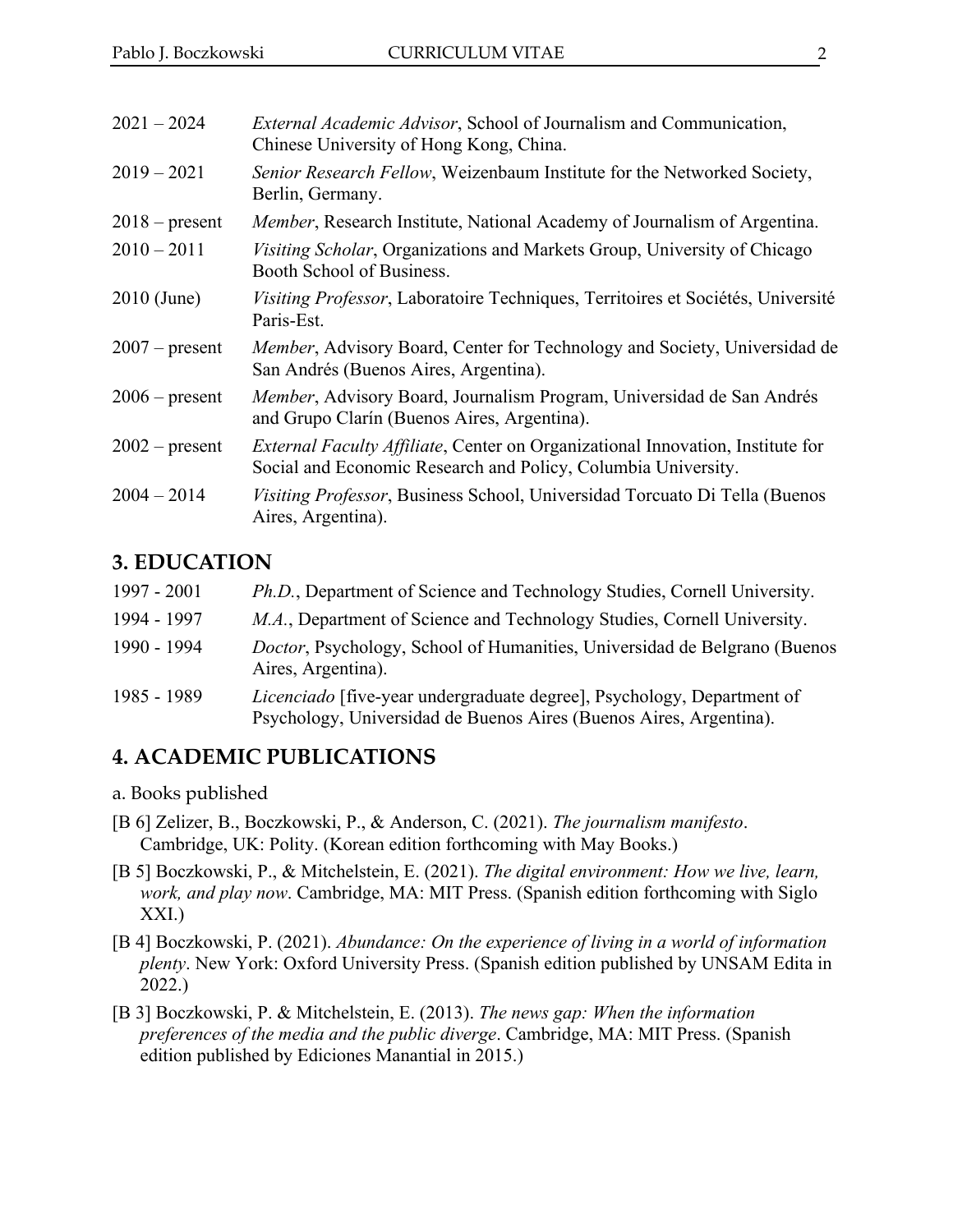[B 2] Boczkowski, P. (2010). *News at work: Imitation in an age of information abundance*. Chicago: University of Chicago Press. (Chinese simplified character edition published by Peking University Press in 2020.)

2011 Best Book Award, Communication and Information Technologies Section, American Sociological Association.

Chapter 2 reprinted in *Réseaux: Communication, Technologie, Sociétés*, vol. 28, no. 160-61, pp. 43-78.

[B 1] Boczkowski, P. (2004). *Digitizing the news: Innovation in online newspapers*. Cambridge, MA: MIT Press. (Paperback edition published in March 2005, first reprint issued in June 2007; Spanish edition published in 2006 by Ediciones Manantial; Chinese simplified character edition forthcoming with Shanghai Joint Publishing Company.)

2005 Outstanding Book Award, International Communication Association.

2005 Outstanding Book Award, Critical and Cultural Studies Division, National Communication Association.

2004 Outstanding Book Award, Organizational Communication Division, National Communication Association.

Excerpt from chapter 7 reprinted as "Redefining the news online" in *Online Journalism Review*, February 4, 2004. (Available URL: http://ojr.org/ojr/workplace/1075928349.php).

- b. Book manuscripts in progress
- [BMIP 1] Matassi, M., & Boczkowski, P. *To know is to compare: Studying social media across countries, media and platforms*. Forthcoming with MIT Press. [Date of final manuscript submission: April 2022.]
- [BMIP 2] Mitchelstein, E., Boczkowski, P., Wagner, C., & Suenzo, F. *The patina of distrust: Misinformation in a context of skepticism*. Under contract with MIT Press. [Due date of full manuscript: December 2022.]
- c. Edited volumes
- [E 4] Boczkowski, P., & Papacharissi, Z. *Trump and the media*. (2018). Cambridge: MIT Press. Contributors: Chris Anderson, Mike Annany, Rod Benson, Pablo J. Boczkowski, danah boyd, Robyn Caplan, Michael Delli Carpini, Josh Cowls, Susan Douglas, Tarleton Gillespie, Keith Hampton, Dave Karpf, Dan Kreiss, Seth Lewis, Gina Neff, Andrew Mendelson, Zizi Papacharissi, Katy Pearce, Victor Pickard, Sue Robinson, Adrienne Russell, Ralph Schroeder, Michael Schudson, Julia Sonnevend, Keren Tenenboim-Weinblatt, Fred Turner, Nikki Usher, Karin Wahl-Jorgenson, Silvio Waisbord, and Barbie Zelizer.
- [E 3] Boczkowski, P., & Anderson, C. (2017). *Remaking the news: Essays on the future of journalism scholarship in the digital age*. Cambridge: MIT Press. (Korean edition published in 2021 with .)

Contributors: Chris Anderson, Mike Annany, Rod Benson, Pablo J. Boczkowski, Michael Delli Carpini, Mark Deuze, Bill Dutton, Matt Hindman, Seth Lewis, Eugenia Mitchelstein, Russ Neuman, Rasmus Kleis Nielsen, Zizi Papacharissi, Victor Pickard, Sue Robinson, Michael Schudson, Jane Singer, Talia Stroud, Karin Wahl-Jorgenson, and Rodrigo Zamith.

Excerpt from chapter 1 reprinted on *Culture Digitally* (Available URL: http://culturedigitally.org/2017/05/rtn-introduction/).

[E 2] Mitchelstein, E., & Boczkowski, P. (2017). *Titulares, hashtags y videojuegos: La comunicación en la era digital*. Buenos Aires: Ediciones Manantial.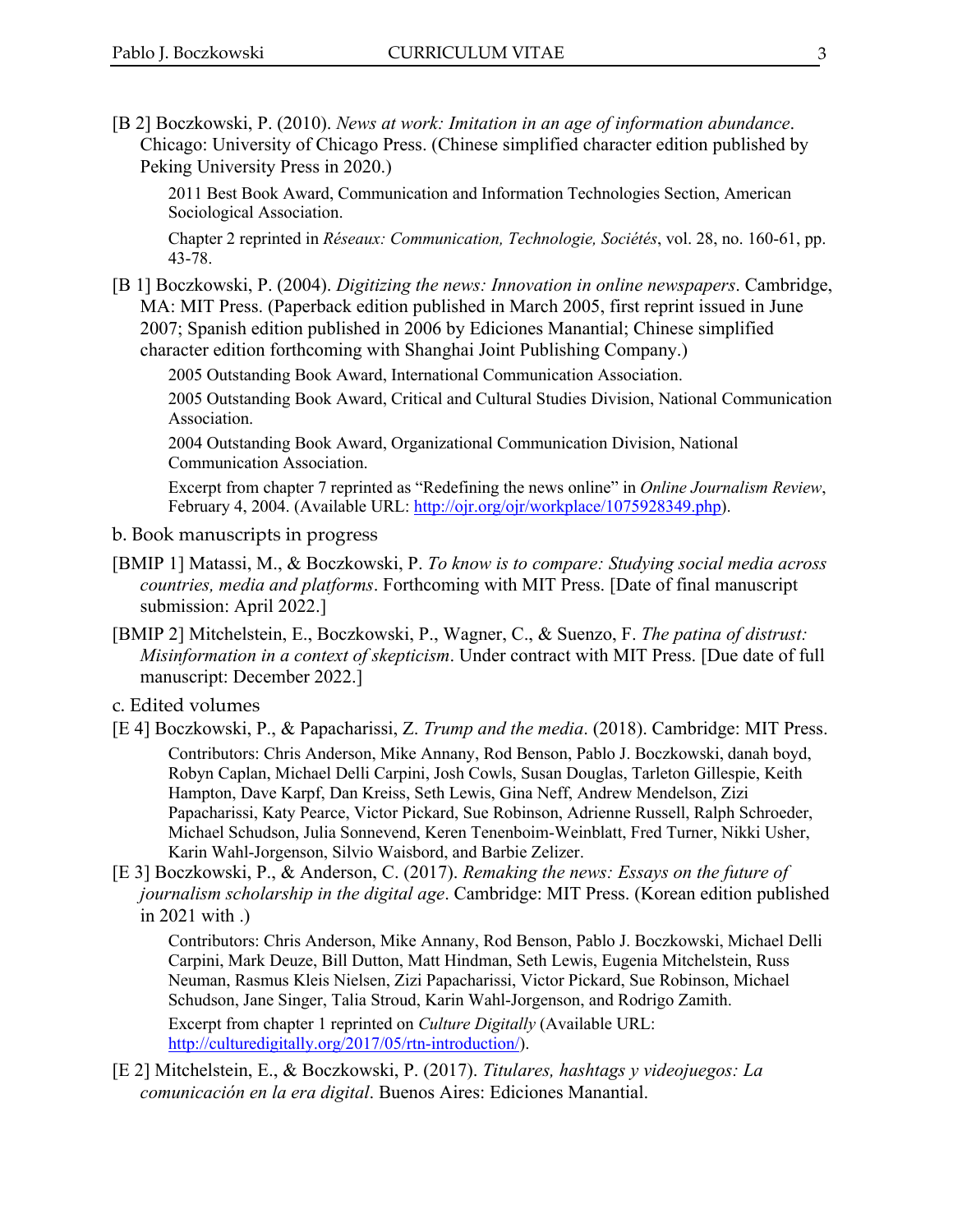Contributors: Arturo Arriagada, Natalia Aruguete, Martín Becerra, Pablo J. Boczkowski, Anita Chan, Hernán Espinosa Medina, Víctor García Perdomo, Philip Kitzberger, Lila Luchessi, Santiago Marino, Eugenia Mitchelstein, Silvia Ramírez Gelbes, Sergio Roncallo Dow, Iván Schuliaquer, Carlos Ramos Zincke, Enrique Uribe Jongbloeb, Fernando Valenzuela, and Silvio Waisbord.

[E 1] Gillespie, T., Boczkowski, P., & Foot, K. (2014). *Media technologies: Essays on communication, materiality and society*. Cambridge: MIT Press.

Contributors: Pablo J. Boczkowski, Geoffrey C. Bowker, Finn Brunton, Gabriella Coleman, Gregory J. Downey, Kirsten A. Foot, Tarleton Gillespie, Steven J. Jackson, Christopher M. Kelty, Leah A. Lievrouw, Sonia Livingstone, Ignacio Siles, Jonathan Sterne, Lucy Suchman, and Fred Turner.

- e. Journal articles and conference proceedings  $[{}^*$  = student co-author]
- [A 61] Aharoni, T., Tenenboim-Weinblatt, K., Kligler-Vilenchik, N., Boczkowski, P., Mitchelstein, E., Hayashi, K., & Villi, M. (in press). The socio-materiality of news (dis)trust: A five-country study*. New Media & Society*.
- [A 60] Crispim da Fontura, M., & Boczkowski, P. (2022). Pablo Boczkowski: For the revision of theories and a new focus on audiences. *Brazilian Creative Industries Journal, 2* (1). https://doi.org/10.25112/bcij.v2i1.2882
- [A 59] Matassi, M.,\* Mitchelstein, E., & Boczkowski, P. (2022). Social media repertoires: Social structure and platform use. *The Information Society*, DOI: 10.1080/01972243.2022.2028208.
- [A 58] Kligler-Vilenchik, N. Tenenboim-Weinblat, K., Boczkowski, P., Hayashi, K., Mitchelstein, E., & Villi, M. (2021). Youth political talk in the changing media environment: A cross-national typology. *International Journal of Press / Politics*. https://journals.sagepub.com/doi/10.1177/19401612211055686
- [A 57] Hayashi, K., Boczkowski, P., Mitchelstein, E., Tenenboim-Weinblat, K., Villi, M., & Kligler-Vilenchik, N. (2021). Gendered power relations in the digital age: An analysis of Japanese women's media consumption within a global context. Manuscript under second round of review. *Feminist Media Studies*. DOI: 10.1080/14680777.2021.1998183
- [A 56] Mitchelstein, E., Giuliano, C.,\* & Boczkowski, P. (2021). Platform matters: Political opinion expression on social media. *Weizenbaum Journal of the Digital Society*, *1(1),* w1.1.5. https://doi.org/10.34669/wi.wjds/1.1.5.
- [A 55] Villi, M., Aharoni, T., Tenenboim-Weinblat, K., Boczkowski, P., Hayashi, K., Mitchelstein, E., Tanaka, A., & Kligler-Vilenchik, N. (2021). Taking a break from news: A five-nation study of news avoidance in the digital era. *Digital Journalism*. DOI: 10.1080/21670811.2021.1904266
- [A 54] Boczkowski, P., Suenzo, F.,\* Hayashi, K., Mitchelstein, E., Tenenboim-Weinblat, K., Villi, M., & Kligler-Vilenchik. (2021). From the barbeque to sauna: A comparative account of the folding of media reception into everyday life. *New Media & Society*. doi:10.1177/14614448211000314

Media writeup: Coddington, M., & Lewis, S. (2021, April 20). Why do people still get print newspapers? Well, partly to start up the grill (seriously). *Nieman Lab*. Available online at: https://www.niemanlab.org/2021/04/why-do-people-still-get-print-newspapers-well-partly-tostart-up-the-grill-seriously/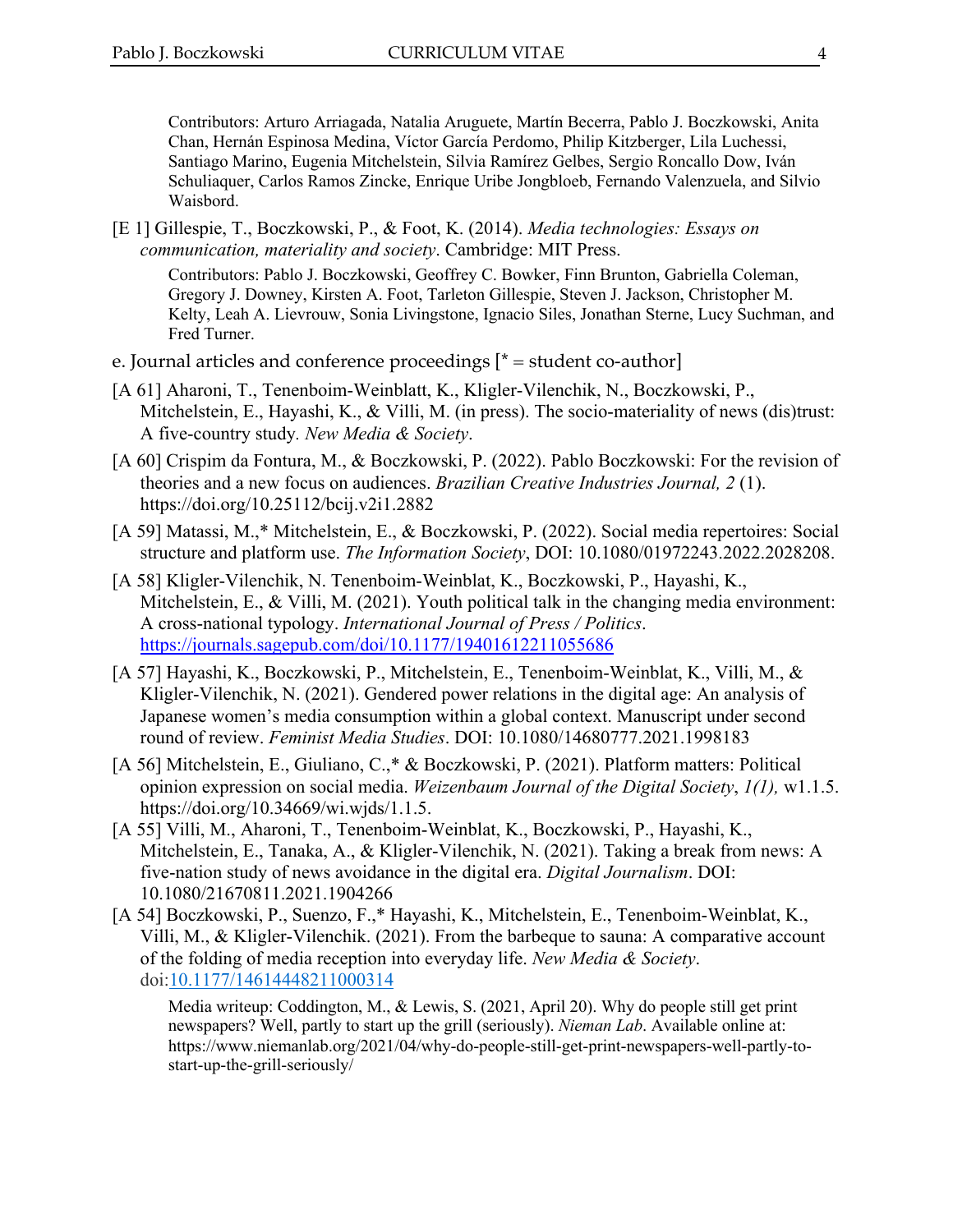- [A 53] Mitchesltein, E., & Boczkowski, P. (2021). What a special issue on Latin America teaches us about some key limitations in the field of digital journalism. Digital Journalism. https://doi.org/10.1080/21670811.2021.1873813
- [A 52] Mitchelstein, E., Boczkowski, P. & Suenzo, F.\* (2021). Chronicle of a death foretold: The enactment of patriarchy and class in print newspaper readership. *Journalism*. https://journals.sagepub.com/doi/abs/10.1177/1464884920987683
- [A 51] Wagner, C.,\* Mitchelstein, E., & Boczkowski, P. (2021). Affect, curiosity and positionality in context: Watching television entertainment in Argentina and the United States. *International Journal of Communication, 15*, 668-687. https://ijoc.org/index.php/ijoc/article/view/14191/3343.
- [A 50] Matassi, M.,\* & Boczkowski, P. (2021). An agenda for comparative social media studies: The value of understanding social media practices from cross-media, cross-national, and cross-platform perspectives. *International Journal of Communication, 15*, 207-228. https://ijoc.org/index.php/ijoc/article/view/15042
- [A 49] Mitchelstein, E., Matassi, M.,\* & Boczkowski, P. (2020). Minimal effects, maximum panic: Social media and democracy in Latin America. *Social Media + Society*. doi:10.1177/2056305120984452
- [A 48] Suenzo, F.,\* Boczkowski, P., & Mitchelstein, E. (2020). La crisis de la prensa escrita: Una revisión bibliográfica para repensarla desde Latinoamérica. *Cuadernos.info, 47*, 1-25. https://doi.org/10.7764/cdi.47.1867
- [A 47] Mitchelstein, E., Boczkowski, P., Hayashi, K., Tenenboim-Weinblat, K., Villi, M., & Kligler-Vilenchik, N. (2020). Intentionality as a continuum: A conceptual approach to incidental news consumption. *Journalism, 21(8)*, 1136–1153. https://doi.org/10.1177/1464884920915355
- [A 46] Matassi, M.,\* & Boczkowski, P. (2020). Redes sociales en Iberoamérica. *El Profesional de la Información, 29* (1). https://doi.org/10.3145/epi.2020.ene.04
- [A 45] Boczkowski, P., & Delli Carpini, M. (2020). On writing in communication and media studies. *International Journal of Communication, 14*, 410-416. https://ijoc.org/index.php/ijoc/article/view/13535/2914

With commentaries by Ingrid Bachmann, Noshir Contractor, Susan Douglas, Brooke Foucault Welles, Deen Freelon, and Silvio Waisbord.

- [A 44] Boczkowski, P., Mitchelstein, E., & Suenzo, F.\* (2020). The smells, sights, and pleasures of ink on paper: The consumption of print newspapers during a period marked by their crisis. *Journalism Studies, 21*, 565-581. DOI: 10.1080/1461670X.2019.1670092
- [A 43] Mitchelstein, E., & Boczkowski, P. (2019). Nuevas perspectivas teóricas y metodológicas para el estudio de la comunicación en el Cono Sur. *Cuadernos.info, 44*, 14-18.
- [A 42] Mitchelstein, E., Boczkowski, P. (2019). Digital media and democracy in the Americas: Renewing a journalism of accountability for extraordinary times. *#ISOJ, 9*, 5-10.
- [A 41] Boczkowski, P., & Mitchelstein, E. (2019). The politics of contextualization in the contextualization of political communication research. *Political Communication, 36*, 676- 679. DOI: 10.1080/10584609.2019.1670903.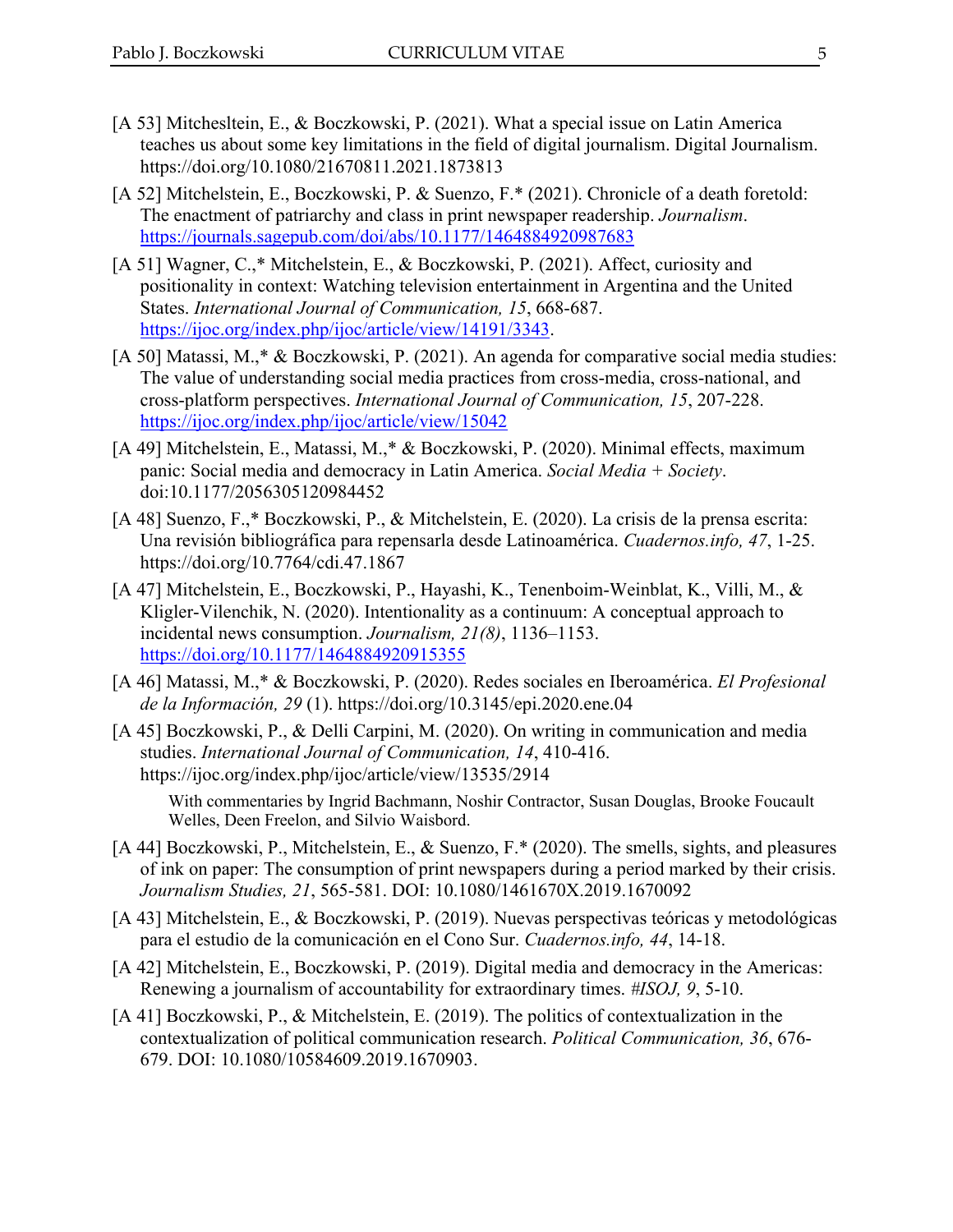[A 40] Mitchelstein, E., Andelsman, V.,\* & Boczkowski, P. (2019). Joanne Public versus Joe Public: News sourcing and gender imbalance on Argentine digital media. *Digital Journalism, 7*, 1311-1327. https://doi.org/10.1080/21670811.2019.1680301

Media coverage: Toledo, C. (2019, November 21). *Reading political news in the age of Trump leaves people stressed, angry, and overwhelmed*. Infobae. Available online at: https://www.niemanlab.org/2019/09/reading-political-news-in-the-age-of-trump-leaves-peoplestressed-angry-and-overwhelmed/

[A 39] Wagner, C.,\* & Boczkowski, P. (2019). Angry, frustrated, and overwhelmed: Emotional responses to news about president Trump. *Journalism*. https://doi.org/10.1177/1464884919878545

Media coverage: Benton, J. (2019, September 30). *Reading political news in the age of Trump leaves people stressed, angry, and overwhelmed*. NiemanLab. Available online at: https://www.niemanlab.org/2019/09/reading-political-news-in-the-age-of-trump-leaves-peoplestressed-angry-and-overwhelmed/

- [A 38] Wagner, C.,\* & Boczkowski, P. (2019). The reception of fake news: The interpretations and practices that shape the encounter of perceived misinformation. *Digital Journalism, 7*, 870-885. https://doi.org/10.1080/21670811.2019.1653208
- [A 37] Mitchelstein, E., Boczkowski, P., Andelsman, V.,\* Etenberg, P.,\* Weinstein, M.,\* & Bombau, T.\* (2019). Whose voices are heard? The byline gender gap on Argentine news sites. *Journalism*. https://journals.sagepub.com/doi/10.1177/1464884919848183
- [A 36] Matassi, M., \* Boczkowski, P., & Mitchelstein, E. (2019). The domestication of WhatsApp: Family, friends, work, and study in everyday communication. *New Media & Society, 21*, 2183–2200. https://doi.org/10.1177/1461444819841890
- [A 35] Panza, M., \* Mitchelstein, E., & Boczkowski, P. (2019). Política en los sitios, entretenimiento en las redes: La agenda de los medios noticiosos en sus sitios y en Facebook y Twitter. *Revista de Comunicación, 18*, 135-150. https://doi.org/10.26441/RC18.1-2019-A7
- [A 34] Mitchelstein, E., Leiva, S., \* Giuliano, C., \* & Boczkowski, P. (2018). La política da que hablar: Engagement en las redes sociales de los sitios de noticias argentinos. *Cuadernos de la Información y la Comunicación, 23*, 157-173. DOI: https://doi.org/10.5209/CIYC.60913
- [A 33] Boczkowski, P., Matassi, M., \* & Mitchelstein, E. (2018). How young users deal with multiple platforms: The role of meaning-making in social media repertoires. *Journal of Computer-Mediated Communication, 23*, 245-259. https://doi.org/10.1093/jcmc/zmy012
- [A 32] Boczkowski, P., Mitchelstein, E., & Matassi, M. \* (2018). "News comes across when I'm in a moment of leisure": Understanding the practices of incidental news consumption on social media. *New Media & Society, 20*, 3523–3539. DOI: 10.1177/1461444817750396
- [A 31] Mitchelstein, E., & Boczkowski, P. (2018). Juventud, status y conexiones: Explicando el consumo incidental de noticias en redes sociales. *Revista Mexicana de Opinión Pública, 13*, 131-145. DOI: http://dx.doi.org/10.22201/fcpys.24484911e.2018.24.61647
- [A 30] Mitchelstein, E., Boczkowski, P., Andelsman, V., \* & Leiva, S. \* (2017). Política y pelotas: Los intereses temáticos de los usuarios de sitios de noticias líderes en Argentina en 2016. *Cuadernos de la Información y la Comunicación, 22*, 63-78. DOI: https://doi.org/10.5209/CIYC.55967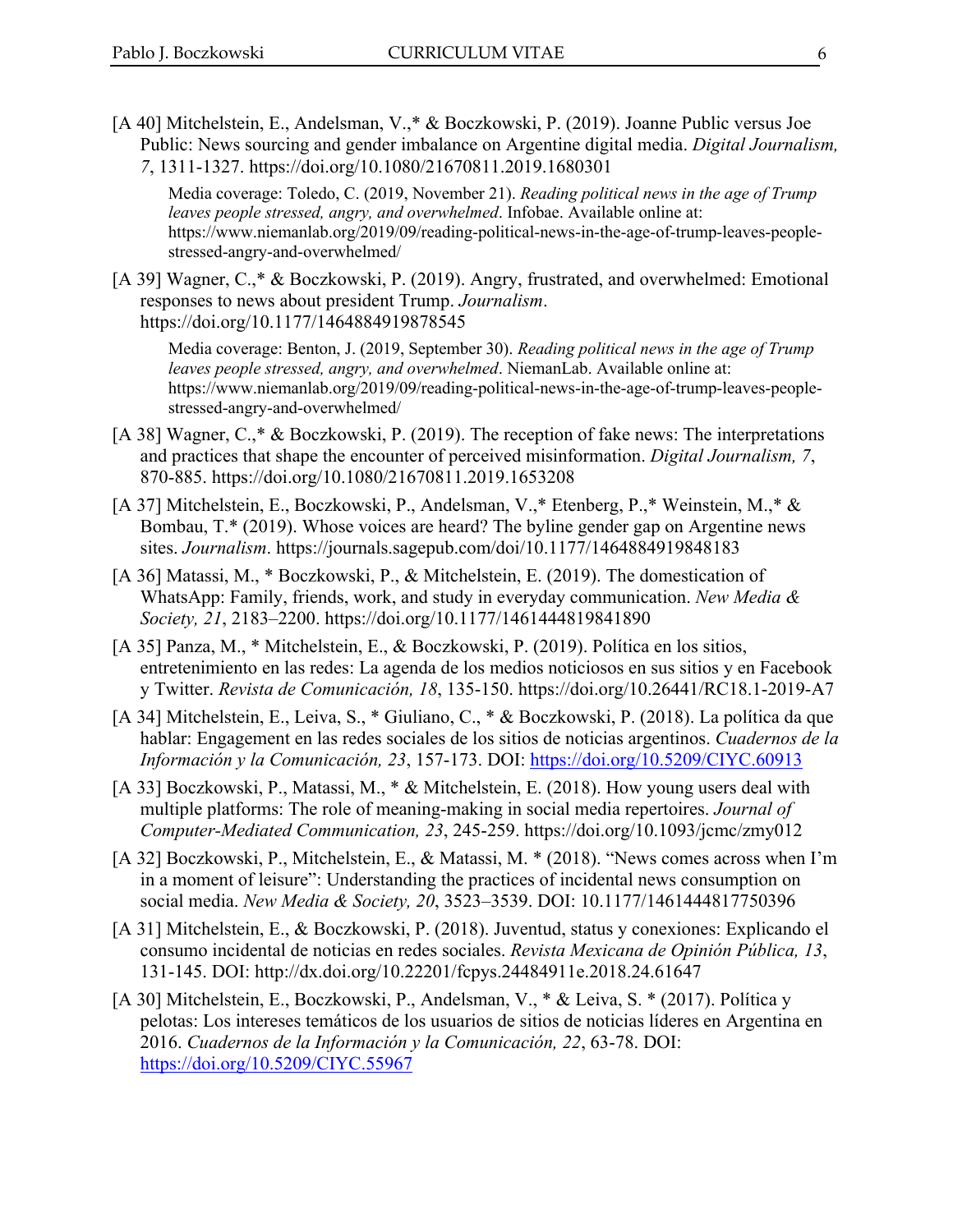- [A 29] Mitchelstein, E., & Boczkowski, P. (2017) Information, interest and ideology: Explaining the divergent effects of government-media relationships in Argentina. *International Journal of Communication*, *11*, 1175-1194. Available online at: http://ijoc.org/index.php/ijoc/article/view/6390/2008.
- [A 28] Mitchelstein, E., Boczkowski, P., & Wagner, C.\* (2017). The boomerang effect: Innovation in the blogs of mainstream news sites, 2008-2012. *Media, Culture & Society, 39*, 1231–1244. https://doi.org/10.1177/0163443717690819
- [A 27] Boczkowski, P., Mitchelstein, E., & Matassi, M.\* (2017). Incidental news: How young people consume news on social media. *Proceedings of the 50th Hawaii International Conference on System Sciences*. http://hdl.handle.net/10125/41371 (Acceptance rate: 48%.) Nominated for Best Paper Award.
- [A 26] Mitchelstein, E., Boczkowski, P., Wagner, C., \* & Leiva, S. \* (2016) La brecha de las noticias en Argentina: Factores contextuales y preferencias de periodistas y público. *Palabra Clave, 19*, 1027-1047.
- [A 25] Boczkowski, P. (2014). The material turn in the study of journalism: Some hopeful and cautionary remarks from an early explorer. *Journalism*, 1-4.
- [A 24] Boczkowski, P., & Siles, I. \* (2014). Steps towards cosmopolitanism in the study of media technologies: Integrating scholarship on production, consumption, materiality, and content. *Information, Communication & Society*, 17, 560-571.
- [A 23] Boczkowski, P. (2013). The continual transformation of online news in the digital age. *Communication & Society, 25*, 1-26.
- [A 22] Boczkowski, P., Mitchelstein, E., \* & Walter, M. \* (2012). When burglar alarms sound, do monitorial citizens pay attention to them? The online news choices of journalists and consumers during and after the 2008 U.S. election cycle. *Political Communication, 29*, 1-19.
- [A 21] Boczkowski, P. & Mitchelstein, E. \* (2012). Clicking, sending and commenting: How users take advantage of different forms of interactivity in online news sites. *Human Communication Research*, *38*, 1-22.
- [A 20] Siles, I., \* & Boczkowski, P (2012). Making sense of the newspaper crisis: A critical assessment of existing research and an agenda for future work. *New Media and Society*. doi:10.1177/1461444812455148.
- [A 19] Siles, I., \* & Boczkowski, P. (2012). At the intersection of materiality and content: A texto-material perspective on the use of media technologies. *Communication Theory*, *22*, 227-249.
- [A 18] Joseph, N., \* & Boczkowski, P. (2012). From principle to practice: Expanding the scholarship on media ethics. *Ethical Space*, *9*, 16-26.
- [A 17] Boczkowski, P., & Peer, L. (2011). The choice gap: The divergent online news preferences of journalists and consumers. *Journal of Communication, 61*, 857-876.
- [A 16] Boczkowski, P., Mitchelstein, E., \* & Walter, M. \* (2011). Convergence across divergence: Understanding the gap in the online news choices of journalists and consumers in Western Europe and Latin America*. Communication Research, 38*, 376-396.
- [A 15] Boczkowski, P. (2010). The divergent online news preferences of journalists and readers. *Communications of the ACM, 53 (11)*, 24-26.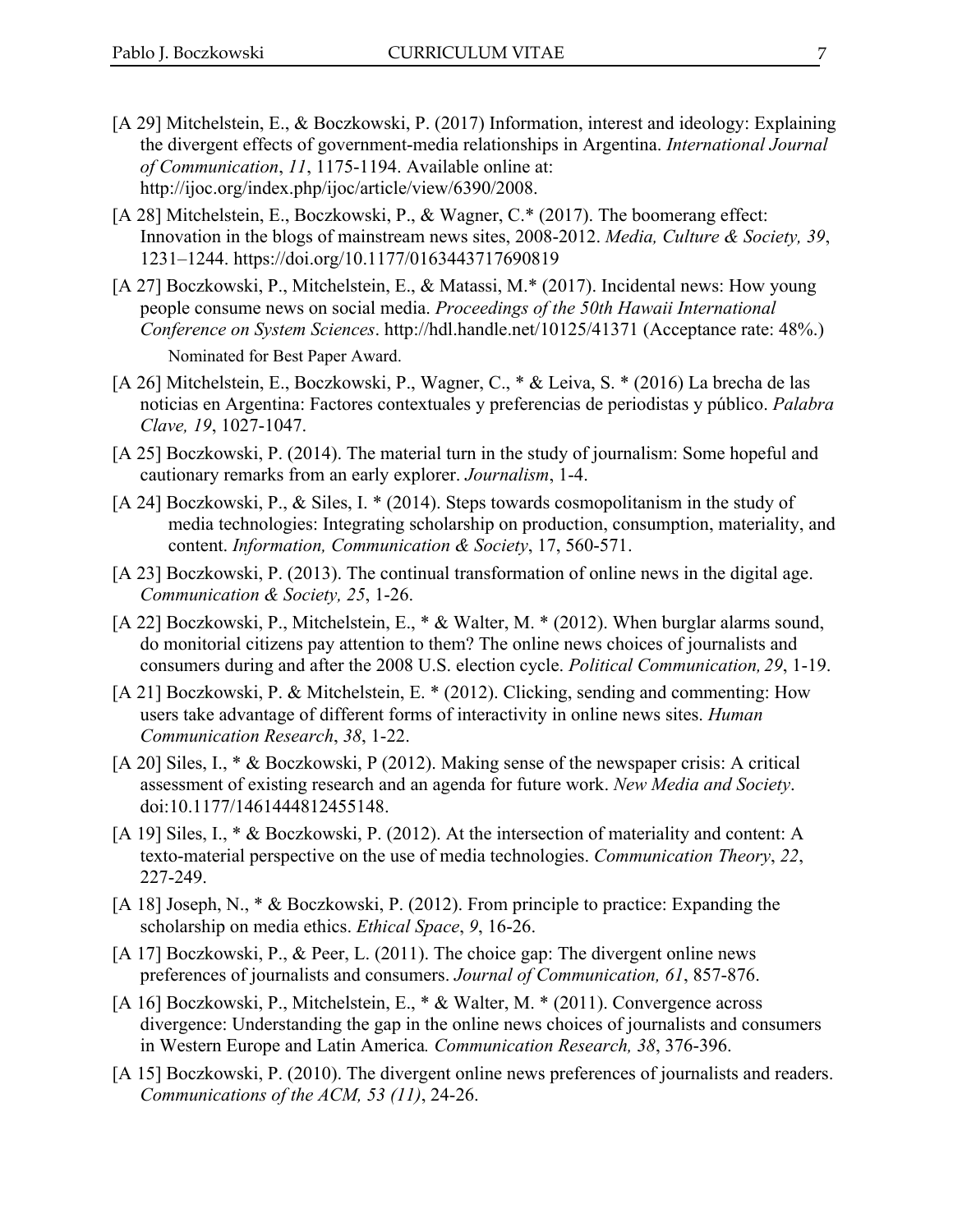Spanish version: Boczkowski, P. (2013). Preferencias divergentes de los periodistas y los lectores online. *Cuadernos de Información y Comunicación, 18*, 51-55.

- [A 14] Boczkowski, P., & Mitchelstein, E. \* (2010). Is there a gap between the news choices of journalists and consumers? A relational and dynamic approach*. The International Journal of Press/Politics, 15*, 420-440.
- [A 13] Boczkowski, P. (2010). The consumption of online news at work: Making sense of emerging phenomena and rethinking existing concepts. *Information, Communication & Society*, *13*, 470-484.
- [A 12] Mitchelstein, E., \* & Boczkowski, P. (2010). Online news consumption research: An assessment of past work and an agenda for the future. *New Media & Society*, *12*, 1085-1102.
- [A 11] Mitchelstein, E., & Boczkowski, P. \* (2009). Between tradition and change: A review of recent research on online news production. *Journalism: Theory, Practice & Criticism, 10 (5)*, 562-586.

Most downloaded article during 2010 of all articles published in the journal in 2009 and 2010.

[A 10] Boczkowski, P (2009). Rethinking hard and soft news production: From common ground to divergent paths. *Journal of Communication, 59*, 98-116.

Featured in Michael Schudson and Julia Sonnevend's "Research Reports" column, *Columbia Journalism Review* (2010).

- [A 9] Boczkowski, P. (2009). Technology, monitoring and imitation in contemporary news work. *Communication, Culture & Critique, 2*, 39-59.
- [A 8] Boczkowski, P., & de Santos, M. (2007). When more media equals less news: Patterns of content homogenization in Argentina's leading print and online newspapers. *Political Communication, 24*, 167-190.

Spanish version (abridged and less technical): Boczkowski, P. (2007). Más publicación, menos noticias. In B. Díaz Nosty (Ed.) *Medios de comunicación – Tendencias 07: El escenario Iberoamericano* (pp. 300-303). Madrid, Spain: Ariel.

- [A 7] Boczkowski, P., & Ferris, J. \* (2005). Multiple media, convergent processes and divergent products: Organizational innovation in digital media production at a European firm. *The Annals of the American Academy of Political and Social Science*, *597*, 32-47.
- [A 6] Boczkowski, P. (2004). The mutual shaping of technology and society in videotex newspapers: Beyond the diffusion and social shaping perspectives. *The Information Society, 20*, 255-267.
- [A 5] Boczkowski, P. (2004). The processes of adopting multimedia and interactivity in three online newsrooms. *Journal of Communication, 54*, 197-213.
- [A 4] Boczkowski, P. (1999). The mutual shaping of users and technologies in the Argentine Mailing List. *Journal of Communication, 49*, 86-108.

2001 The Walter Benjamin Award for Outstanding Article in the Field of Media Ecology, Media Ecology Association.

1997 Hacker - Mullins Award, Section on Science, Knowledge and Technology, American Sociological Association.

1996 Best Graduate Student Paper Award, Section on Sociology and Computers, American Sociological Association.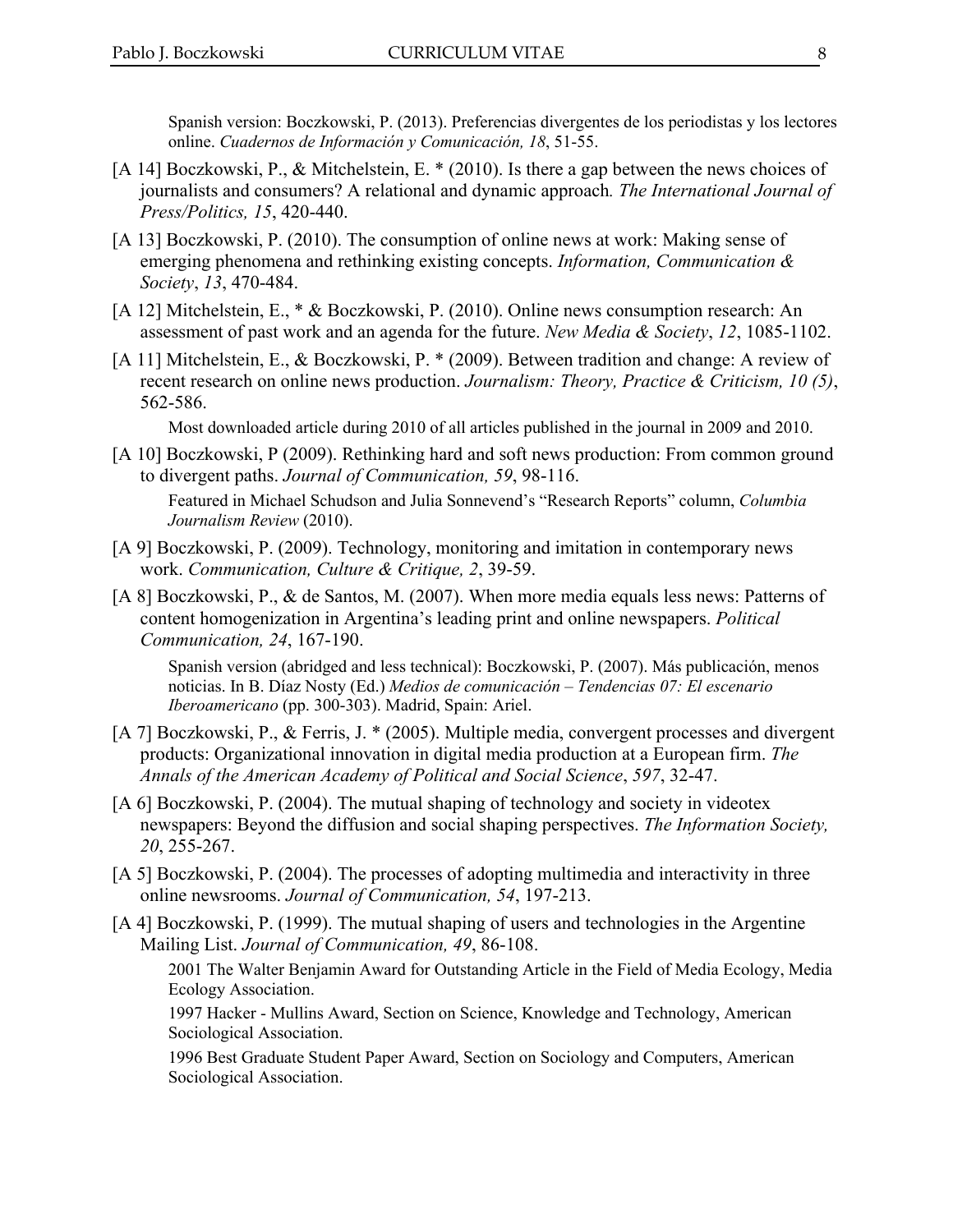[A 3] Boczkowski, P. (1999). Understanding the development of online newspapers: Using computer-mediated communication theorizing to study Internet publishing. *New Media & Society, 1*, 101-126.

1998 Top Three Student Paper, Communication and Technology Division, International Communication Association.

- [A 2] Boczkowski, P. (1996). From text to hypertext: Technologies, metaphors, and the social construction of family therapy. *Journal of Systemic Therapies, 15*, 59-79.
- [A 1] Boczkowski, P., Das Neves, F., & Rossi, G. (1993). On the relationships between hypermedia and the psychotherapeutic process. In G. Salvendy (Ed.), *Human-computer interaction: Hardware and software interfaces, vol. 19B* (pp. 476-481). New York: Elsevier.
- f. Book chapters
- [BC 22] Boczkowski, P., & Papacharissi, Z. (2018). Introduction. In Boczkowski, P., & Papacharissi, Z. (Eds.) *Trump and the media*. Cambridge: MIT Press.
- [BC 21] Boczkowski, P., & Lewis, S. (2018). The center of the universe no more: From the selfcentered of the past to the relational stance of the future. In Boczkowski, P., & Papacharissi, Z. (Eds.) *Trump and the media*. Cambridge: MIT Press.
- [BC 20] Boczkowski, P., & Anderson, C. (2017). Words and things. In Boczkowski, P., & Anderson, C. (Eds.) *Remaking the news: Essays on the future of journalism in the digital age*. Cambridge: MIT Press.
- [BC 19] Boczkowski, P., & Mitchelstein, E. (2017). Scholarship on online journalism: Roads traveled and pathways ahead. In Boczkowski, P., & Anderson, C. (Eds.) *Remaking the news: Essays on the future of journalism in the digital age*. Cambridge: MIT Press.
- [BC 18] Mitchelstein, E., & Boczkowski, P. (2017). La pluralización de los estudios sobre medios y sociedad. In Mitchelstein, E., & Boczkowski, P. (Eds.) *Titulares, hashtags y videojuegos: La comunicación en la era digital*. Buenos Aires: Ediciones Manantial
- [BC 17] Mitchelstein, E., & Boczkowski, P. (2017). Interés, información e ideología: La agenda de los medios y la atención del público en la campaña electoral de 2011. In Mitchelstein, E., & Boczkowski, P. (Eds.) *Titulares, hashtags y videojuegos: La comunicación en la era digital*. Buenos Aires: Ediciones Manantial
- [BC 16] Boczkowski, P., Crooks, R., Lievrouw, L., & Siles, I. (2016). *Bridging communication studies and science and technology studies: Some recent developments*. In Pooley, J. (Ed.) *International Encyclopedia of Communication Theory and Philosophy*.
- [BC 15] Boczkowski, P., & Mitchelstein, E. (2016). The news gap. In Broersma, M., & Peters, C., (Eds.) *Rethinking Journalism II: The Societal Role and Relevance of Journalism in a Digital* Age. London: Routledge.
- [BC 14] Mitchelstein, E., & Boczkowski, P. J. (2016). Online news. In Mazzoleni, G. (Ed.), *The international encyclopedia of political communication*. Hoboken: Wiley-Blackwell.
- [BC 13] Mitchelstein, E., Siles, I. & Boczkowski, P. J. (2015). Online newspapers. In Ang, P. H. & Mansell, R. (Eds.), *The international encyclopedia of digital communication and society*. Hoboken: Wiley-Blackwell.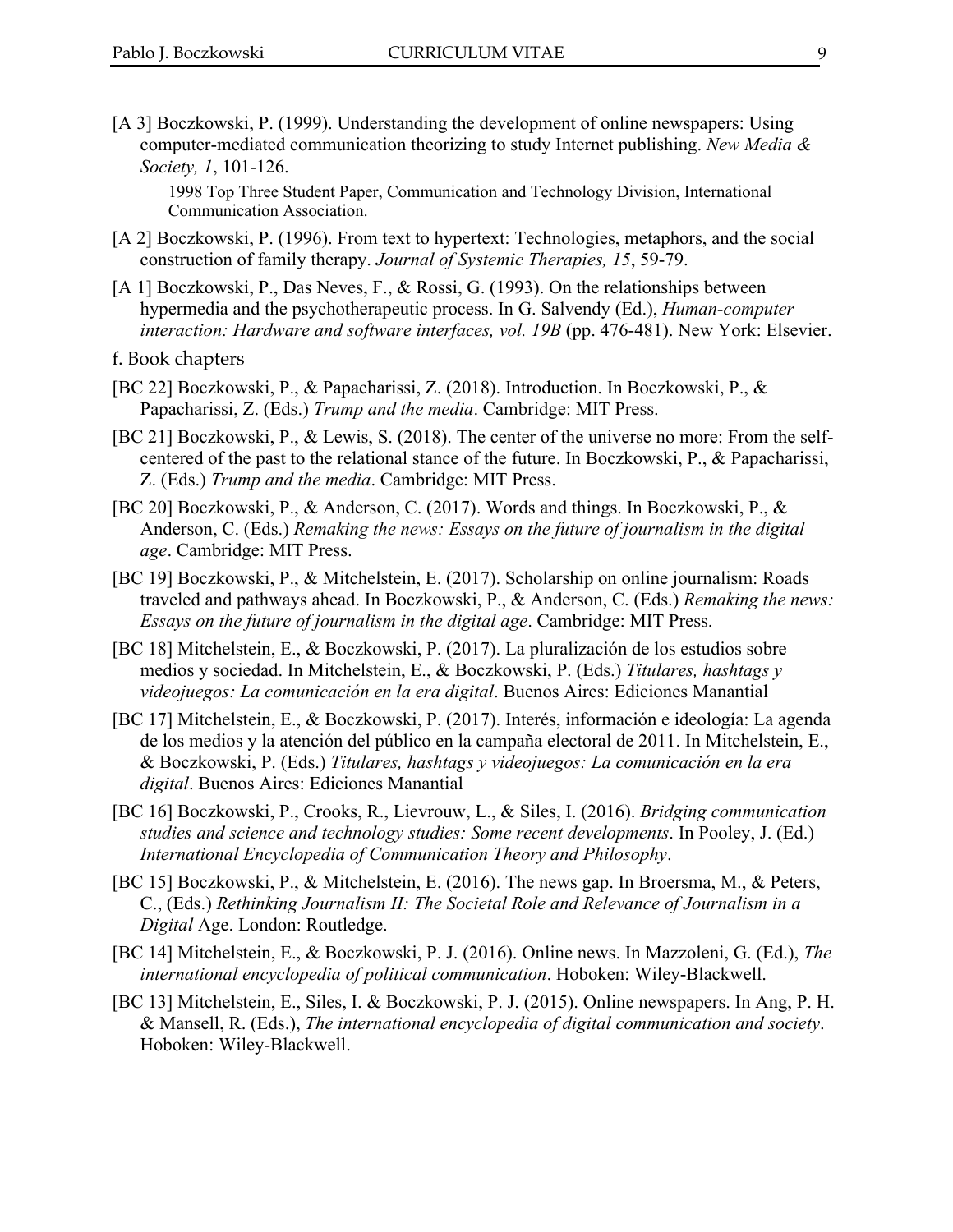- [BC 12] Mitchelstein, E., & Boczkowski, P. (2015). New media and online news consumption. In Mesch, G. (Ed.), *International Encyclopedia of Social and Behavioral Sciences: Section on Media Studies and Mass Communication* (2nd. Edition). Elsevier.
- [BC 11] Boczkowski, P. (2014). Más emisores, menos noticias: Las paradojas del mundo online. In Schuliaquer, I, (Ed.) *El poder de los medios: Seis intelectuales en busca de definiciones* (pp. 35-58). Buenos Aires: Capital Intelectual.

French version: Boczkowski, P. (2016). Plus d'émetteurs, moins d'informations. Les paradoxes du monde en ligne. In Schuliaquer, I. (Ed.) *Le pouvoir des médias. Six intellectuels en quête de definitions* (pp. 37-60). Paris: L'Harmattan.

- [BC 10] Gillespie, T., Boczkowski, P., & Foot, K. (2014). Introduction. In Gillespie, T., Boczkowski, P., & Foot, K. (Ed.), *Media technologies: Paths forward in social research*. Cambridge: MIT Press.
- [BC 9] Boczkowski, P., & Siles, I. (2014). Steps towards cosmopolitanism in the study of media technologies: Integrating scholarship on production, consumption, materiality, and content. In Gillespie, T., Boczkowski, P., & Foot, K. (Ed.), *Media technologies: Paths forward in social research*. Cambridge: MIT Press.
- [BC 8] Mitchelstein, E., & Boczkowski, P. (2013). Tradition and transformation in online news production and consumption. In Dutton, W. (Ed.), *The Oxford handbook of internet studies*. Oxford: Oxford University Press.
- [BC 7] Boczkowski, P. (2011). Epilogue. In Patterson, C., & Domingo, D. (Eds.), *Making online news* (vol. 2). New York: Peter Lang.
- [BC 6] Boczkowski, P. (2010). On the wisdom of ignorance: Knowledge and the management of contemporary news organizations. In Deuze, M. (ed.), *Managing media work*. London: Sage.
- [BC 5] Boczkowski, P. (2010). Newspaper culture and technical innovation: American newspapers approach their digital future, 1980 – 2005. In W. Russell Neuman (Ed.) *Media, technology and society: The challenges of digital convergence* (pp. 22-38). Ann Arbor: University of Michigan Press.
- [BC 4] Boczkowski, P. (2009). *Materiality and mimicry in the journalistic field*. In B. Zelizer (Ed.), *The changing faces of journalism* (pp. 56-67). New York: Routledge.
- [BC 3] Boczkowski, P., & Lievrouw, L. (2007). Bridging STS and communication studies: Scholarship on media and information technologies. In O. Amsterdamska, E. Hackett, M. Lynch & J. Wajcman (Eds.), *The handbook of science and technology studies, third edition* (949-977). Cambridge: MIT Press.
- [BC 2] Boczkowski, P. & Orlikowski, W. (2004). Organizational discourse and new media: A practice perspective. In D. Grant, C. Hardy, C. Oswick, N. Philips and L. Putnam (Eds.), *The handbook of organizational discourse* (pp. 359-377). London: Sage.

2003 Top Three Paper, Organizational Communication Division, International Communication Association.

[BC 1] Boczkowski, P. (2002). The development and use of online newspapers: What research tells us and what we might want to know. In L. Lievrouw & S. Livingstone (Eds.), *The handbook of new media* (pp. 270-286). London: Sage.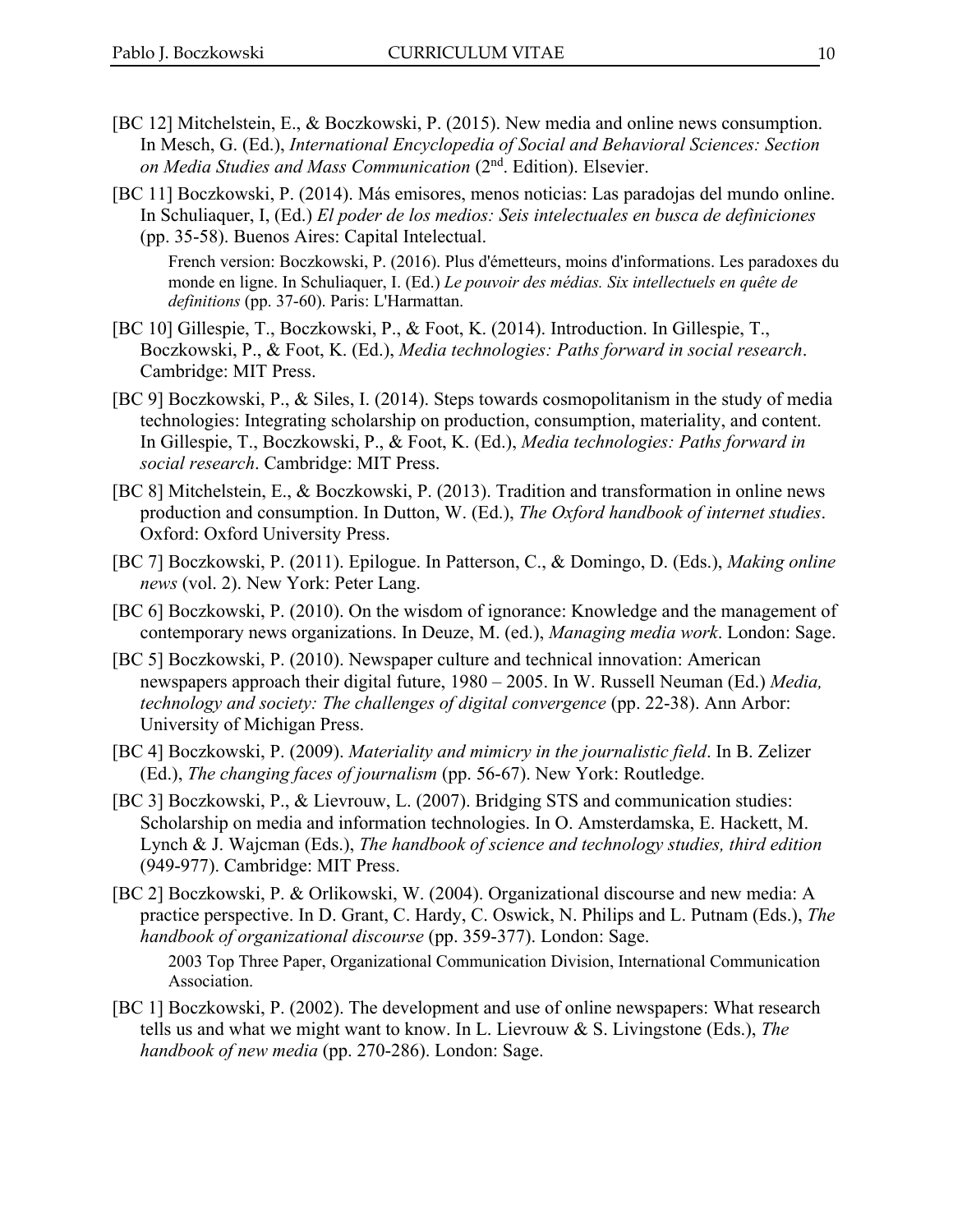- g. Special issues of journals
- [SI 3] "Digital journalism in Latin America," co-edited with Eugenia Mitchelstein for *Digital Journalism*. [Publication date: March 2021].
- [SI 2] "Medios y sociedad en el Cono Sur," selection of the papers to be presented at the fourth annual meeting of the Center for the Study of Media and Society in Argentina to be held in Buenos Aires on 19 October 2018, co-edited with Eugenia Mitchelstein, for *Cuadernos.info, volume 44*. [Publication date: June 2019].
- [SI 1] "Digital media and democracy in the Americas," selection of the research papers presented at the twentieth annual International Symposium on Online Journalism to be held in Austin, Texas, on 11 and 12 April 2019, co-edited with Eugenia Mitchelstein, for *#ISOJ, volume 9*. [Publication date: April 2019].
- h. Reports white papers
- [R&WP 4] Mitchelstein, E., & Boczkowski, P. (2021). Argentina. In N. Newman, R. Fletcher, A. Schulz, C. Robertson, & R. Kleis Nielsen (Eds.), *Reuters Institute Digital News Report 2021* (pp. 114-115). Reuters Institute for the Study of Journalism: Oxford, England.
- [R&WP 3] Boczkowski, P., Mitchelstein, E., & Matassi, M. (2019). *Social media and democracy in Latin America*. A report for the Kofi Annan Foundation.
- [R&WP 2] Mitchelstein, E., & Boczkowski, P. (2019). Argentina. In N. Newman, R. Fletcher, A. Kalogeropoulos, D. Levy, & R. Kleis Nielsen (Eds.), *Reuters Institute Digital News Report 2019* (pp. 120-121). Reuters Institute for the Study of Journalism: Oxford, England.
- [R&WP 1] Mitchelstein, E., & Boczkowski, P. (2018). Argentina. In N. Newman, R. Fletcher, A. Kalogeropoulos, D. Levy, & R. Kleis Nielsen (Eds.), *Reuters Institute Digital News Report 2018* (pp. 114-115). Reuters Institute for the Study of Journalism: Oxford, England.

k. Book reviews

- [BR 2] Boczkowski, P. (2004). Books to think with. *New Media & Society, 6 (1)*, 144-150.
- [BR 1] Boczkowski, P. (1996). Review of Carl Mitcham's Thinking through technology: The path between engineering and philosophy. *Science, Technology, & Human Values, 21*, 366- 369.

#### **5. MANUSCRIPTS UNDER REVIEW**

[MUR 1] Mitchelstein, E., Giuliano, C.,\* Ferro, J.\*, & Boczkowski, P. *Haz lo que yo digo pero no lo que yo hago: Treinta años de cobertura de regulación estatal de medios en Argentina*. Manuscript under first round of under review. [Submission date: August 2021.]

#### **6. RESEARCH IN PROGRESS**

[R 1] Suenzo, F.,\* Mitchelstein, E., Boczkowski, P., & Wagner, C. *Awareness, helpfulness and trust: Exploring audience's attitudes toward fact-checkers in an electoral context*.

## **7. PUBLIC SCHOLARSHIP**

[PS 69] Boczkowski, P. (2022, April 20). Fernet y Desazon. *Revista Anfibia*. Available at: https://www.revistaanfibia.com/fernet-desazon-buenos-aires/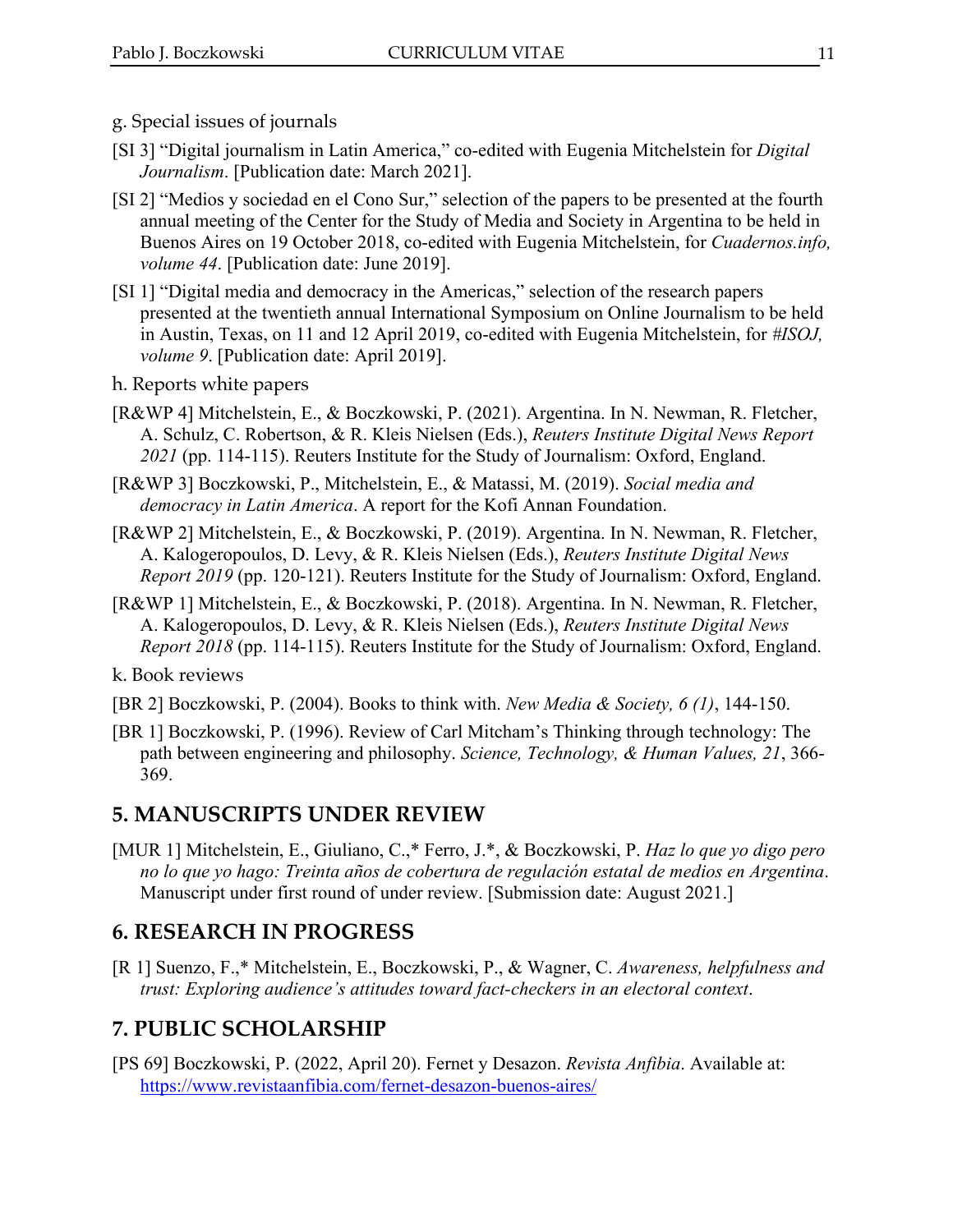- [PS 68] Boczkowski, P., & Mitchelstein, E. (2021, June 22). Un medio nativo digital se consolida como líder de noticias en Argentina. *Infobae*. Available online at: https://www.infobae.com/sociedad/2021/06/22/un-medio-nativo-digital-se-consolida-comoel-lider-de-noticias-en-argentina/
- [PS 67] Mitchelstein, E., & Boczkowski, P. (2021, June 22). Noticias digitales en América Latina: Menos consumo pero más confianza. *Infobae*. Available online at: https://www.infobae.com/america/america-latina/2021/06/22/noticias-digitales-en-americalatina-menos-consumo-pero-mas-confianza/
- [PS 66] Boczkowski, P. (2021, April 26). Las contradicciones de vivir en un mundo con demasiada información. Infobae. Available online at: https://www.infobae.com/cultura/2021/04/27/las-contradicciones-de-vivir-en-un-mundo-condemasiada-informacion/
- [PS 65] Boczkowski, P., & Mitchelstein, E. (2021, January 10). Twitter, Trump y el Estado ausente. *Infobae*. Available online at: https://www.infobae.com/america/opinion/2021/01/10/twitter-trump-y-el-estado-ausente/
- [PS 64] Boczkowski, P. (2020, December 12). La rebellion de las audiencias. *Infobae*. Available online at: https://www.infobae.com/america/opinion/2020/12/12/la-rebelion-de-lasaudiencias/ English version: Boczkowski, P. (2020, December 21). Audiences have revolted. Will newsrooms adapt? *NiemanLab*. Available online at: https://www.niemanlab.org/2020/12/audiences-have-

revolted-will-newsrooms-adapt/

- [PS 63] Mitchelstein, E., & Boczkowski, P. (2020, June 16). El consumo de noticias digitales en América Latina. *Infobae*. Available online at: https://www.infobae.com/america/americalatina/2020/06/16/el-consumo-de-noticias-digitales-en-america-latina/
- [PS 62] Boczkowski, P., & Mitchelstein, E. (2020, June 16) Cómo se informan las argentinas y los argentines? *Infobae*. Available online at: https://www.infobae.com/sociedad/2020/06/16/como-se-informan-las-argentinas-y-losargentinos-en-el-2020/
- [PS 61] Mitchelstein, E., & Boczkowski, P. (2020, June 10). El presente y la promesa de la realidad virtual. *Infobae*. Available online at: https://www.infobae.com/sociedad/2020/06/10/el-presente-y-la-promesa-de-la-realidadvirtual/
- [PS 60] Mitchelstein, E., & Boczkowski, P. (2020, June 6). Los desafíos de la educación digital. *Infobae*. Available online at: https://www.infobae.com/america/opinion/2020/06/06/losdesafios-de-la-educacion-digital/
- [PS 59] Mitchelstein, E., & Boczkowski, P. (2020, May 20). La protesta hoy: Los cuerpos, las calles, y los medios digitales. *Infobae*. Available online at: https://www.infobae.com/america/opinion/2020/05/19/la-protesta-hoy-los-cuerpos-las-callesy-los-medios-digitales/
- [PS 58] Wagner, C.,\* Mitchelstein, E., & Boczkowski, P. (2020, May 10). Cuánto les creemos a las noticias falsas en WhastApp? *Infobae*. Available online at: https://www.infobae.com/america/opinion/2020/05/10/cuanto-les-creemos-a-las-noticiasfalsas-en-whatsapp/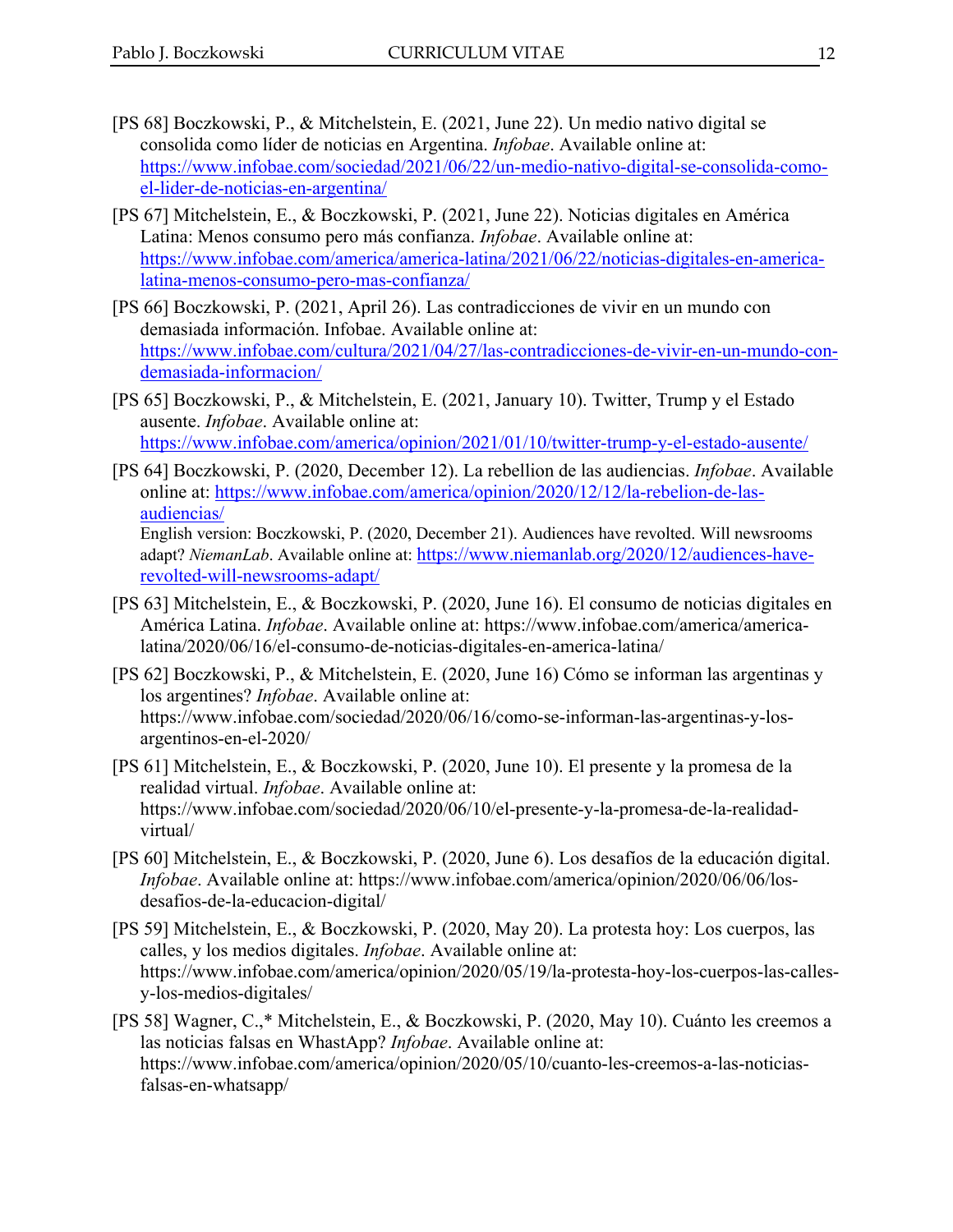- [PS 57] Wagner, C.,\* Mitchelstein, E., & Boczkowski, P. (2020, May 7). When it comes to scientific misinformation, WhatsApp users in Argentina are not fools. *First Draft*. Available online at: https://firstdraftnews.org/latest/when-it-comes-to-scientific-information-whatsappusers-in-argentina-are-not-fools/
- [PS 56] Boczkowski, P., & Mitchelstein, E. (2020, May 3). Periodismo digital: Entre la innovación y la crisis. *Infobae*. Available online at: https://www.infobae.com/america/opinion/2020/05/03/periodismo-digital-entre-lainnovacion-y-la-crisis/
- [PS 55] Mitchelstein, E., & Boczkowski, P. (2020, April 15). Comunicación y Coronavirus: Nos informamos a través de los medios y confiamos en los expertos. *Infobae*. Available online at: https://www.infobae.com/opinion/2020/04/15/comunicacion-y-coronavirus-nos-informamosa-traves-de-los-medios-y-confiamos-en-los-expertos/
- [PS 54] Mitchelstein, E., & Boczkowski, P. (2020, April 9). Podrémos cambiar las reglas del juego? Deportes, tecnología e inequidad. *Infobae*. Available online at: https://www.infobae.com/america/opinion/2020/04/09/podremos-cambiar-las-reglas-deljuego-deporte-tecnologia-e-inequidad/
- [PS 53] Matassi, M., & Boczkowski, P. (2020, January 23). Ni apocalípticos ni integrados: Los efectos pragmáticos de las redes. *Infobae*. Available online at: https://www.infobae.com/america/opinion/2020/01/23/ni-apocalipticos-ni-integrados-losefectos-pragmaticos-del-uso-de-las-redes-sociales/
- [PS 52] Boczkowski, P. (2019, December 20). The day after November 4. *Nieman Journalism Lab*. Available at: https://www.niemanlab.org/2019/12/the-day-after-november-4/ Spanish version: Boczkowski, P. (2019, December 21). El día después. *Infobae*. Available online at: https://www.infobae.com/america/opinion/2019/12/21/el-dia-despues/
- [PS 51] Suenzo, F.,\* Mitchelstein, E., & Boczkowski, P. (2019, November 10). Hay rituales que todavía mantienen con vida al diario en papel pese a su crisis. *Perfil*. Available online at: https://www.perfil.com/noticias/elobservador/hay-rituales-que-todavia-mantienen-con-vidaal-diario-en-papel-pese-a-su-crisis.phtml?rd=1
- [PS 50] Wagner, C.,\* & Boczkowski, P. (2019, October 30). Democrat or Republicans, Americans are angry, frustrated, and overwhelmed. *The Conversation*. Available online at: https://theconversation.com/democrat-or-republican-americans-are-angry-frustrated-andoverwhelmed-125699

Re-published in: Salon, Infobae, National Interest, Alternet, Nieman Journalism Lab, Foreign Affairs, International Policy Digest, Lee Enterprises, San Francisco Chronicle, Houston Chronicle, Beaumont Enterprises, Fairfield Citizen, The Telegraph, Bozeman Daily Chronicle, Midland Reporter-Telegram, Kiowa County Press.

- [PS 49] Mitchelstein, E., & Boczkowski, P. (2019, August 9). Las consecuencias electorales de la desinformación. *Infobae*. Available online at: https://www.infobae.com/opinion/2019/08/09/las-consecuencias-electorales-de-ladesinformacion/
- [PS 48] Boczkowski, P., & Mitchelstein, E. (2019, June 12). Imágenes en el celular, desconfianza y evasion. *Infobae*. Available online at: https://www.infobae.com/sociedad/2019/06/11/imagenes-en-el-celular-desconfianza-yevasion/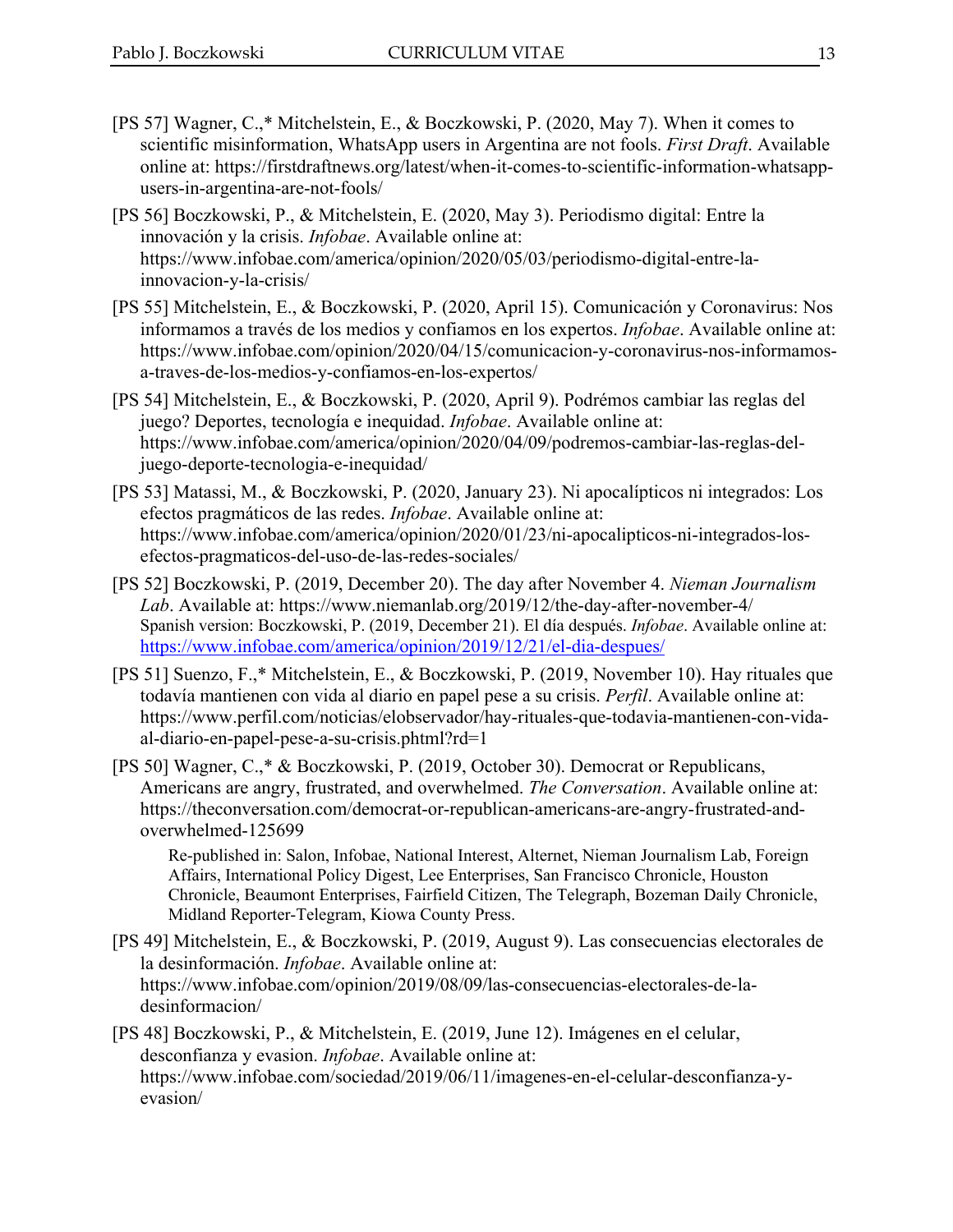- [PS 47] Boczkowski, P., & Mitchelstein, E. (2019, June 12). Qué medios y plataformas digitales lideran el consumo de noticias de Argentina? *Infobae*. Available online at: https://www.infobae.com/sociedad/2019/06/11/que-medios-y-plataformas-digitales-lideranel-consumo-de-noticias-en-argentina/
- [PS 46] Mitchelstein, E., & Boczkowski, P. (2019, May 14). Cultura digital, entre la discriminación y el activismo. *Infobae*. Available online: https://www.infobae.com/america/tecno/2019/05/14/cultural-digital-entre-la-discriminaciony-el-activismo/
- [PS 45] Boczkowski, P. (2019, April 7). Medios digitales y campañas electorales. *Infobae*. Available online: https://www.infobae.com/america/opinion/2019/04/07/medios-digitales-ycampanas-electorales/
- [PS 44] Boczkowski, P., & Mitchelstein, E. (2019, March 25). Híper-conectados: Cuando los viajes a Marte nos ayudan a entender la comunicación en la Tierra. *Infobae*. Available online at: https://www.infobae.com/america/tecno/2019/03/25/hiperconectados-cuando-los-viajes-amarte-nos-ayudan-a-entender-la-comunicacion-en-la-tierra/
- [PS 43] Mitchelstein, E., & Boczkowski, P. (2019, February 15). El factor humano en la digitalización del trabajo*. Infobae*. Available online at: https://www.infobae.com/opinion/2019/02/15/la-digitalizacion-del-trabajo/
- [PS 42] Boczkowski, P., & Mitchelstein, E. (2019, January 22). La computadora tiene cara de mujer. *Infobae*. Available online at: https://www.infobae.com/opinion/2019/01/22/lacomputadora-tiene-cara-de-mujer/
- [PS 41] Boczkowski, P. (2018, December 22). Reinventar a los medios para una era posinstitucional. *Infobae*. Available online at: https://www.infobae.com/opinion/2018/12/22/reinventar-a-los-medios-para-una-era-posinstitucional/ English version: Boczkowski, P. (2018, December 23). Reimagining the media for post-institutional times. *Nieman Lab*. Available online at: http://www.niemanlab.org/2018/12/reimagining-the-mediafor-post-institutional-times/
- [PS 40] Boczkowski, P., & Mitchelstein, E. (2018, December 6). Las consecuencias verdaderas de las noticias falsas. *Infobae*. Available online at: https://www.infobae.com/america/tecno/2018/12/06/las-consecuencias-verdaderas-de-lasnoticias-falsas/
- [PS 39] Mitchelstein, E., & Boczkowski, P. (2018, November 21). El otro voto electrónico: Campañas electorales, tecnología digital y redes sociales. *Infobae*. Available online at: https://www.infobae.com/america/opinion/2018/11/21/el-otro-voto-electronico-campanaselectorales-tecnologia-digital-y-redes-sociales/
- [PS 38] Amado, A., Boczkowski, P., & Leiras, M. (2018, November 12). Trump y los medios: El debate. *Revista Anfibia*. Available online at: http://revistaanfibia.com/ensayo/trump-losmedios-debate/
- [PS 37] Mitchelstein, E., & Boczkowski, P. (2018, October 5). Amor digital: Las relaciones románticas en la era de internet. *Infobae*. Available online at: https://www.infobae.com/america/opinion/2018/10/05/amor-digital-las-relacionesromanticas-en-la-era-de-internet/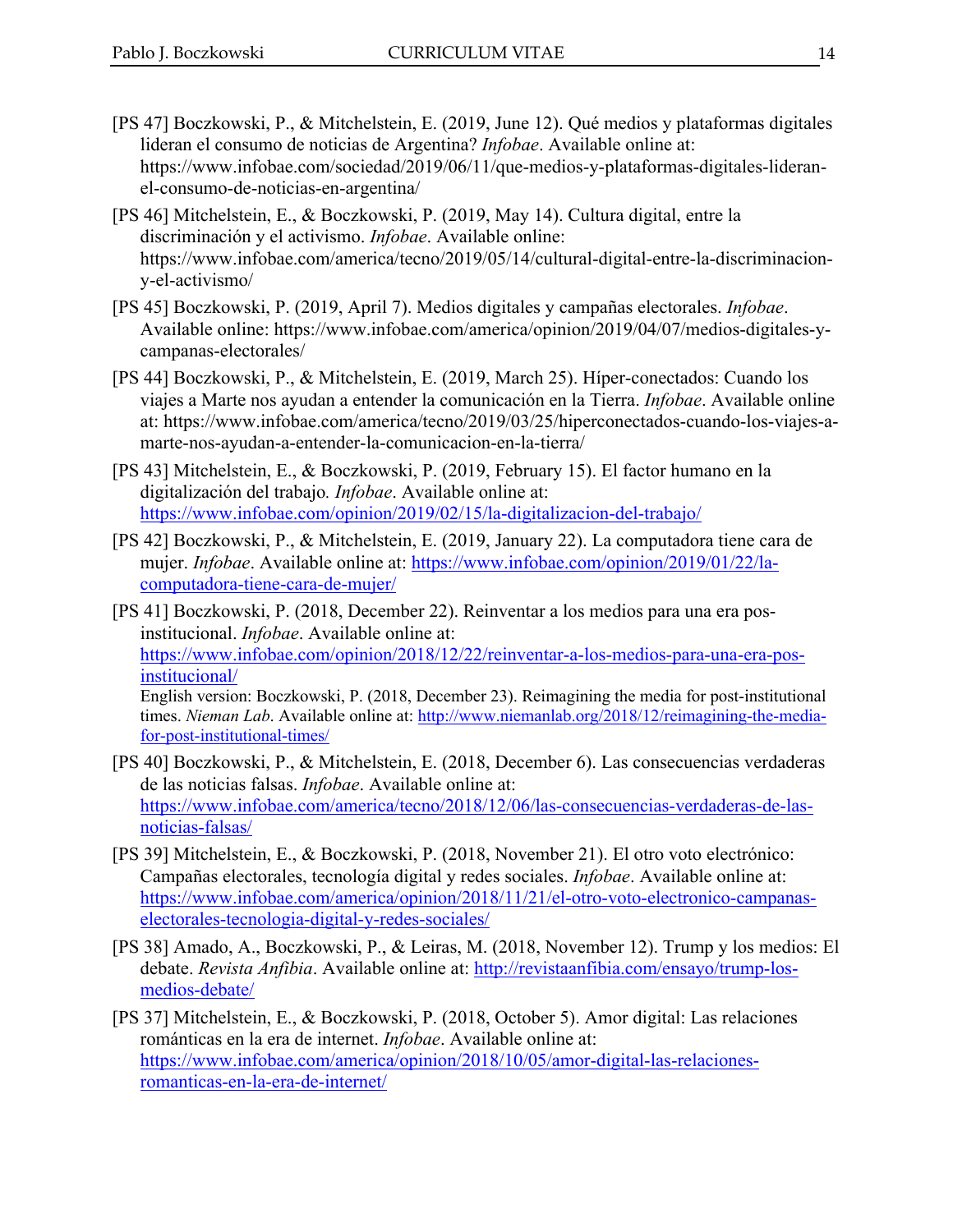- [PS 36] Boczkowski, P., & Mitchelstein, E. (2018, September 20). La vida social de los algoritmos. *Infobae*. Available online at: https://www.infobae.com/opinion/2018/09/20/lavida-social-de-los-algoritmos/
- [PS 35] Mitchelstein, E. & Boczkowski, P. (2018, August 22). La ciencia de los datos y su impacto en la economía, la política y la Sociedad. *Infobae*. Available online at: https://www.infobae.com/opinion/2018/08/22/la-ciencia-de-los-datos-y-su-impacto-en-laeconomia-la-politica-y-la-sociedad/
- [PS 34] Boczkowski, P. & Mitchelstein, E. (2018, July 23). *La televisión ha muerto, ¡viva la televisión! Infobae*. Available online at: https://www.infobae.com/tecno/2018/07/23/latelevision-ha-muerto-viva-la-television/
- [PS 33] Mitchelstein, E. & Boczkowski, P. (2018, June 14). Facebook, mentiras y videos: Las noticias digitales en las Américas. *Infobae*. Available online at: https://www.infobae.com/opinion/2018/06/14/facebook-mentiras-y-video-el-consumo-denoticias-en-las-americas/
- [PS 32] Mitchelstein, E. & Boczkowski, P. (2018, May 14). Qué hiciste hoy en Internet: Niños y adolescents en la era digital. *Infobae*. Available online at: https://www.infobae.com/america/opinion/2018/05/14/que-hiciste-hoy-en-internet-ninos-yadolescentes-en-la-era-digital/
- [PS 31] Boczkowski, P. & Mitchelstein, E. (2018, April 27). TED en Español: Cómo crear comunidad en la era digital. *Infobae*. Available online at: https://www.infobae.com/america/opinion/2018/04/27/ted-en-espanol-como-crearcomunidad-en-la-era-digital/
- [PS 30] Boczkowski, P. & Lewis, S. (2018, April 12). Medios: Cómo recuperar lo que teníamos? *Revista Anfibia*. Available online at: http://www.revistaanfibia.com/ensayo/mediosrecuperar-lo-teniamos/
- [PS 29] Boczkowski, P., & Boczkowski, S. (2018, March 28). Podrán entender los adultos? *Revista Anfibia*. Available online at: http://www.revistaanfibia.com/ensayo/podran-entenderlos-adultos/
- [PS 28] Boczkowski, P., & Mitchelstein, E. (2018, March 19). Vivir en los medios. *Infobae*. Available online at: https://www.infobae.com/america/tecno/2018/03/19/vivir-en-losmedios-los-riesgos-sociales-culturales-y-politicos-de-una-nueva-realidad/
- [PS 27] Boczkowski, P. (2018, February 2). Cambia la red y desesperan los medios. *Clarín*. Available online at: https://www.clarin.com/revista-enie/ideas/cambia-red-desesperanmedios\_0\_SyEoINGIf.html
- [PS 26] Boczkowski, P. (2017, December 20). The rise of skeptical reading. *Nieman Journalism Lab*. Available online at: http://www.niemanlab.org/2017/12/the-rise-of-skeptical-reading/ Spanish version: Boczkowski, P. (2018, January 18). Elogio del escepticismo. *Revista Anfibia*. Available online at: http://www.revistaanfibia.com/ensayo/elogio-del-escepticismo/
- [PS 25] Boczkowski, P., & Mitchelstein, E. (2017, November 9). Vida digital. *Diario Perfil*. Available online at: http://www.perfil.com/tecnologia/vida-digital.phtml
- [PS 24] Boczkowski, P., & Mitchelstein, E. (2017, November 7). Te amo, te odio, dame mas. *Revista Anfibia*. Available online at: http://www.revistaanfibia.com/ensayo/te-amo-te-odiodame-mas/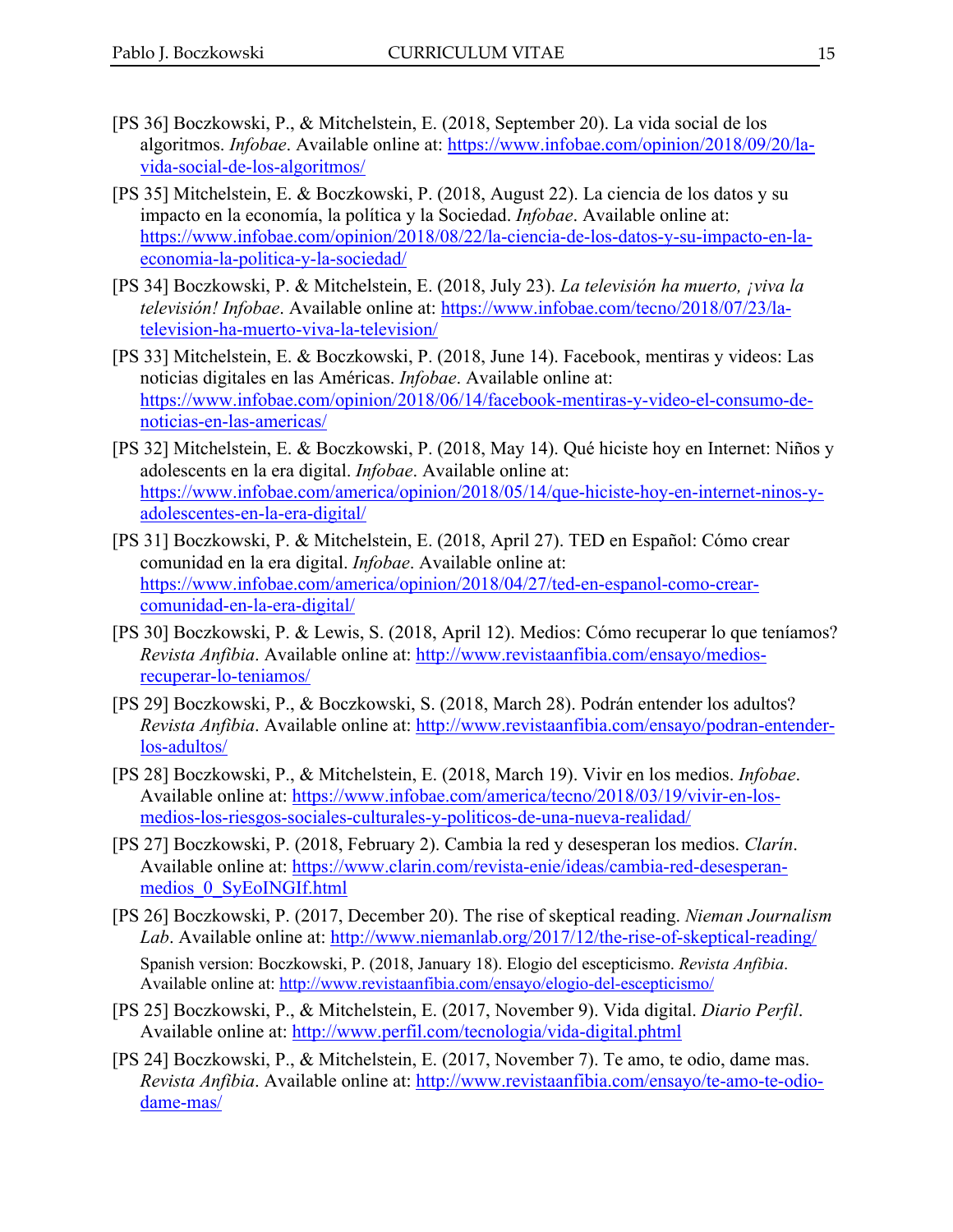Reprinted in *Infobae*: https://www.infobae.com/sociedad/2017/11/08/te-amo-te-odio-dame-mas/

[PS 23] Boczkowski, P. Reading the news on Trump (2017, October 26). *Nieman Journalism Lab*. Available online at: http://www.niemanlab.org/2017/10/reading-the-news-on-trumpare-we-empty-vessels-or-active-filters/

Spanish version: Boczkowski, P. (2017, October 26). El lector emocional. *Revista Anfibia*. Available online at: http://www.revistaanfibia.com/ensayo/el-lector-emocional-2/

- [PS 22] Boczkowski, P., & Mitchelstein, E. (2017, September 18). Smartphone, el aire que respiro. *Revista Anfibia*. Available online at: http://www.revistaanfibia.com/ensayo/smartphone-aire-respiro/
- [PS 21] Boczkowski, P., Mitchelstein, E., & Matassi, M. (2017, September 4). Vivir en las redes. *Revista Anfibia*. Available online at: http://www.revistaanfibia.com/ensayo/vivir-en-lasredes/
- [PS 20] Boczkowski, P., & Mitchelstein, E. (2017, August 24). Tecnología, medios y consumos culturales: Mujeres digitales, hombres tradicionales. *Infobae*. Available online at: http://www.infobae.com/sociedad/2017/08/24/tecnologia-medios-y-consumos-culturalesmujeres-digitales-hombres-tradicionales/
- [PS 19] Mitchelstein, E., & Boczkowski, P. (2017, July 26). Noticias fusión. *Revista Anfibia*. Available online at: http://www.revistaanfibia.com/ensayo/noticias-fusion/
- [PS 18] Anderson, C. & Boczkowski, P. (2017, June 12). When certainties fade: The changing state of academic research into the changing world of news. *Nieman Journalism Lab*. Available online at: http://www.niemanlab.org/2017/06/when-certainties-fade-the-changingstate-of-academic-research-into-the-changing-world-of-news/

Spanish version: Boczkowski, P., & Anderson, C. (2017, June 12). Los nuevos futuros del periodismo. *Revista Anfibia*. Available online at: http://www.revistaanfibia.com/ensayo/los-nuevosfuturos-del-periodismo/

- [PS 17] Mitchelstein, E., & Boczkowski, P. (2017, May 27). Los medios son más "blandos" en las redes sociales. *Diario Perfil*. Available online at: http://www.perfil.com/elobservador/losmedios-son-mas-blandos-en-las-redes-sociales.phtml
- [PS 16] Mitchelstein, E., Boczkowski, P., Andelsman, V., & Leiva, S. (2017, March 3). Qué lees, qué mirás, que clickeás. *Revista Anfibia*. Available online at: http://www.revistaanfibia.com/ensayo/lees-miras-clickeas/
- [PS 15] Boczkowski, P., & Mitchelstein, E. (2017, January 31). When the media become the opposition *First 100 Days*, Harvard University, Kennedy School of Government. Available online at: http://first100days.stsprogram.org/2017/01/31/when-the-media-become-theopposition/.

Spanish version: Boczkowski, P., & Mitchelstein, E. (2017, January 18). Los dilemas del periodismo de trinchera. *Revista Anfibia*. Available online at: http://www.revistaanfibia.com/ensayo/los-dilemasdel-periodismo-de-trinchera/.

Reprinted in: *Infobae*. Available online at:

https://www.infobae.com/america/opinion/2017/01/31/cuando-los-medios-se-convierten-en-laoposicion/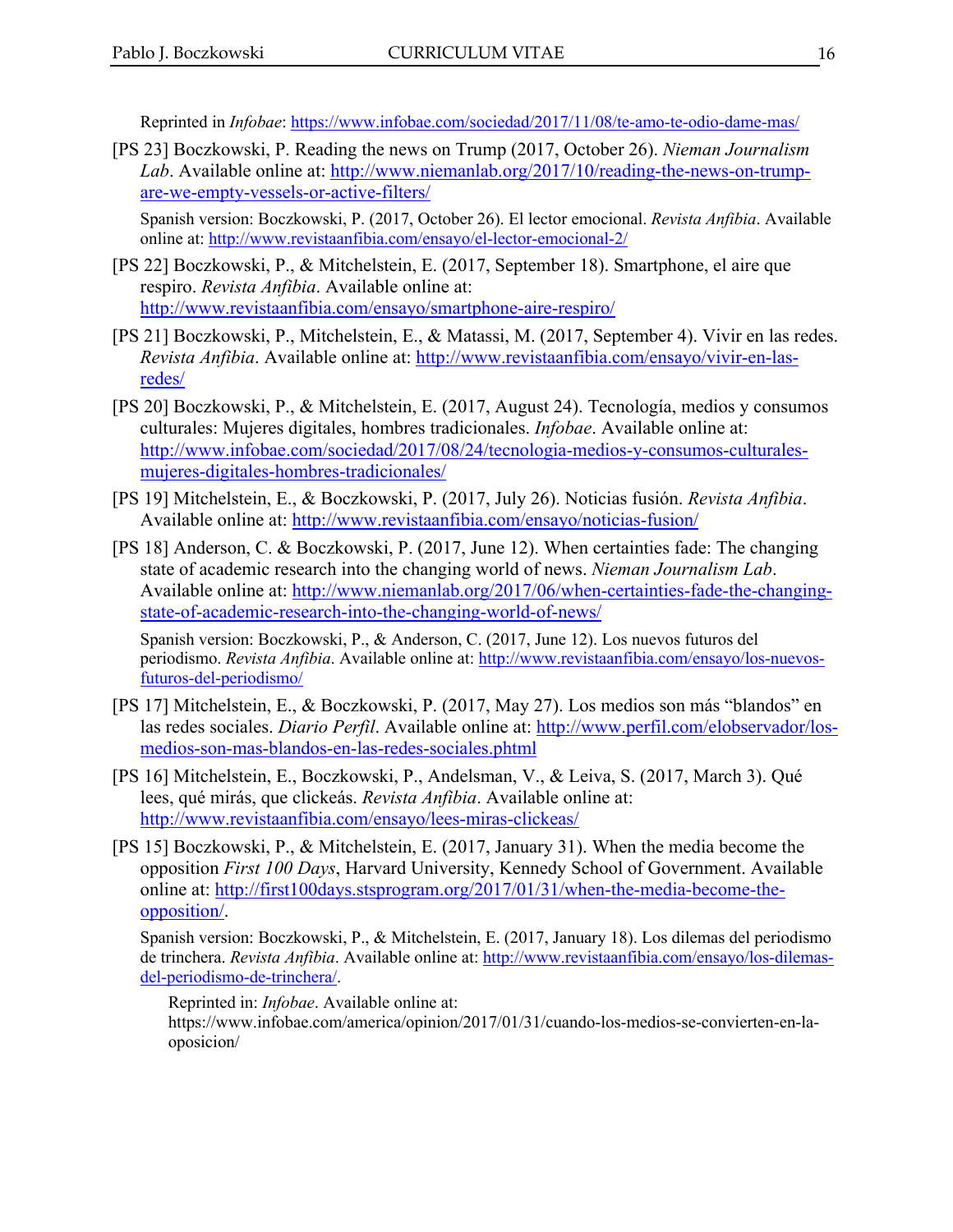[PS 14] Boczkowski, P. (2016, December 19). Fake news and the future of journalism. *Nieman Journalism Lab*. Available online at: http://www.niemanlab.org/2016/12/fake-news-and-thefuture-of-journalism/

Spanish version: Boczkowski, P. (2016, December 13). La post-verdad. *Revista Anfibia*. Available online at: http://www.revistaanfibia.com/ensayo/la-postverdad/.

Reprinted in:

Infobae.com (Argentina): http://www.infobae.com/opinion/2016/12/13/las-noticias-falsas-y-elfuturo-del-periodismo/

El Mostrador (Chile): http://www.elmostrador.cl/noticias/pais/2016/12/19/posverdad-las-noticiasfalsas-y-el-futuro-del-periodismo/

[PS 13] Boczkowski, P. (2016, November 8). Has election 2016 been a turning point for the influence of the news media? *Nieman Journalism Lab*. Available online at: http://www.niemanlab.org/2016/11/has-election-2016-been-a-turning-point-for-theinfluence-of-the-news-media/

Spanish version: Boczkowski, P. (2016, November 8). Los diarios con Hillary, los fans con Trump. *Revista Anfibia*. Available online at: http://www.revistaanfibia.com/ensayo/los-diarios-hillary-losfans-trump/.

Reprinted in: *Infobae* (2016, November 9). Available online at: https://www.infobae.com/america/mundo/2016/11/09/a-hillary-clinton-la-respaldaron-229 diarios-a-donald-trump-apenas-13/

French version: Boczkowski, P. (2016, December 6). Les journeaux avec Hillary, les fans avec Trump. *Amphibie*. Available online at: http://www.revistaanfibia.com/ensayo/les-journaux-avechillary-les-fans-avec-trump/

- [PS 12] Matassi, M., Mitchelstein, E., & Boczkowski, P. (2016, September 12). ¿Hacia dónde vamos si el futuro ya llegó? *Bastión Digital*. Available online at: http://ar.bastiondigital.com/notas/hacia-donde-vamos-si-el-futuro-ya-llego
- [PS 11] Boczkowski, P., Mitchelstein, E., & Matassi, M. (2016, July 29). El medio ya no es medio ni mensaje. *Revista Anfibia*. Available online at: http://www.revistaanfibia.com/ensayo/medio-ya-no-mensaje/

Reprinted in: *Infobae* (2016, July 29). Available online at: https://www.infobae.com/america/opinion/2017/01/31/cuando-los-medios-se-convierten-en-laoposicion/

- [PS 10] Matassi, M., Mitchelstein, E., & Boczkowski, P. (2016, June 17). Verificar para creer. *Bastión Digital*. Available online at: http://ar.bastiondigital.com/notas/verificar-para-creer
- [PS 9] Matassi, M., Mitchelstein, E., & Boczkowski, P. (2016, April 8). La campaña en las redes. *Bastión Digital*. Available online at: http://www.niemanlab.org/2014/12/newsorganizations-get-serious-about-research/
- [PS 8] Boczkowski, P., Mitchelstein, E., Wagner, C., & Leiva, S. (2016, March 28). Clicks modernos: La agenda del público en la web. *Revista Anfibia*. Available online at: http://www.revistaanfibia.com/ensayo/clicks-modernos/
- [PS 7] Boczkowski, P. (2015, December). When the media melted into the air. *Nieman Journalism Lab*. Available online at: http://www.niemanlab.org/2015/12/when-the-mediamelted-into-the-air/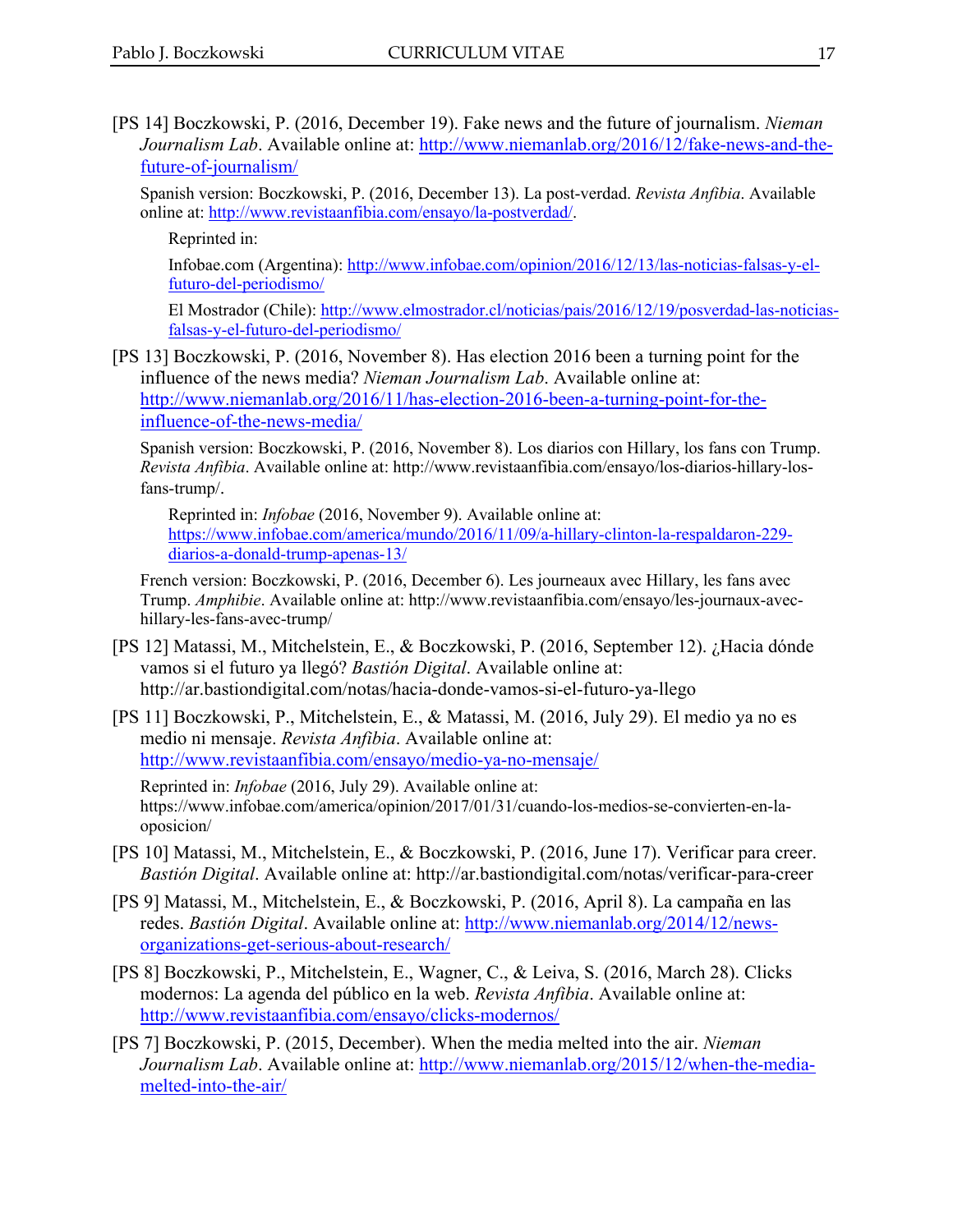- [PS 6] Boczkowski, P., & Mitchelstein, E. (2015, September 16). La tiranía del click. *Revista Anfibia*. Available online at: http://www.revistaanfibia.com/ensayo/la-tirania-del-click/
- [PS 5] Boczkowski, P. (2014, December). News organizations get serious about research. Nieman Journalism Lab. Available online at: http://www.niemanlab.org/2014/12/newsorganizations-get-serious-about-research/
- [PS 4] Boczkowski, P. (2013, December 19). Paying more attention to the public. *Nieman Journalism Lab*. Available online at: http://www.niemanlab.org/2013/12/paying-moreattention-to-the-public/
- [PS 3] Boczkowski, P. & Mitchelstein, E. (2013, December 17). User-generated content: Don't believe the hype. *Ozy*. Available online at: http://www.ozy.com/c-notes/user-generatedcontent-dont-believe-the-hype/4333.article
- [PS 2] Boczkowski, P. & Mitchelstein, E. (2013, November 4). An occasionally informed public misses too much. *The Huffington Post*. Available online at: http://www.huffingtonpost.com/pablo-j-boczkowski/an-occasionally-informed- \_b\_4215034.html.
- [PS 1] Boczkowski, P. & Mitchelstein, E. (2013, October 11). A junk news diet. U.S. *News & World Report*. Available online at: http://www.usnews.com/opinion/articles/2013/10/11/thenew-media-landscape-is-endangering-our-democracy

### **8. AWARDS**

| 2000 | Hamad Bin Khalifa Al-Thani chair, Department of Communication Studies,<br>Northwestern University.                                                                            |
|------|-------------------------------------------------------------------------------------------------------------------------------------------------------------------------------|
| 2020 | Fellow, International Communication Association.                                                                                                                              |
| 2020 | Clarence Simon Clarence Simon Award for Outstanding Teaching and<br>Mentoring in the School of Communication, Northwestern University.                                        |
| 2017 | Best Paper Award Nomination, Hawaii International Conference on System<br>Sciences.                                                                                           |
| 2011 | Best Book Award, Section on Communication and Information Technologies,<br>American Sociological Association.                                                                 |
| 2011 | <i>Most downloaded article in 2010</i> , for "Between tradition and change," of all<br>articles published in 2009 and 2010 in Journalism: Theory, Practice $\&$<br>Criticism. |
| 2005 | Outstanding Book Award, International Communication Association.                                                                                                              |
| 2005 | <i>Outstanding Book Award</i> , Critical and Cultural Studies Division, National<br>Communication Association.                                                                |
| 2004 | Outstanding Book Award, Organizational Communication Division, National<br>Communication Association.                                                                         |
| 2003 | Herbert S. Dordick Dissertation Award, Communication and Technology<br>Division, International Communication Association.                                                     |
| 2003 | Top Three Paper (with Wanda Orlikowski), Organizational Communication<br>Division, International Communication Association.                                                   |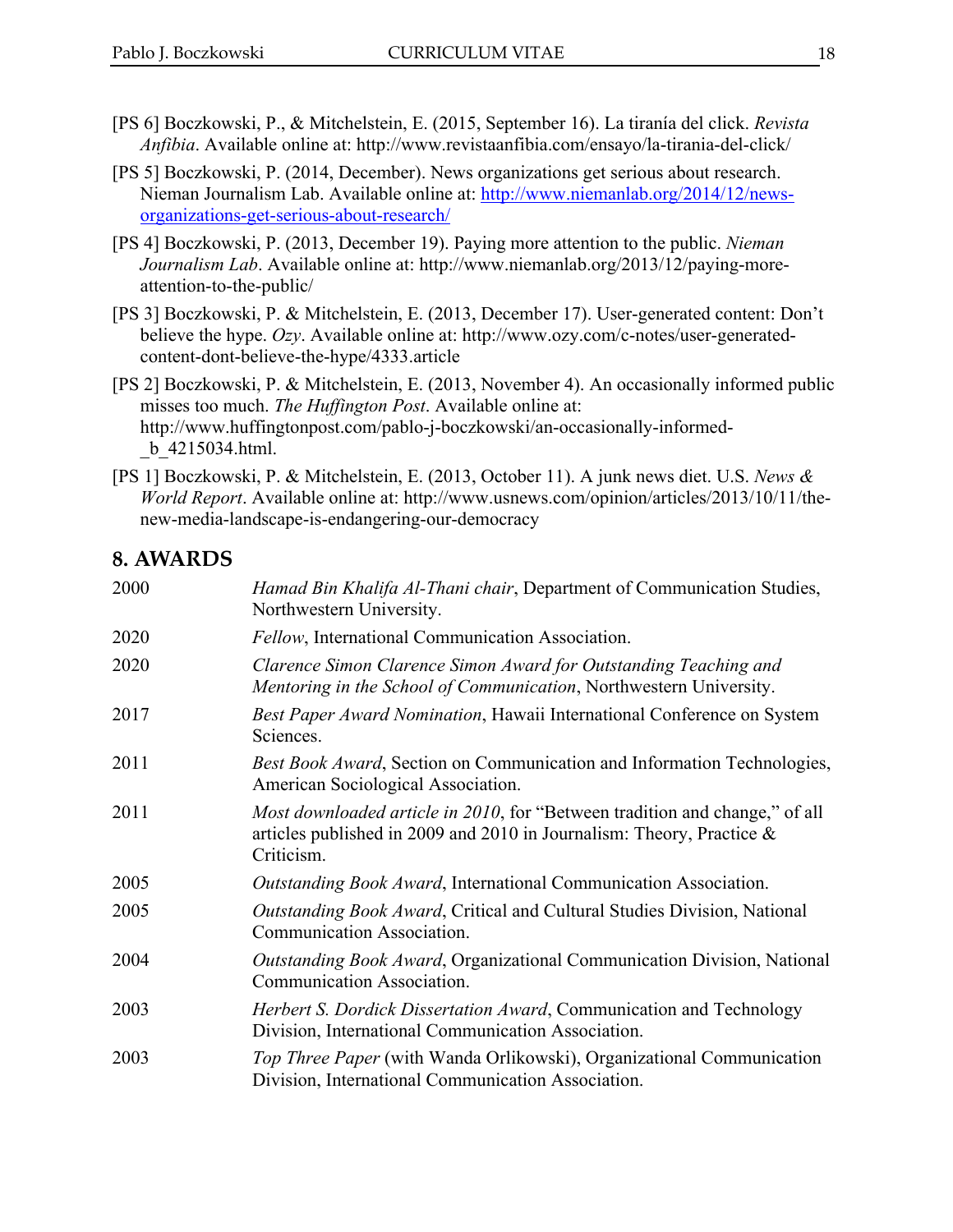| 2002 | Kyoon Hur Dissertation Award, Mass Communication Division, International<br>Communication Association.                                                  |
|------|---------------------------------------------------------------------------------------------------------------------------------------------------------|
| 2001 | The Walter Benjamin Award for Outstanding Article in the Field of Media<br><i>Ecology</i> , Media Ecology Association.                                  |
| 2001 | Top Four Student Paper, Communication and Technology Division,<br>International Communication Association.                                              |
| 2001 | Samuel L. Becker Award for Outstanding Graduate Student Scholarship,<br>Mass Communication Interest Group, Central States Communication<br>Association. |
| 2000 | Outstanding Student Paper Award, Section on Sociology and Computers,<br>American Sociological Association.                                              |
| 2000 | Top Student Paper, Communication and Technology Division, International<br>Communication Association.                                                   |
| 1999 | Outstanding Student Paper Award, Section on Sociology and Computers,<br>American Sociological Association.                                              |
| 1998 | Top Three Student Paper, Communication and Technology Division,<br>International Communication Association.                                             |
| 1997 | Sally Hacker-Nicholas Mullins Graduate Student Award, Section on Science,<br>Knowledge and Technology, American Sociological Association.               |
| 1997 | Top Three Paper, Communication and Technology Division, International<br>Communication Association.                                                     |
| 1996 | Best Graduate Student Paper Award, Section on Sociology and Computers,<br>American Sociological Association.                                            |

## **9. GRANTS**

| $2021 - 2023$ | Instagram and the rise of body image issues and disordered eating among<br>young Latinx women in times of COVID-19<br>Delaney Grant, School of Communication, Northwestern University, \$<br>50,956.51 (Principal Investigator).                                                                                                            |
|---------------|---------------------------------------------------------------------------------------------------------------------------------------------------------------------------------------------------------------------------------------------------------------------------------------------------------------------------------------------|
| $2020 - 2021$ | Latinx Digital Media project<br>Global Campus Collaborative Research Initiative / Virtual Global<br>Connections Seed Grant, Buffett Institute for Global Affairs, Northwestern<br>University, \$5,000 (Principal Investigator).                                                                                                             |
| $2020 - 2021$ | Social media and the development of beauty ideals, body dissatisfaction and<br>disordered eating among young women of Mexican descent<br>Delaney Grant, School of Communication, Northwestern University, \$49,990<br>(Principal Investigator).                                                                                             |
| $2017 - 2018$ | Incidental news: The consumption of information in social media and its<br>cultural and political consequences<br>Buffett Institute Scholars in Israel Collaboration Fund, Northwestern<br>University, \$25,000 (Principal Investigator). Co-PIs: Keren Tenenboim-<br>Weinblatt and Neta Kliger-Vilenchik (Hebrew University of Jerusalem). |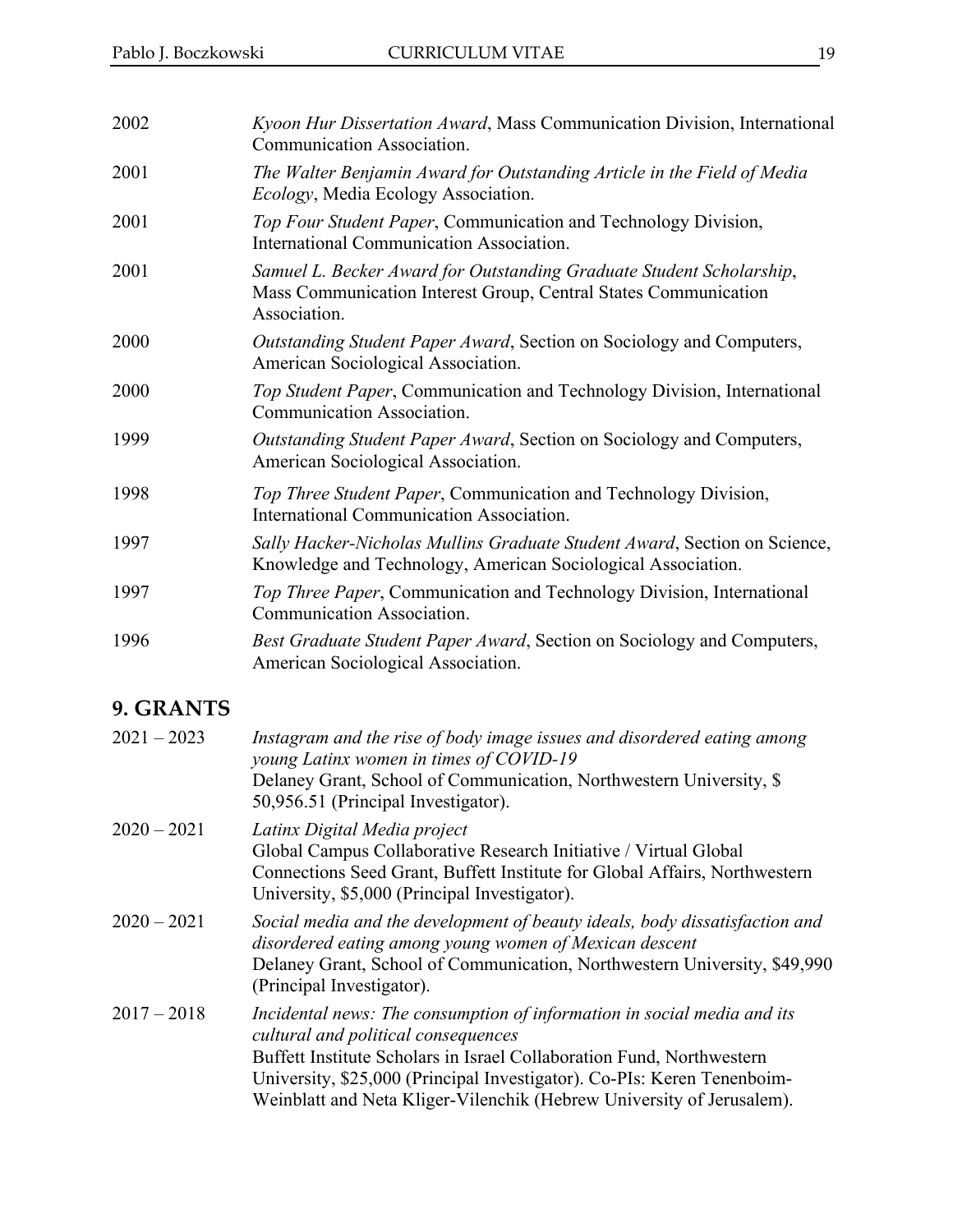| $2010 - 2012$ | How institutions decay: The demise of print newspapers in the United States,<br>France and Argentina<br>Robert and Kaye Hiatt Fund for Research on Media, Technology, and Society,                                                                                                                                                         |
|---------------|--------------------------------------------------------------------------------------------------------------------------------------------------------------------------------------------------------------------------------------------------------------------------------------------------------------------------------------------|
| $2010 - 2011$ | Northwestern University, \$60,004 (Principal Investigator).<br>After the news: The history of the demise of print newspapers in the United<br>States, 1950-2010<br>Innovations Fund, Northwestern University, \$5,000 (Principal Investigator).<br>and University Grants Research Committee, Northwestern University, \$5,000              |
| $2008 - 2010$ | (Principal Investigator).<br>Journalists and citizens: Is there a global gap in online news choices? – Part<br>II: The role of a major political event<br>Robert and Kaye Hiatt Fund for Research on Media, Technology, and Society,<br>Northwestern University, \$35,789 (Principal Investigator).                                        |
| $2007 - 2009$ | Journalists and citizens: Is there a global gap in online news choices?<br>Robert and Kaye Hiatt Fund for Research on Media, Technology, and Society,<br>Northwestern University, \$59,766 (Principal Investigator).                                                                                                                       |
| $2007 - 2008$ | Online news choices: Assessing the existence and character of a gap between<br><i>journalists and citizens.</i><br>Innovations Fund, Northwestern University, \$5,000 (Co-Principal<br>Investigator, joint with Limor Peer, Media Management Center, Northwestern<br>University).                                                          |
| $2006 - 2007$ | Online news choices: Assessing the existence and character of a gap between<br>journalists and citizens.<br>Carnegie-Knight Initiative on the Future of Journalism Education, John S. and<br>James L. Knight Foundation, \$10,000 (Co-Principal Investigator, joint with<br>Limor Peer, Media Management Center, Northwestern University). |
| 2006          | Do more news outlets mean less news diversity? Agenda setting in a<br>continuous print-online news cycle.<br>University Research Grants Committee, Northwestern University, \$4,950<br>(Principal Investigator).                                                                                                                           |
| $2005 - 2006$ | Metamedia: Online news as the mediation of media.<br>Innovations Fund, School of Communication, Northwestern University,<br>\$5,000 (Principal Investigator).                                                                                                                                                                              |
| $2003 - 2006$ | The development, deployment, and use of digital repositories of information.<br>The Cambridge-MIT Institute, \$312,044 (Principal Investigator).                                                                                                                                                                                           |

#### **10. INVITED PRESENTATIONS**

[I 209] Boczkowski, P. (2002, June 30). *Abundancia*. Universidad de San Andrés, Argentina.

[I 208] Boczkowski, P. (2022, May 26). *To know is to compare*. Keynote presentation at the Preconference on Young People & News in a Digital World: Local and Global Perspectives, Annual Meeting of the International Communication Association, France.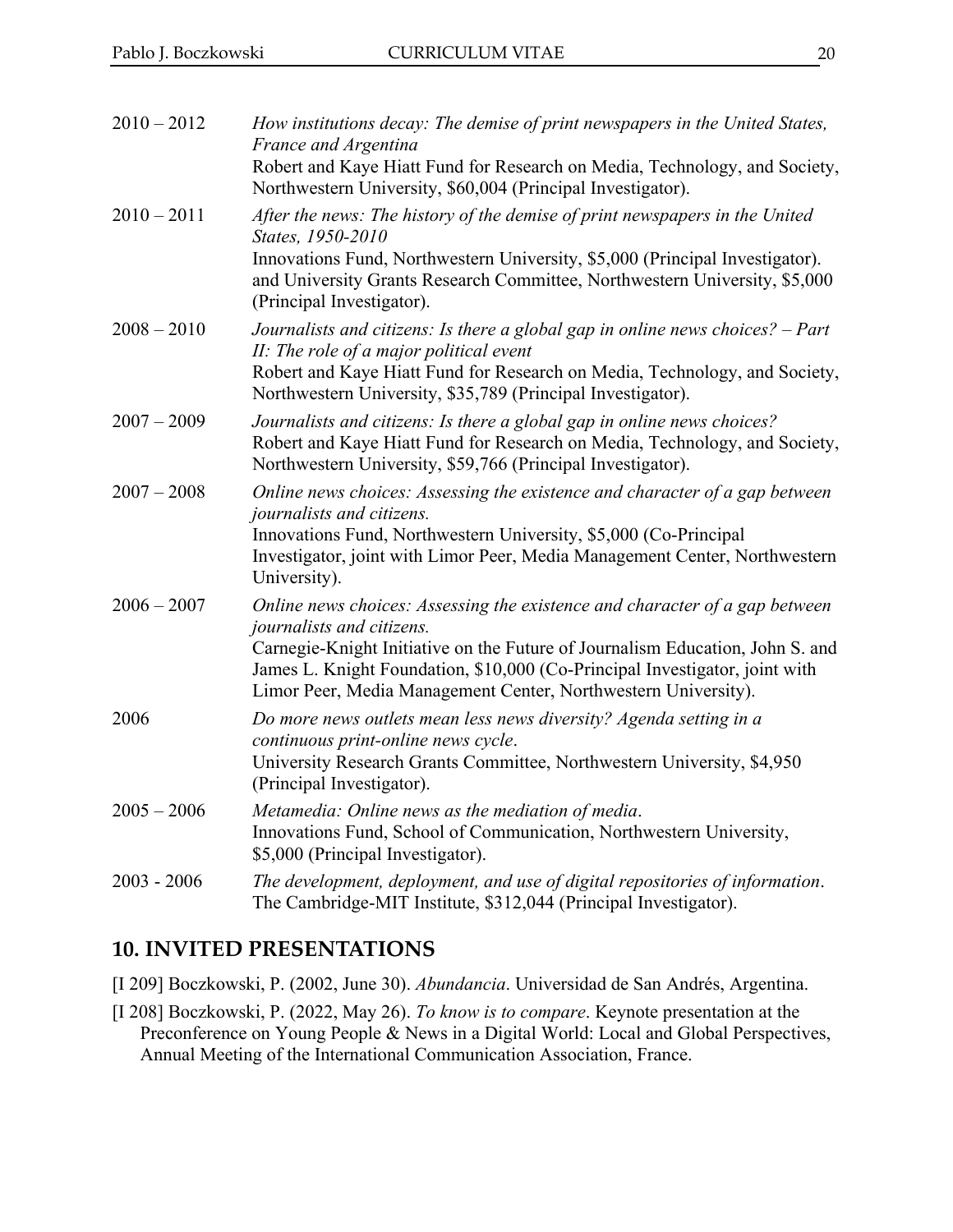- [I 207] Boczkowski, P. (2022, May 25). *To know is to compare*. Keynote presentation at the Preconference on Comparative Privacy and the Literacies of a Networked Age: A Critical Approach, Annual Meeting of the International Communication Association, France.
- [I 206] Boczkowski, P. (2022, May 8). *Deflected autobiographies*. Blue Metropolis Literary Festival, Montreal, Canada.
- [I 205] Boczkowski, P. (2022, May 8). *The journalism manifesto*. Blue Metropolis Literary Festival, Montreal, Canada.
- [I 204] Boczkowski, P. (2022, May 7). *The social media in our head*. Blue Metropolis Literary Festival, Montreal, Canada.
- [I 203] Boczkowski, P., & Mitchelstein, E. (2022, April 20). *The Digital Environment*. Universidad de Costa Rica, San José, Costa Rica.
- [I 202] Boczkowski, P. (2022, April 19). *Abundance*. Universitat Pompeu Fabra, Barcelona, Spain.
- [I 201] Boczkowski, P. (2022, April 13). *Social Media and Trust in Argentina*. Center for Social Media and Politics, New York University, United States.
- [I 200] Boczkowski, P. (2022, April 5). *Abundance*. MediaLab, Sciences Po, Paris, France.
- [I 199] Boczkowski, P. (2002, March 29). *Abundancia*. Sociedad Interamericana de Prensa, Miami, USA.
- [I 198] Boczkowski, P. (2002, March 21). *Abundancia*. Dain Usina Cultural, Buenos Aires, Argentina.
- [I 197] Boczkowski, P. (2002, March 18). *Abundancia*. Universidad Nacional de Quilmes, Argentina.
- [I 196] Boczkowski, P. (2022, March 9). *The Journalism Manifesto*. Universidad de San Andrés, Argentina.
- [I 195] Boczkowski, P. (2022, March 9). *Critical Conversations*. Institute for Advanced Studies, Northwestern University in Qatar.
- [I 193] Boczkowski, P. (2022, February 27). *Abundance*. University of Oslo, Norway.
- [I 192] Boczkowski, P., & Mitchelstein, E. (2022, January 27). *The Digital Environment*. Webinar series of the Association for Information Science & Technology.
- [I 191] Boczkowski, P. (2021, December 9). *Abundance*. Center for Advanced Research in Global Communication, Annenberg School for Communications, University of Pennsylvania, USA.
- [I 190] Zelizer, B., Boczkowski, P., & Anderson, C. (December 8). *The Journalism Manifesto*. OsloMet, Oslo, Norway.
- [I 189] Boczkowski, P. (2021, December 2). *Abundance*. Legislative School, Brazilian Chamber of Deputies, Brasilia, Brazil.
- [I 188] Matassi, P., & Boczkowski, P. (2021, November 19). *Comparative Social Media Studies*. Joint Workshop on Comparative Research in Media Studies, Cicant – Lusófona University, Portugal; University of Oslo and University Bergen, Norway.
- [I 187] Boczkowski, P. (2021, November 18). *Abundance*. Heidelberg Centrum für Ibero-Amerika-Studien, Universität Heidelberg, Germany.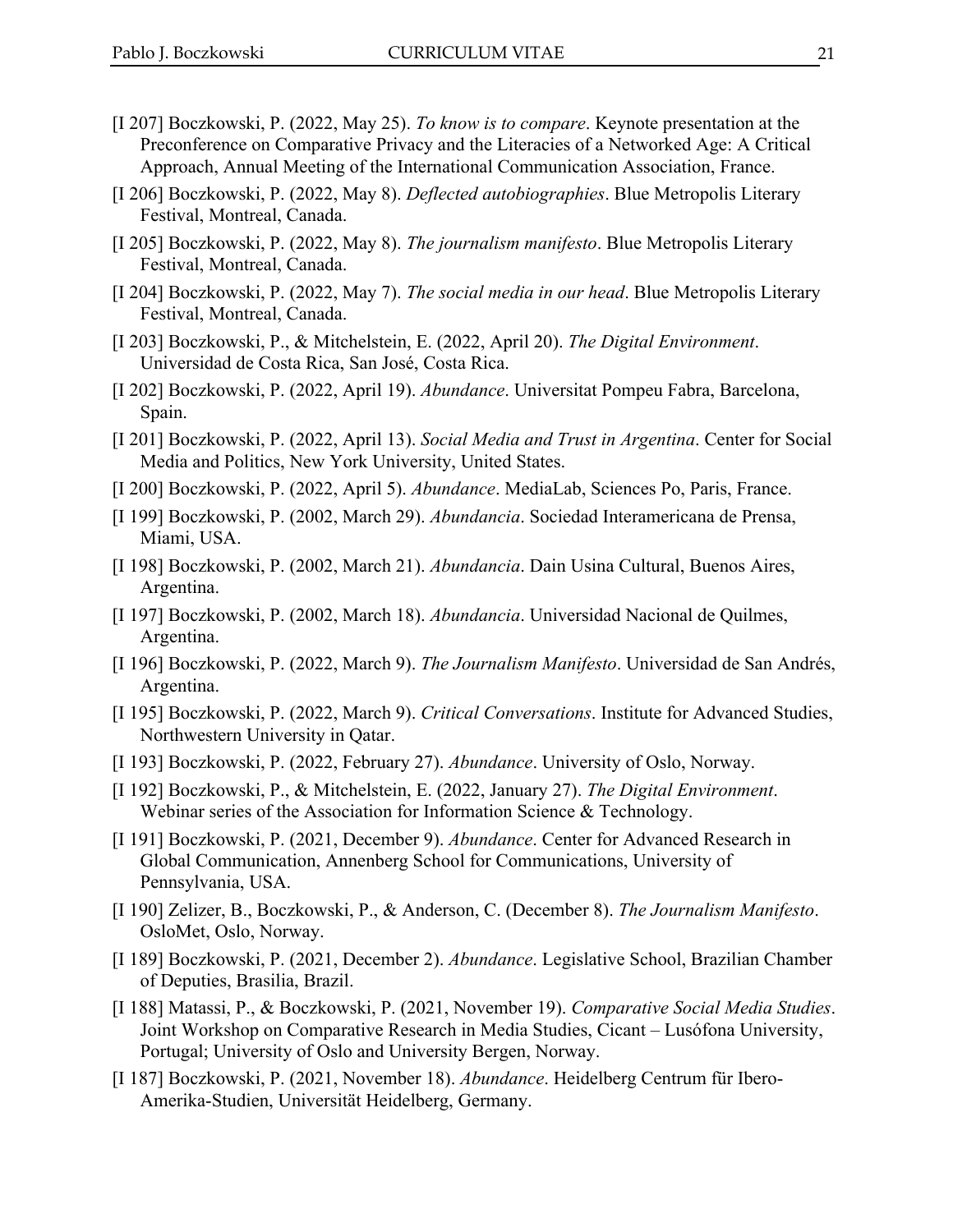- [I 186] Boczkowski, P. (2021, November 5). *Abundance*. Center for Global Culture and Communication, Northwestern University, USA.
- [I 185] Boczkowski, P. (2021, November 4). *Abundance*. Institute of Communication and Media Studies, University of Bern, Switzerland.
- [I 184] Boczkowski, P. (2021, November 3). *Abundancia*. Instituto de Capacitación Parlamentaria de la Honorable Cámara de Diputados de la Argentina, Buenos Aires, Argentina.
- [I 183] Boczkowski, P. (2021, October 29). *Abundance*. Department of Sociology, Santa Clara University, USA.
- [I 182] Boczkowski, P. (2021, October 25). *Abundance*. Global Institute for Peace and Conflict Resolution, University of Sao Paulo, Brazil.
- [I 181] Matassi, M., Mitchelstein, & Boczkowski, P. (2021, October 14). *Minimum effects, maximum panic*. IV Jornada de Ciudadanía Digital, Ciudadanía Digital de la Agencia de Gobierno Electrónico y Sociedad de la Información y el Conocimiento de Uruguay, Montevideo, Uruguay.
- [I 180] Boczkowski, P. (2021, October 12). *Abundance*. Program in Latin American and Caribbean Studies, Northwestern University, USA.
- [I 179] Boczkowski, P. (2021, October 11). *Abundance*. Texas A&M International University, El Paso, USA.
- [I 178] Boczkowski, P. (2021, October 8). *Abundance*. Quello Center, Michigan State University, East Lansing, USA.
- [I 177] Boczkowski, P. (2021, October 4). *Abundance*. Institute for Policy Research, Northwestern University, Evanston, USA.
- [I 176] Boczkowski, P. (2021, October 1). *Abundance*. Cumbre Global sobre la Desinformación, Rosario, Argentina.
- [I 175] Boczkowski, P. (2021, September 22). *Abundance*. Fundaçao Getulio Vargas, Rio de Janiero, Brasil.
- [I 174] Boczkowski, P. (2021, September 20). *Abundance*. Annenberg School for Communication, University of Southern California, USA.
- [I 173] Boczkowski, P. (2021, September 14). *Abundance*. Weizenbaum Instite for the Networked Society, Berlin, Germany.
- [I 172] Boczkowski, P. (2021, September 13). *Abundance*. University of Amsterdam, Amsterdam, the Netherlands.
- [I 171] Boczkowski, P. (2021, August 26). *Abundance*. Universidade Federal da Bahia, Salvador, Brasil.
- [I 170] Boczkowski, P. (2021, August 24). *Abundance.* Universidad Adolfo Ibáñez, Santiago, Chile.
- [I 169] Boczkowski, P. (2021, August 19). *Abundance.* Universidad Nacional de San Martín, Buenos Aires, Argentina.
- [I 168] Boczkowski, P. (2021, August 16). *Abundance.* Federal University of Rio Grande do Sul, Porto Alegre, Brasil.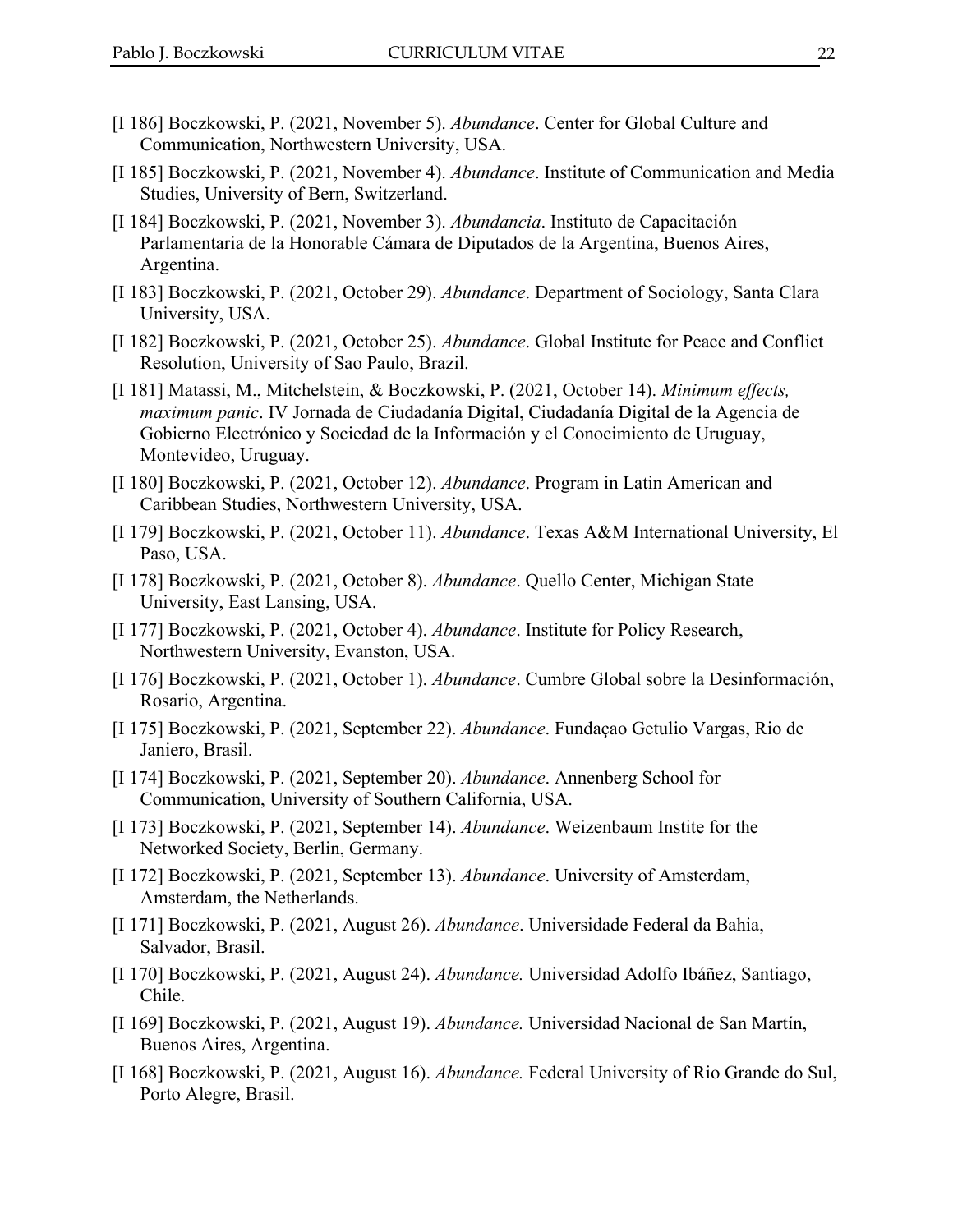- [I 167] Boczkowski, P. (2021, July 29). *The journalism manifesto*. Pontificia Universidad Catolica de Chile, Santiago, Chile.
- [I 166] Boczkowski, P. (2021, July 22). *Abundance*. Universidad Austral, Buenos Aires, Argentina.
- [I 165] Boczkowski, P. (2021, July 8). *Abundance*. Grupo de Estudios de Medios y Comunicación, Buenos Aires, Argentina.
- [I 164] Boczkowski, P. (2021, June 2). *Abundance*. Universidad de San Andrés, Buenos Aires, Argentina.
- [I 163] Boczkowski, P. (2021, May 3). *Abundance*. Universidad Iberoamericana, Mexico City, Mexico.
- [I 162] Boczkowski, P. (2021, May 2). *Abundance*. Blue Metropolis Literary Festival, Montreal, Canada.
- [I 161] Boczkowski, P. (2020, December 3). *El presente de las noticias y el futuro de las audiencias.* Keynote speech at the Second International Conference on Press and Power, Universidad Científica, Perú.
- [I 160] Boczkowski, P. (2020, December 2). *El futuro de las audiencias*. WINN Latam, Buenos Aires, Argentina.
- [I 159] Boczkowski, P. (2020, November 4). *El presente de las noticias y el futuro de las audiencias.* Keynote speech at the Congreso Internacional de Ciberperiodismo, Universidad del País Vasco, Spain.
- [I 158] Boczkowski, P. (2020, September 25). Cinco tendencias en busca de un destino. Annual Conference of ENACOM, Universidad Nacional de Cuyo, Argentina.
- [I 157] Boczkowski, P. (2020, September 21). *Career development strategies in communication and media studies: Reflections on two decades in the professoriate*. Presentation at Northwestern University in Qatar, Doha, Qatar.
- [I 156] Boczkowski, P. (2020, June 16). *Digital News Report 2020: Argentina*. FOPEA, Buenos Aires, Argentina [by videoconference].
- [I 155] Boczkowski, P. (2020, February 6). *Abundance*. Holtz Center for Science and Technology Studies Visiting Speaker Series, University of Wisconsin-Madison.
- [I 154] Boczkowski, P. (2019, December 17). *El presente de las audiencias y el futuro de los medios*. Women in the News Network, Buenos Aires, Argentina [by videoconference].
- [I 153] Boczkowski, P. (2019, November 21). *Abundance*. Organization Studies, MIT Sloan School of Management.
- [I 152] Boczkowski, P. (2019, November 14). *El presente de las audiencias y el futuro de los medios*. Festival de los Sentidos, Bogotá, Colombia.
- [I 151] Boczkowski, P. (2019, October 1). *Abundance*. Program in Latin American and Caribbean Studies Faculty Colloquium, Northwestern University.
- [I 150] Boczkowski, P. (2019, July 24). *Devaluing the news*. Ludwig Maximilian University, Munich, Germany.
- [I 149] Boczkowski, P. (2019, July 3). *Devaluing the news*. Weizenbaum Institute, Berlin, Germany.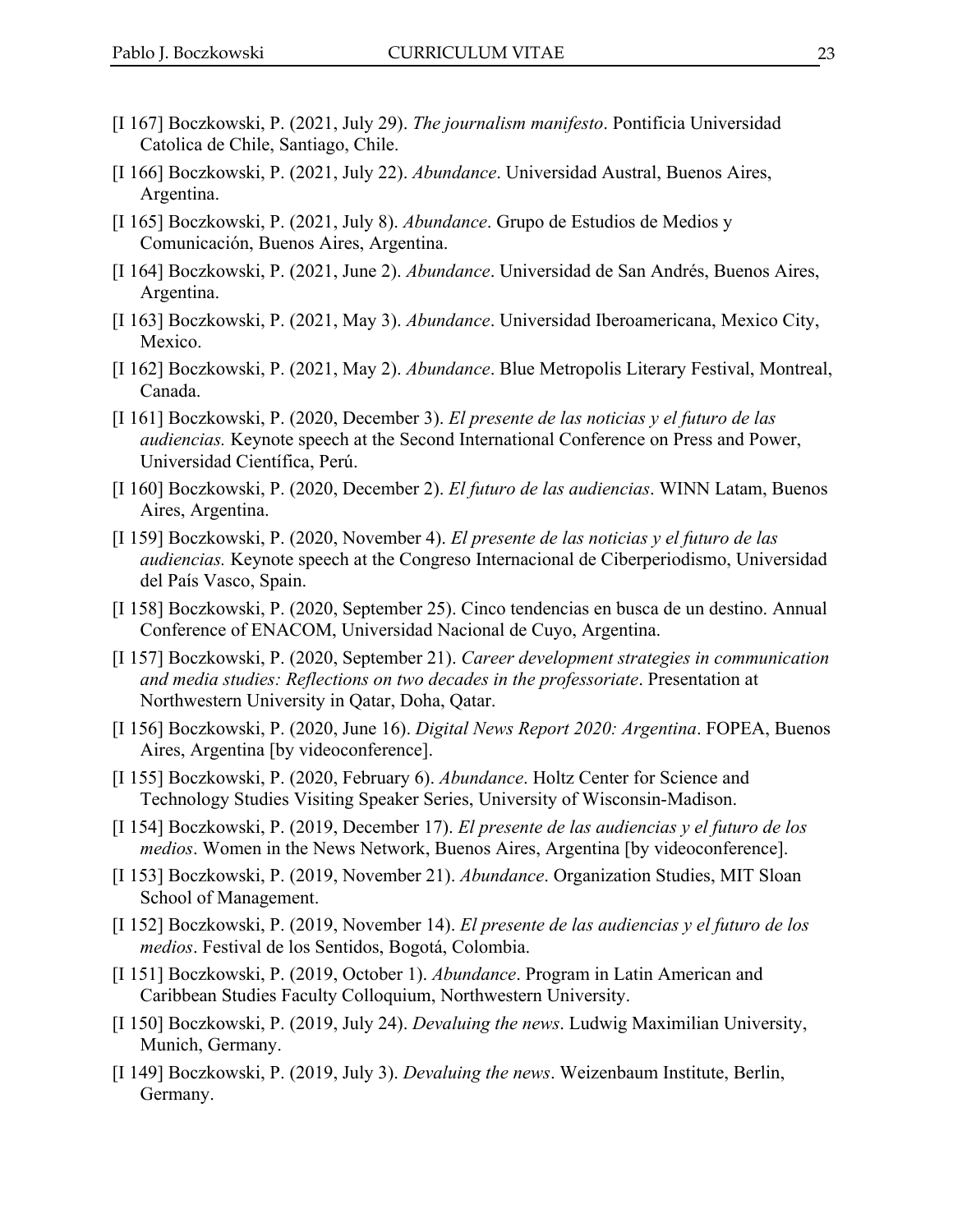- [I 148] Boczkowski, P. (2019, June 26) *Devaluing the news*. ZeMKI, University of Bremen, Bremen, Germany.
- [I 147] Boczkowski, P. (2019, June 25) *Devaluing the news*. Hans-Bredow Institute, Hamburg, Germany.
- [I 145] Boczkowski, P. (2019, June 19) *Devaluing the news*. MediaLab & Ecole de Journalisme, Sciences Po, Paris, France.
- [I 145] Wagner, C., & Boczkowski, P. (2019, June 3). *The reception of fake news*. Symposium on Countering Online Misinformation, Oslo Metropolitan University, Oslo, Norway (via videoconference).
- [I 144] Boczkowski, P. (2019, April 11). *Devaluing the news*. University of Texas at Austin.
- [I 143] Boczkowski, P. (2019, April 4). *Nuevas tecnologías y campañas electorales*. IX Foro de la Democracia Latinoamericana, Ciudad de México, Mexico.
- [I 141] Boczkowski, P. (2019, March 28). *Enojado, frustrado y sobrepasado: Las respuestas emocionales a las noticias sobre el Presidente Trump*. Universidad Torcuato di Tella, Buenos Aires, Argentina.
- [I 141] Boczkowski, P. (2019, March 25). *Libertad de expresión en la sociedad en red*. Congreso de la Nación, Buenos Aires, Argentina.
- [I 140] Boczkowski, P. (2019, March 25). *La recepción de las noticias en la era de Trump*. IDAES – Universidad de San Martín, Buenos Aires, Argentina.
- [I 139] Boczkowski, P. (2019, March 22). *24/7 online: Cómo mirar las prácticas culturales de los jóvenes conectados*. Facultad Latinoamericana de Ciencias Sociales, Buenos Aires, Argentina.
- [I 138] Mitchelstein, E., & Boczkowski, P. (2019, March 19). *Social media and democracy in Latin America*. Facebook Social Science One meeting, Sao Paulo, Brazil, via teleconference.
- [I 137] Boczkowski, P. (2019, February 14). *Angry, frustrated, and overwhelmed*. University of Pennsylvania.
- [I 136] Boczkowski, P. (2019, February 9). *Tendencias actuales en los medios digitales*. Master Degree in Journalism and Digital Communication, Universidad de la Sábana, Bogotá, Colombia.
- [I 135] Boczkowski, P. (2019, February 8). *Tendencias actuales en noticias digitales*. Presentation for journalists at Universidad de la Sabana, Bogotá, Colombia.
- [I 134] Boczkowski, P. (2019, February 8). *Paradojas de la abundancia informativa*. School of Communication, Universidad de la Sábana, Bogotá, Colombia.
- [I 133] Boczkowski, P. (2019, February 7). *Reinventar a los medios en una era pos-institucional*. Inaugural Lecture, Master Degree in Journalism and Digital Communication, Universidad de la Sábana, Bogotá, Colombia.
- [I 132] Boczkowski, P. (2019, February 7). *Tendencias actuales en noticias digitales*. Presentation for journalists at Caracol TV, Bogotá, Colombia.
- [I 131] Boczkowski, P. (2019, November 30). *Reinventing the media for post-institutional times*. Department of Media and Communications, The London School of Economics and Political Science.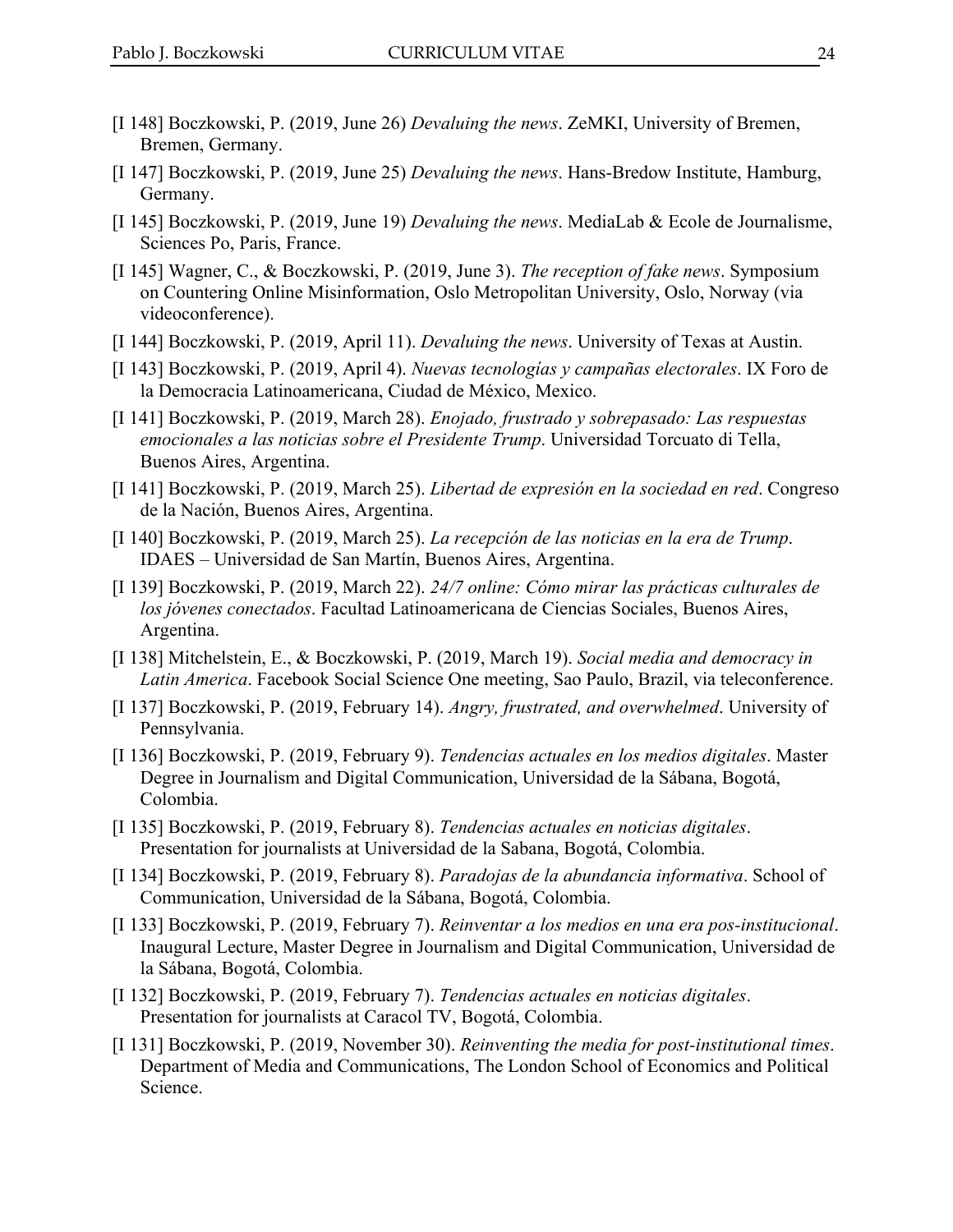- [I 130] Boczkowski, P. (2018, November 30). *The abundance paradox*. Department of Media and Communications, The London School of Economics and Political Science.
- [I 129] Boczkowski, P. (2018, November 5). *El oxígeno digital*. TEDxRiodelaPlata, Buenos Aires, Argentina.
- [I 128] Boczkowski, P. (2018, November 3). *El tamaño de mi mundo*. Festival Basado en Hechos Reales, Buenos Aires, Argentina.
- [I 127] Boczkowski, P. (2018, October 18). *Trump and the Media*. Universidad de San Andrés, Argentina.
- [I 126] Boczkowski, P. (2018, September). *Trump and the media*. NU-Qatar.
- [I 125] Boczkowski, P. (2018, June 29). *On the lived experience of social media*. Universidad Torcuato DiTella, Argentina.
- [I 124] Boczkowski, P. (2018, May 4-5). *Malls, promenades, kiosks, carnivals, and coffee places: On the lived experience of social media*. Performances of Values workshop, University of Warwick - London, UK.
- [I 123] Boczkowski, P. (2018, May 3). *Trump and the media*. London School of Economics.
- [I 122] Boczkowski, P. (2018, April 27). *Malls, promenades, kiosks, carnivals, and coffee places: On the lived experience of social media*. Second Northwestern – London School of Economics symposium.
- [I 121] Boczkowski, P. (2018, April 26). *Incidental news consumption*. Facebook NYC.
- [I 120] Boczkowski, P. (2018, April 26). *The cultural lives of personal screens*. TED en Español NYC.
- [I 119] Boczkowski, P. (2018, April 21). *Trump and the media*. School of Communication, Northwestern University.
- [I 118] Boczkowski, P. (2018, March 7). *The cultural lives of personal screens*. Department of Communication Seminar Series, Cornell University.
- [I 117] Boczkowski, P. (2018, February 14). *The cultural lives of personal screens.* American Bar Foundation.
- [I 116] Boczkowski, P. (2018, February 6). *A reception view on fake news: Some preliminary thoughts*. Keynote to the online workshop on fake news for special issue of *New Media & Society*.
- [I 115] Boczkowski, P. (2018, February 5). *The cultural lives of personal screens.* Institute for Policy Research, Northwestern University.
- [I 114] Boczkowski, P. (2017, November 24). *News come across during a moment of leisure.* Keynote at Creative Industries conference, University of Edinburgh Business School.
- [I 113] Boczkowski, P. (2017, November 16). *Reading the news about Trump*. Keynote at the annual meeting of ParlAmericas, Medellín, Colombia.
- [I 112] Boczkowski, P. (2017, October 28). *Reading the news about Trump*. Annual meeting of the Inter-American Press Association, Salt Lake City, Utah.
- [I 111] Boczkowski, P. (2017, October 26). *The street market, the parade, the newsstand, the carnival, and the coffee shop: A comparative account of how young people use social media platforms*. University of Texas at Austin, Latin American studies.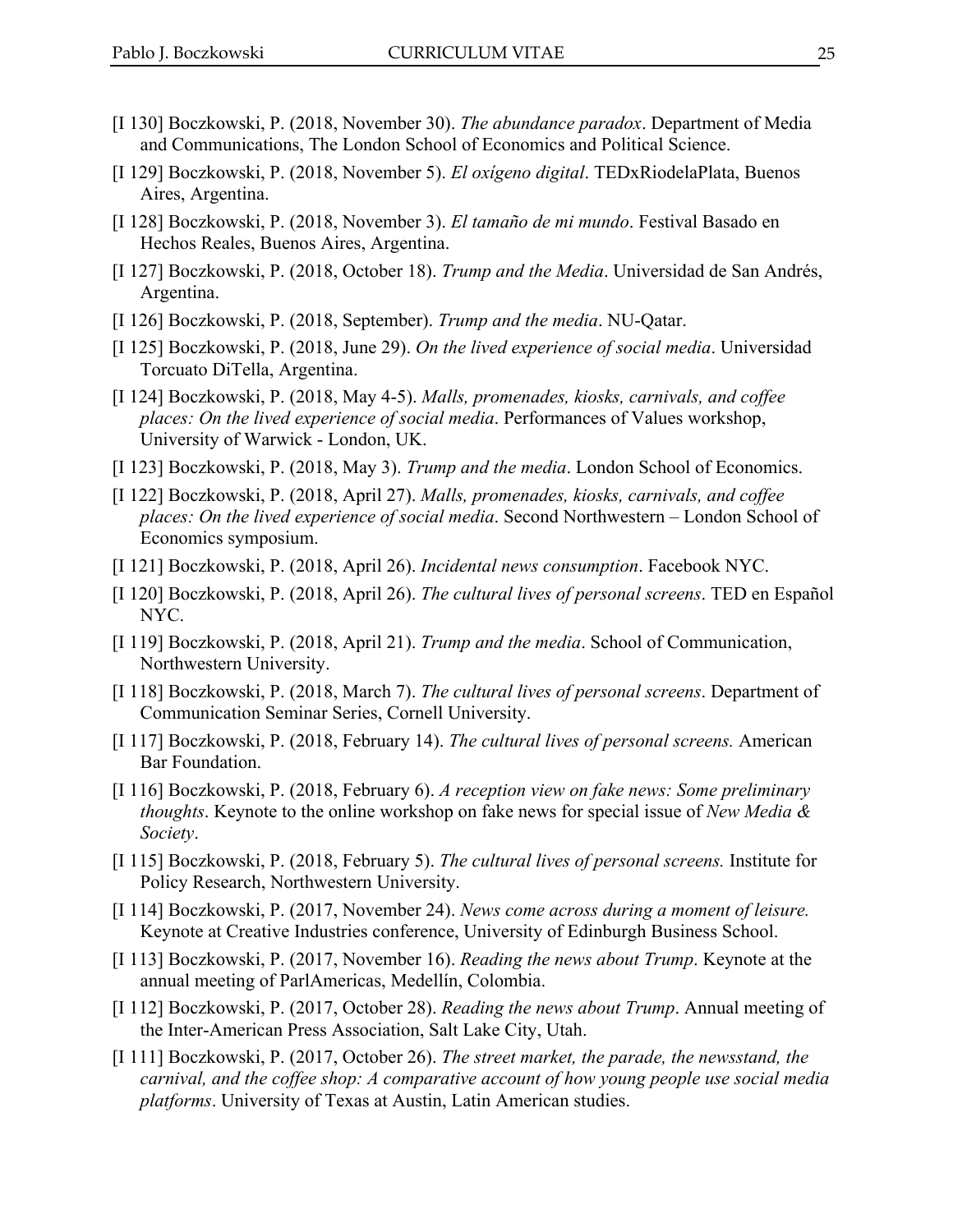- [I 110] Boczkowski, P. (2017, October 26). *La posverdad*. Annual meeting of Prolmed, Santiago, Chile (via videoconference).
- [I 109] Boczkowski, P. (2017, July 4). Keynote at "Las mentiras al poder: Comunicación y política en tiempos de las redes sociales," Friedrich Ebert Stiftung and Fundación Nueva Sociedad, Mexico City.
- [I 108] Boczkowski, P. (2017, May 4). *Social network news*. University of Oxford, Oxford Internet Institute.
- [I 107] Boczkowski, P. (2017, April 26). *Social network news*. Webinar for MAPOR
- [I 106] Boczkowski, P. (2017, April 20). *Social network news*. Keynote at Boston University, College of Communications.
- [I 105] Boczkowski, P. (2017, April 19). *Social network news*. Harvard Business School, Digital Initiative seminar series.
- [I 104] Boczkowski, P. (2017, April 12). *Social network news*. University of Wisconsin-Madison, Speaker series in Life Sciences Communication.
- [I 103] Boczkowski, P. (2017, March 30). *Efectos de la posverdad*, Universidad Torcuato Di Tella and Chequeado, Buenos Aires, Argentina.
- [I 102] Boczkowski, P. (2017, March 24). *Efectos de la posverdad*. Encuentros en El Mercurio, Santiago, Chile.
- [I 101] Boczkowski, P. (2017, March 23). *Social network news*. Pontificia Universidad Católica de Chile.
- [I 100] Boczkowski, P. (2017, March 6). *Social network news*, University of Michigan-Ann Arbor, STS program.
- [I 99] Boczkowski, P. (2017, February 23). *La noticia incidental: Cómo los jóvenes consumen noticias en las redes sociales*. Webinar for Florida International University, Miami, FL.
- [I 98] Boczkowski, P. (2017, January 19). *La influencia de los medios: El presente y el futuro*. Webinar for the Digital Center of the Interamerican Press Association, Miami, FL.
- [I 97] Boczkowski, P. (2016, December 28). *Incidental news: How young audiences learn about current events*. Tel Aviv University, Tel Aviv, Israel.
- [I 96] Boczkowski, P. (2016, December 27). *Incidental news: How young audiences learn about current events*. University of Haifa, Haifa, Israel.
- [I 95] Boczkowski, P. (2016, December 25). *The influence of the media*. Keynote at Metaksherim graduate student conference, Haifa, Israel.
- [I 94] Boczkowski, P. (2016, December 22). *Incidental news: How young audiences learn about current events*. Hebrew University, Jerusalem, Israel.
- [I 93] Boczkowski, P. (2016 December 2). *The influence of the media: Today and tomorrow*. Osher Lifelong Learning Institute, Northwestern University, Evanston, Illinois.
- [I 92] Boczkowski, P. (2016, October 27). *La influencia de los medios*. Academia Nacional de Periodismo en Argentina, Buenos Aires, Argentina.
- [I 91] Boczkowski, P. (2016, October 26). Theory and methodology workshop with faculty and research assistants. Universidad Nacional de Quilmes, Buenos Aires province, Argentina.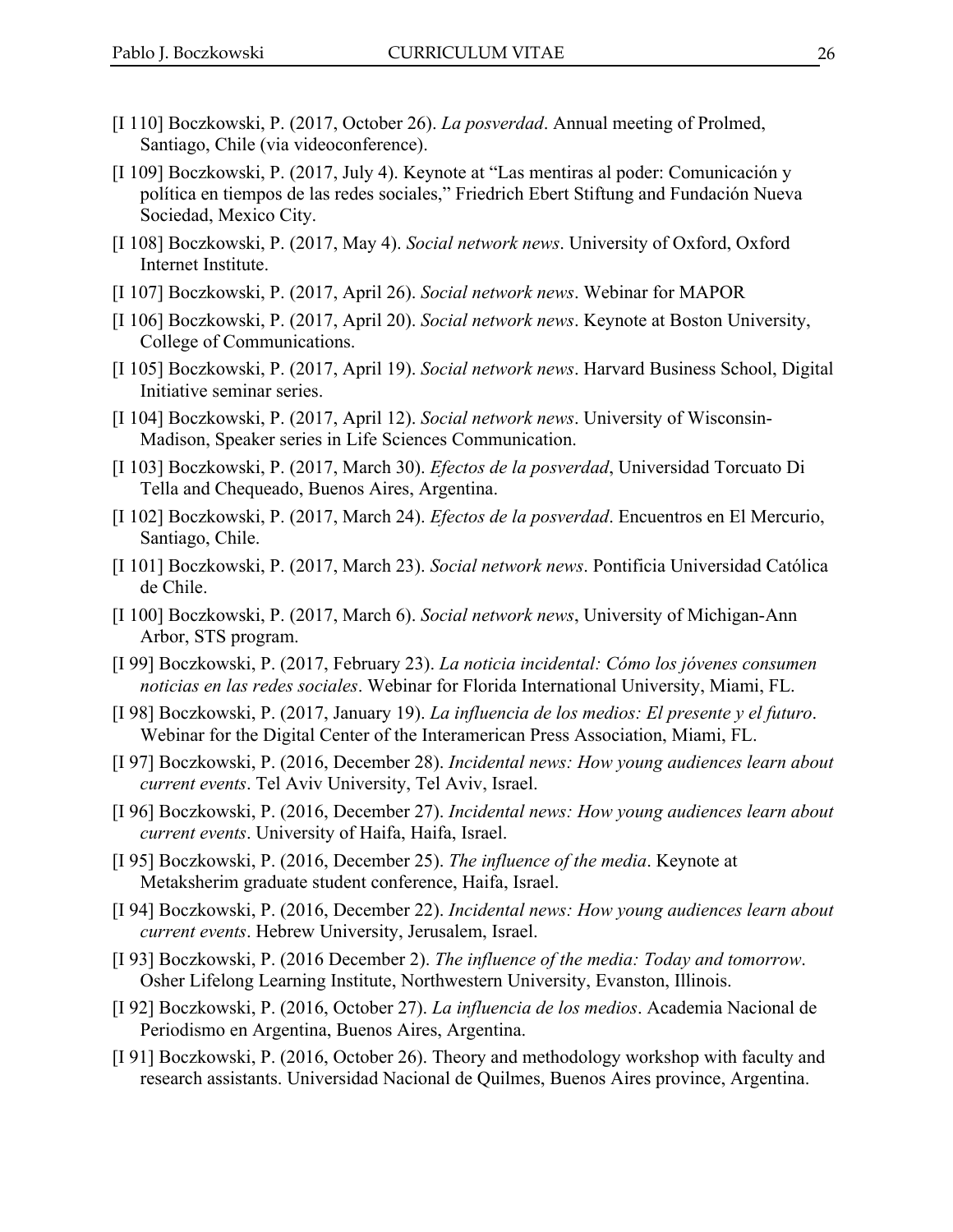- [I 90] Boczkowski, P. (2016, September 12). *The influence of the media: Today and tomorrow*. Learning for Life series, Northwestern University, Chicago, Illinois.
- [I 89] Boczkowski, P. (2016, July 22). *La noticia incidental*. Maestría en Periodismo, Universidad de San Andrés – Diario Clarín, Buenos Aires, Argentina.
- [I 88] Boczkowski, P. (2016, January 21). *The news gap*. University of Tokyo, Japan,
- [I 87] Boczkowski, P. (2015, October 16). *The news gap*. AEJMC Santiago Keynote.
- [I 86] Boczkowski, P. (2015, April 19). *The news gap*. Thomas Scheidel Lecture, Department of Communication, University of Washington.
- [I 85] Boczkowski, P. (2015, April 22). *The news gap*. Presentation at the Caroline Werner Gannett Speaker Series, Rochester Institute of Technology.
- [I 84] Boczkowski, P. (2015, April 16). *The news gap*. Presentation at the Department of Sociology, Northwestern University.
- [I 83] Boczkowski, P. (2014, November 19). *The news gap*. Presentation at Loyola University.
- [I 82] Boczkowski, P. (2014, October 18). *The news gap*. Presentation at the annual meeting of the Interamerican Press Association, Santiago, Chile.
- [I 81] Boczkowski, P. (2014, October 17). *The news gap*. Presentation at Pontificia Universidad Católica de Chile, Santiago, Chile.
- [I 80] Boczkowski, P., & Mitchelstein, E. (2014, August 19). *The news gap*. Presentation at Universidad Torcuato Di Tella, Buenos Aires, Argentina.
- [I 79] Boczkowski, P., & Mitchelstein, E. (2014, March 27). The news gap. Presentation at Universidad de San Andrés, Buenos Aires, Argentina.
- [I 78] Boczkowski, P. (2014, January 24). *The news gap*. Keynote presentation at the Rethinking Journalism II conference, Groningen University, Netherlands.
- [I 77] Boczkowski, P. (2012, December 6). *The news gap*. Rutgers University.
- [I 76] Boczkowski, P. (2011, April 25). *News at work*. Presentation to Department of Science and Technology Studies Brown Bag Series, Cornell University.
- [I 75] Boczkowski, P. (2011, April 22). *When supply and demand do not meet*. Presentation to the Information Science Colloquium, Cornell University.
- [I 74] Boczkowski, P. (2011, April 10). *When supply and demand do not meet*. Presentation to Adlai Stevenson Center for Democracy.
- [I 73] Boczkowski, P. (2011, March 17). *When supply and demand do not meet*. Master Class at the Journalism School, Sciences Po - Paris.
- [I 72] Boczkowski, P. (2011, March 16). *News at Work*. Presentation to the Interest Group in Journalism, University of Paris - Sorbonne.
- [I 71] Boczkowski, P. (2011, March 9). *When supply and demand do not meet*. Presentation to the Life Sciences Communication Colloquium, University of Wisconsin-Madison.
- [I 70] Boczkowski, P. (2011, February 24). *When supply and demand do not meet*. Presentation to the Communication Forum, Massachusetts Institute of Technology.
- [I 69] Boczkowski, P. (2011, February 7). *When supply and demand do not meet*. Presentation to the Institute for Policy Research, Northwestern University.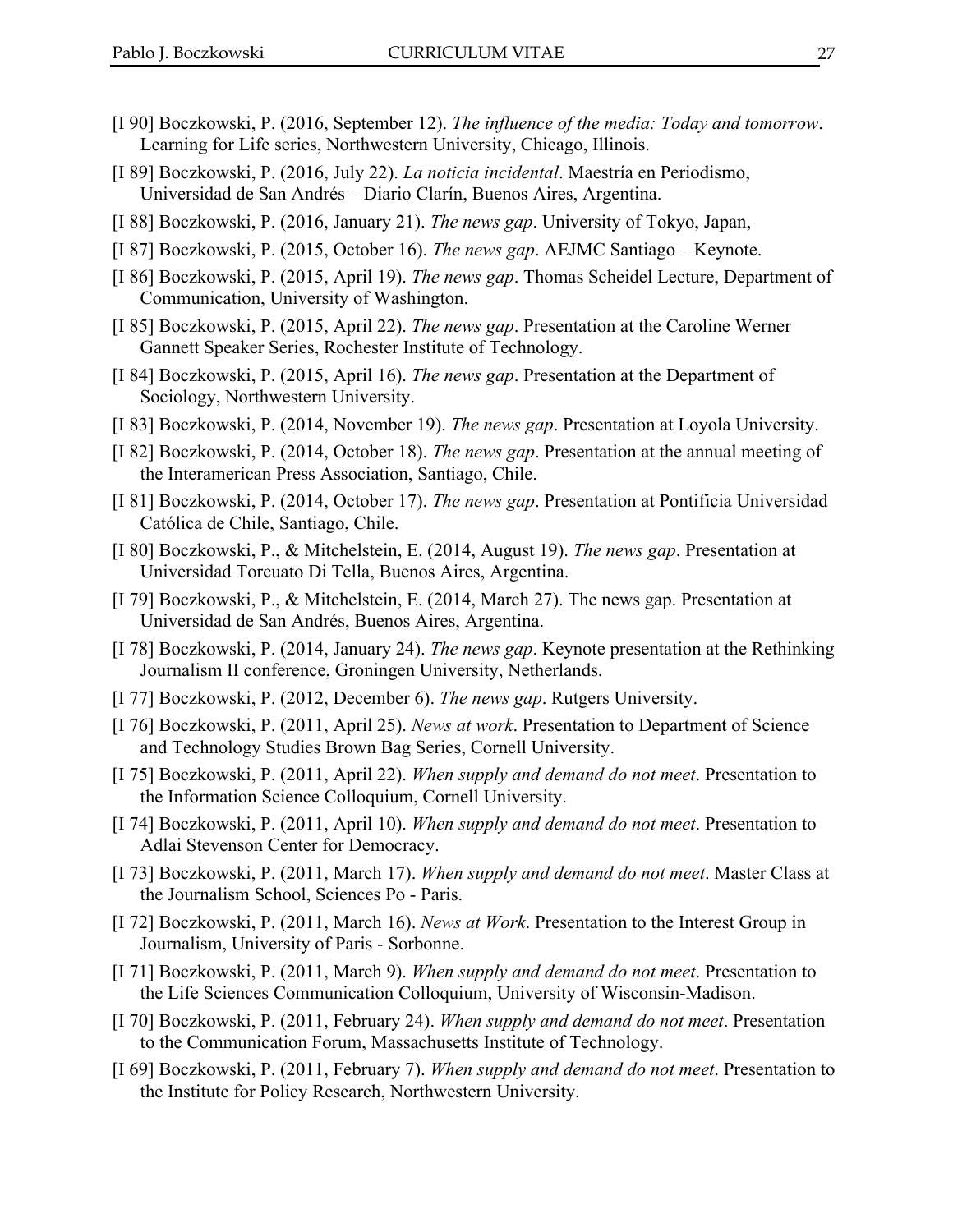- [I 68] Boczkowski, P. (2010, November 25). *News at work: Imitation in an age of information abundance*. Presentation to the Master in Journalism Program, Universidad de San Andrés, Argentina.
- [I 67] Boczkowski, P. (2010, November 24). *News at work: Imitation in an age of information abundance*. Presentation to the Master in Journalism Program, Universidad de Buenos Aires, Argentina.
- [I 66] Boczkowski, P. (2010, November 22). *News at work: Imitation in an age of information abundance*. Presentation at T.E.A., Buenos Aires, Argentina.
- [I 65] Boczkowski, P. (2010, October 13). *News at work: Imitation in an age of information abundance*. Presentation to the Organizations and Markets Workshop, University of Chicago Booth School of Business.
- [I 64] Boczkowski, P. (2010, October 1). *When supply and demand do not meet*. Presentation to the Department of Telecommunications, Indiana University – Bloomington.
- [I 63] Boczkowski, P. (2010, September 27). *News at work: Imitation in an age of information abundance*. Presentation to the Program in Science, Technology & Society, Harvard University.
- [I 62] Boczkowski, P. (2010, September 12). *When supply and demand do not meet.* Presentation to the Annenberg Research Series, Annenberg School for Communication and Journalism, University of Southern California.
- [I 61] Boczkowski, P. (2009, November 13-14). *The consumption of online news at work*. Presentation to the conference on Journalism and the New Media Ecology, Knight Law and Media Program, Yale Law School.
- [I 60] Boczkowski, P. (2009, May 20). *The consumption of online news at work*. Presentation to the conference on Maturing Internet Studies, Northwestern Law School.
- [I 59] Boczkowski, P. (2008, December 15). *News at work: Imitation in an age of information abundance*. Presentation to the Annenberg School for Communication, University of Pennsylvania.
- [I 58] Boczkowski, P. (2008, December 4). *News at work: Imitation in an age of information abundance*. Presentation to the Cultural Studies Program, Columbia College Chicago.
- [I 57] Boczkowski, P. (2008, May 9). *News at work: Imitation in an age of information abundance*. Presentation to the seminar series, Program in Science, Technology and Society, Stanford University.
- [I 56] Boczkowski, P. (2008, May 8). *The divergent logics of hard and soft online news production*. Presentation to the Journalism Program, Stanford University.
- [I 55] Boczkowski, P. (2008, April 28). *News at work: Imitation in the age of information abundance*. Presentation to the Colloquium Series, Department of Science and Technology Studies, Cornell University.
- [I 54] Boczkowski, P. (2008, February 29). *Past knowing?: The practice and infrastructure of imitation in contemporary news work*. Presentation to the Center for 21<sup>st</sup> Century Studies series on "Past knowing," University of Wisconsin-Milwaukee.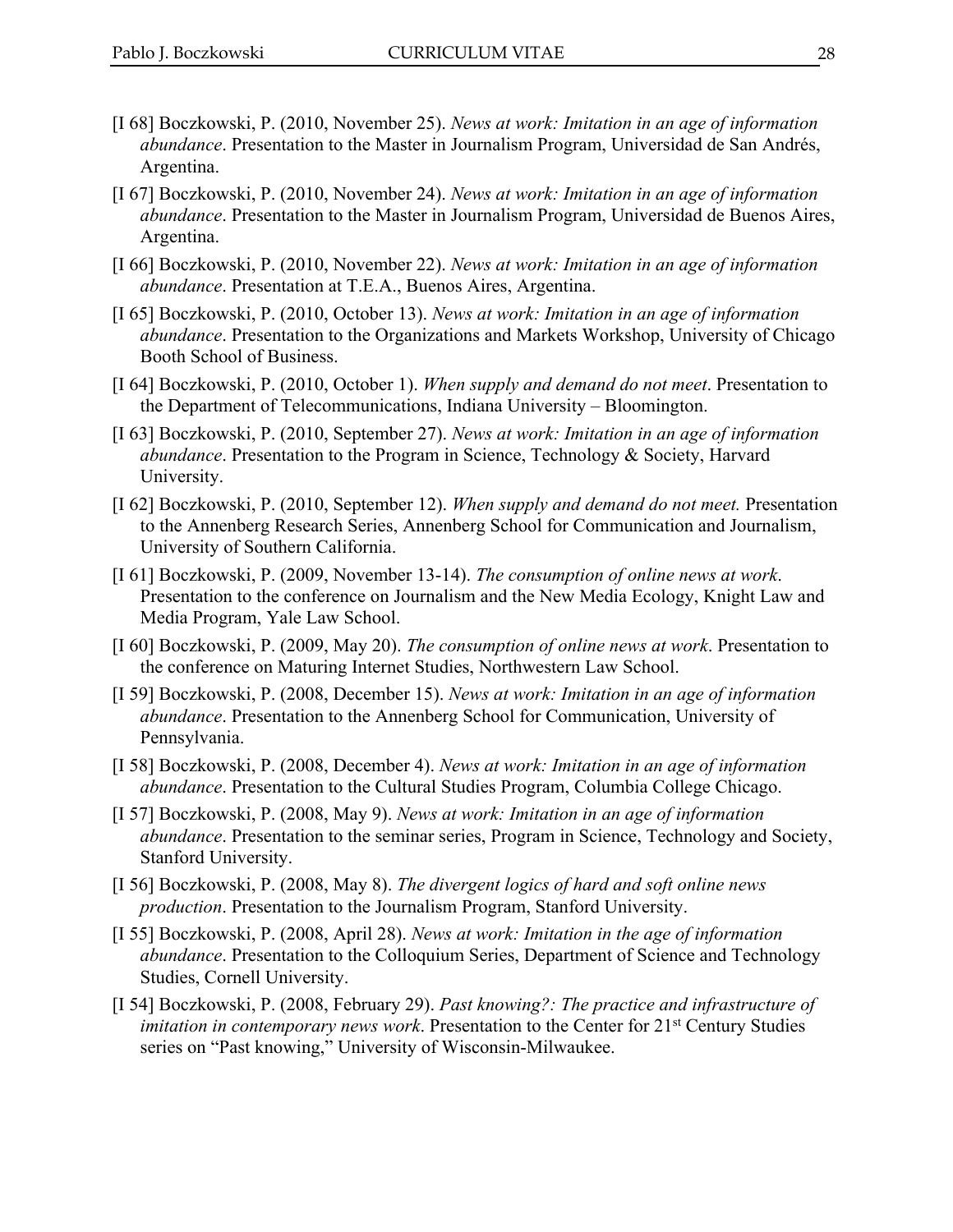- [I 53] Boczkowski, P. (2008, February 26). *Imitation at work: Knowledge, cognition and reputation in the practice of mimicry*. Presentation to the workshop on Money and Markets, University of Chicago.
- [I 52] Boczkowski, P. (2008, January 28). *Imitation at work: The practices and technologies of mimesis in news production*. Presentation to the Annenberg School for Communication, University of Southern California.
- [I 51] Boczkowski, P. (2007, November 30). *Information transparency: Materiality and mimicry in the journalism field and beyond*. Presentation to the symposium on The Changing Faces of Journalism, Annenberg School for Communication, University of Pennsylvania.
- [I 50] Boczkowski, P. (2007, October 9). *Imitation at work*. Presentation to the Workshop on Organizations and Markets, Graduate School of Business, University of Chicago.
- [I 49] Boczkowski, P. (2007, May 18). *Information transparency: Materiality and mimicry in the journalism field and beyond*. Presentation to the Science in Human Culture seminar series, Northwestern University.
- [I 48] Boczkowski, P. (2007, April 18). *Seeing is mimicking: Information, imitation and isomorphism in the journalism field*. Presentation to the Department of Management and Organization seminar series, Kellogg School of Management, Northwestern University.
- [I 47] Boczkowski, P. (2007, February 8). *News at work: Technology, monitoring and imitation*. Presentation to the School of Informatics colloquium, Indiana University.
- [I 46] Boczkowski, P. (2006, November 3). *When more media equals less news*. Presentation to the Center for International and Comparative Studies, Northwestern University.
- [I 45] Boczkowski, P. (2006, October 27). *When more media equals less news*. Presentation to the Buenos Aires and Chile offices of the Boston Consulting Group.
- [I 44] Boczkowski, P. (2006, October 5). *When more media equals less news*. Presentation to the Communications Forum, MIT.
- [I 43] Boczkowski, P. (2006, April 20). *News@Work*. Presentation to the Department of Sociology colloquium series, Northwestern University.
- [I 42] Boczkowski, P. (2006, April 7). *News@Work*. Presentation to the 7th Online Journalism Symposium, University of Texas, Austin, April 7-8.
- [I 41] Boczkowski, P. (2006, March 10). *Digitizing the News*. Presentation to the 10<sup>th</sup> Anniversary Celebration of Clarin.com, Malba, Buenos Aires, Argentina.
- [I 40] Boczkowski, P. (2006, March 2). *Public Interview Conducted by Guillermo Culell*. Spain's Annual Conference on Digital Journalism, Huesca, Spain.
- [I 39] Boczkowski, P. (2006, January 19). *News@Work*. Presentation to the Media Content graduate seminar, Kellogg School of Management.
- [I 38] Boczkowski, P. (2005, May 2). *News Worlds: Rethinking the Dynamics of News Production*. Presentation to the seminar series of the Special Program for Urban and Regional Studies, Department of Urban Studies and Planning, Massachusetts Institute of Technology.
- [I 37] Boczkowski, P. (2005, February 16). *How Professions Develop Technology*. Presentation to the Distinguished Lecture series, School of Information and Management Systems, University of California at Berkeley.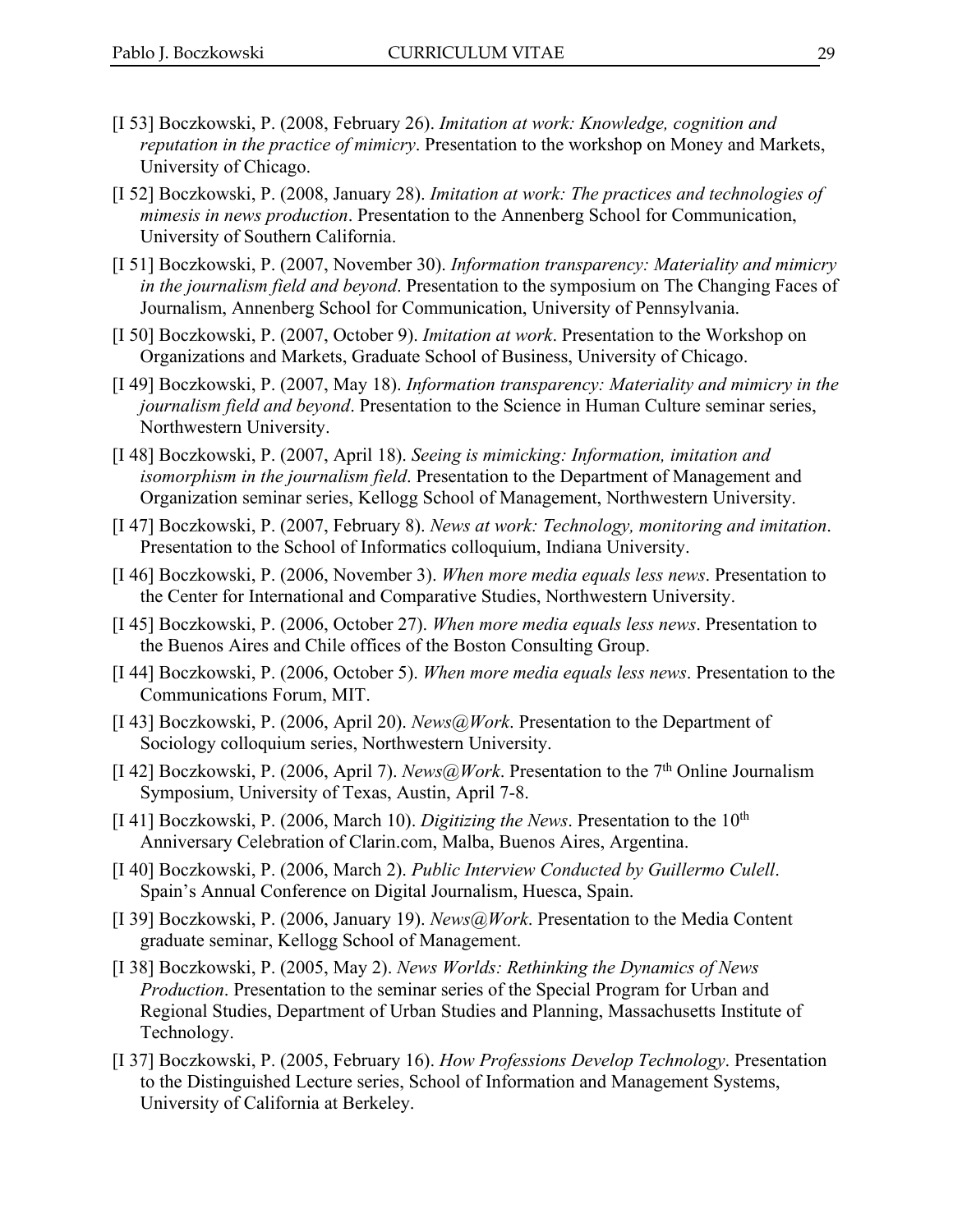- [I 36] Boczkowski, P. (2005, February 15). *News Worlds: Rethinking the Dynamics of News Production*. Presentation to the Journalism faculty and students, Department of Communication, Stanford University.
- [I 35] Boczkowski, P. (2005, February 11). *How Professions Develop Technology*. Presentation to the Information Technology and Society colloquium series, New York University Law School, New York University.
- [I 34] Boczkowski, P. (2005, February 10). *How Professions Develop Technology*. Presentation to the Center on Organizational Innovation colloquium series, Institute for Social and Economic Research and Policy, Columbia University.
- [I 33] Boczkowski, P. (2004, November 11). *Electronic Publishing Ventures*. Presentation to the Media Research Luncheon Series, Center for Communication, Business School, Fordham University.
- [I 32] Boczkowski, P. (2004, May 17). *"It is part of our mission to find a way out of this dark age": The re-invention of librarianship in the development of an institutional repository*. Presentation to the Center for Work, Technology and Organization seminar series, Stanford University.
- [I 31] Boczkowski, P. (2003, December 15). *The meanings of interactivity: Constructions of media workers*. Presentation to the Departments of Communication and Management seminar series, Universidad de San Andrés (Victoria, Argentina).
- [I 30] Boczkowski, P. (2003, December 10). *The processes of adopting multimedia and interactivity in three online newsrooms*. Presentation to the Business School seminar series, Universidad Torcuato Di Tella (Buenos Aires, Argentina).
- [I 29] Boczkowski, P. (2003, November 20). *Ethnography of new media*. Presentation to the Research Methods graduate seminar, Program in Comparative Media Studies, Massachusetts Institute of Technology.
- [I 28] Boczkowski, P. (2003, October 20). *Ethnography of new media*. Presentation to the Research Design and Methodology graduate seminar, Department of Urban Studies and Planning, Massachusetts Institute of Technology.
- [I 27] Boczkowski, P. (2003, May 23). Speaker in the *Organizational Communication Pre-Conference Doctoral Consortium*. Annual meeting of the International Communication Association, San Diego, CA.
- [I 26] Boczkowski, P. (2003, April 26). *Emerging media: Innovation in online newspapers*. Presentation to the Colloquium Series, Program in Science, Technology and Society, Massachusetts Institute of Technology.
- [I 25] Boczkowski, P. (2003, March 6). *Emerging media: Innovation in online newspapers*. Presentation to the Department of Communication Studies, Northwestern University.
- [I 24] Boczkowski, P. (2002, November 9). Participant in Open Roundtable on *Launching Your Career in Science and Technology Studies*. Annual meeting of the Society for Social Studies of Science, Milwaukee, WI.
- [I 23] Boczkowski, P. (2002, October 21). *Ethnography of new media*. Presentation to the Research Design and Methodology graduate seminar, Department of Urban Studies and Planning, Massachusetts Institute of Technology.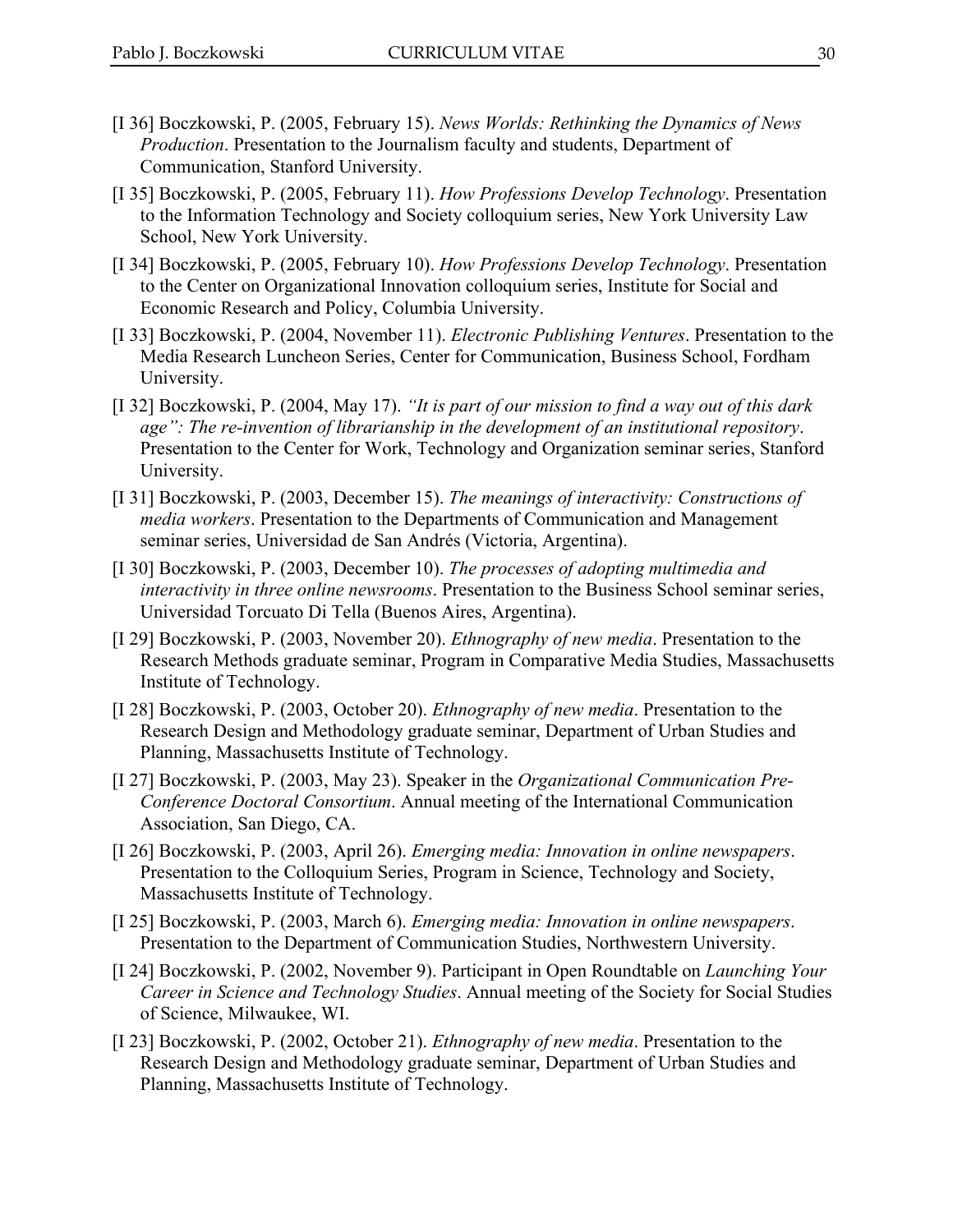- [I 22] Boczkowski, P. (2002, April 25). *Evolution and current developments in the sociology of technology*. Presentation to the Management of Technological Innovation and Entrepreneurship graduate seminar, Sloan School of Management, Massachusetts Institute of Technology.
- [I 21] Boczkowski, P. (2002, April 23). *The mutual shaping of technology and society in videotex newspapers: Beyond the diffusion and social shaping perspectives*. Presentation to the Science and Technology Studies seminar series, John F. Kennedy School of Government, Harvard University.
- [I 20] Boczkowski, P. (2002, April 20). *Distributed construction*. Presentation to the Infrastructure conference, Department of Communication Studies, Northwestern University.
- [I 19] Boczkowski, P. (2002, March 16). *The machinery of destruction: Constructionist reflections on September 11*. Presentation to the "Rethinking technology after September 11" workshop, Program in Science, Technology and Society, Massachusetts Institute of Technology.
- [I 18] Boczkowski, P. (2001, October 17). *Ethnography of new media*. Presentation to the Research Methods graduate seminar, Program in Comparative Media Studies, Massachusetts Institute of Technology.
- [I 17] Boczkowski, P. (2001, October 15). *Ethnography of new media*. Presentation to the Research Design and Methodology graduate seminar, Department of Urban Studies and Planning, Massachusetts Institute of Technology.
- [I 16] Boczkowski, P. (2001, May 11). *"When we were print people": Technology, work, and organization in online newsrooms*. Presentation to the Organization Studies Group seminar series, Sloan School of Management, Massachusetts Institute of Technology.
- [I 15] Boczkowski, P. (2001, March 16). Rapporteur for session on *Contested expertise: Trust in numbers, people, institutions*. Workshop on "The machinery of representation: Voting technologies and the 2000 presidential election," John F. Kennedy School of Government, Harvard University.
- [I 14] Boczkowski, P. (2000, June 21). *The notion of inscription as a methodological tool in web site analysis*. Presentation to the Web Site Analysis workshop, The Annenberg School for Communication, University of Pennsylvania.
- [I 8-13] Boczkowski, P. (1999 & 2000). *Distributed construction: Changing regimes of information creation in online newspapers*. Presentations to the MIT Sloan School of Management, the University of Michigan Business School, the Department of Communication of the University of Michigan, the Department of Communication of Cornell University, the Department of Speech Communication of the University of Illinois at Urbana-Champaign, and the Concentration in Technology, Literacy and Culture of the University of Texas-Austin.
- [I 7] Boczkowski, P. (1999, September 3). *La construcción conjunta de la información: Nuevas estrategias comunicacionales y formas de organización en los diarios online* [The joint construction of information: New communication strategies and organizational forms in online newspapers]. Presentation to the Department of Communication seminar series, Universidad de San Andrés (Victoria, Argentina).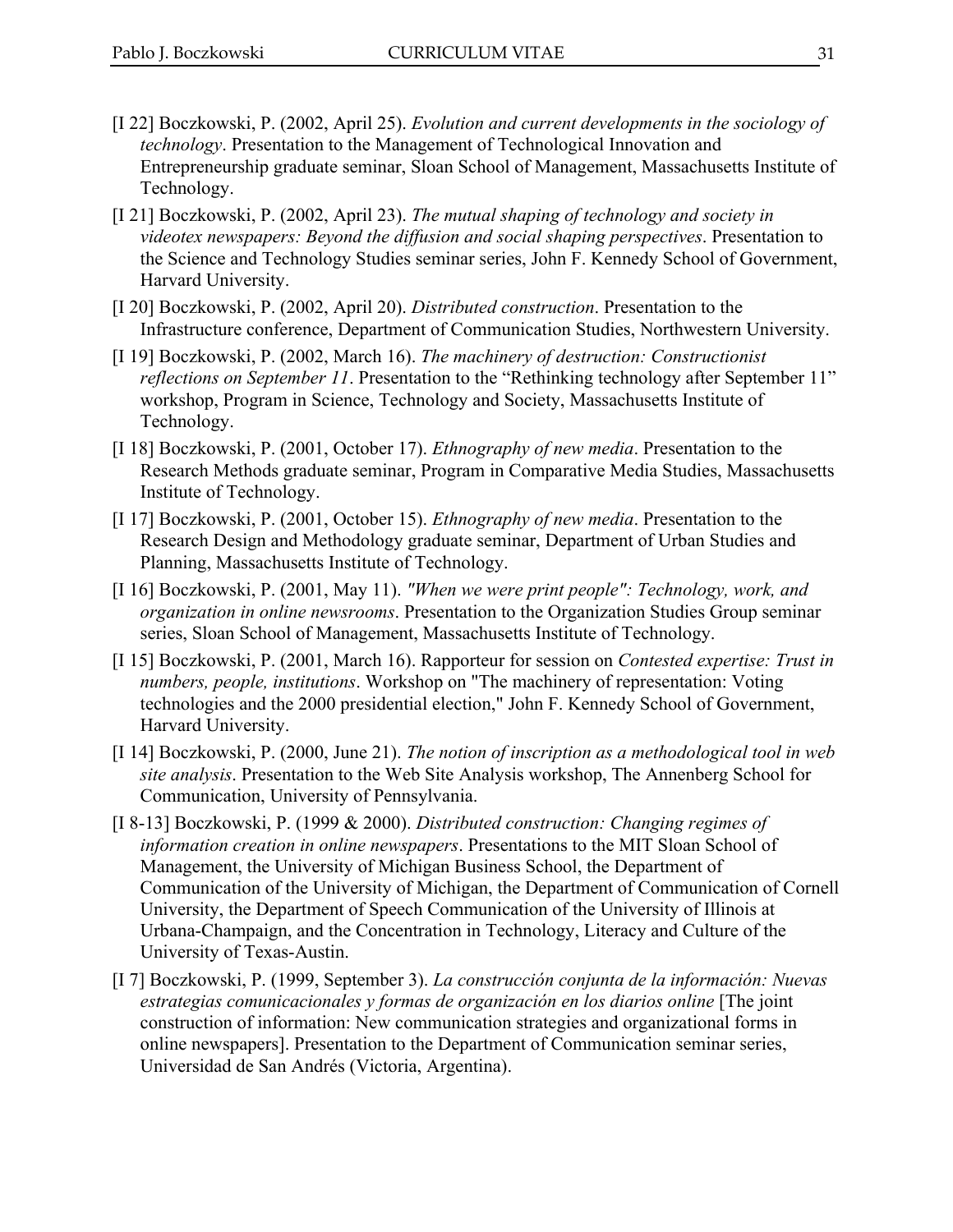- [I 6] Boczkowski, P. (1999, March 25). *Distributed construction: Changing regimes of information creation in online newspapers*. Presentation to the Department of Sociology seminar series, Queen's University.
- [I 5] Boczkowski, P. (1999, March 23). *Distributed construction: Changing regimes of information creation in online newspapers*. Presentation to the 1998-1999 Brownbag Research Seminar Series, Department of Science and Technology Studies, York University.
- [I 4] Boczkowski, P. (1998, November 10). *Distribute and conquer? Changing the paradigm of information creation in new media*. Presentation to the Exploring New Media graduate seminar, Center for New Media, Columbia University.
- [I 3] Boczkowski, P. (1997, October 6). *The inevitability of constructing online papers: Metaphors and propositions in actors' discourse of technological determinism*. Presentation to the Science Studies Reading Group, Department of Science and Technology Studies, Cornell University.
- [I 2] Boczkowski, P. (1996, April 25). *Constructing technosocial configurations in/through computer-mediated communication: Four episodes in the life of the Argentine Mailing List*. Presentation to the Cornell/M.I.T. S&TS student seminar series, Massachusetts Institute of Technology.
- [I 1] Boczkowski, P. (1996, March 4). *Co-producing technological and social orders through computer-mediated communication: Four episodes in the life of the Atlantian Network*. Presentation to the Science Studies Reading Group, Department of Science and Technology Studies, Cornell, University.

#### **11. CONFERENCE ORGANIZATION**

| 2021 | <b>MESO Conference</b>                                                       |
|------|------------------------------------------------------------------------------|
| 2021 | <b>ICA</b> Preconference                                                     |
| 2020 | Contemporary developments about media, culture and society: Argentina and    |
|      | Latin America.                                                               |
|      | Jointly organized with Eugenia Mitchelstein. Three-day conference held       |
|      | virtually on November 11-13.                                                 |
|      | <b>COMPLETE</b>                                                              |
| 2020 | Digital Media in Latin America                                               |
|      | Jointly organized with Eddy Borges Rey, Ezequiel Korin, Miriam Hernandez,    |
|      | Eugenia Mitchelstein, Magdalena Saldaña, and María Celeste Wagner. One-      |
|      | day pre-conference held on May 21 at the annual meeting of the International |
|      | Communication Association, Goald Coast, Australia.                           |
|      | Speakers include: Ingrid Bachmann (keynote), Francesca Belloti, Pablo J.     |
|      | Boczkowski, Francesca Comunello, Consuelo Corradi, Edgar Gómez Cruz,         |
|      | Carolina Escudero, Julio Juárez-Gámiz, Victor García-Perdomo, Hernán         |
|      | Galperín, Camila Giuliano, Daniela Grassau, Daniel Halpern, Claudia          |
|      | Labarca, Mora Matassi, Eugenia Mitchelstein, Victoria Moreno Gil,            |
|      | Constanza Mujica, Adrian Pino, Soledad Puente, Paola Ricuarte Quijano,       |
|      | Xavier Ramón, Ruth Rodríguez-Martínez, Fernanda Rosa, Mariana Sánchez        |
|      | Santos, Ignacio Siles, Sebastián Valenzuela, Arthur Soto-Vasquez, and María  |
|      | Celeste Wagner.                                                              |
|      |                                                                              |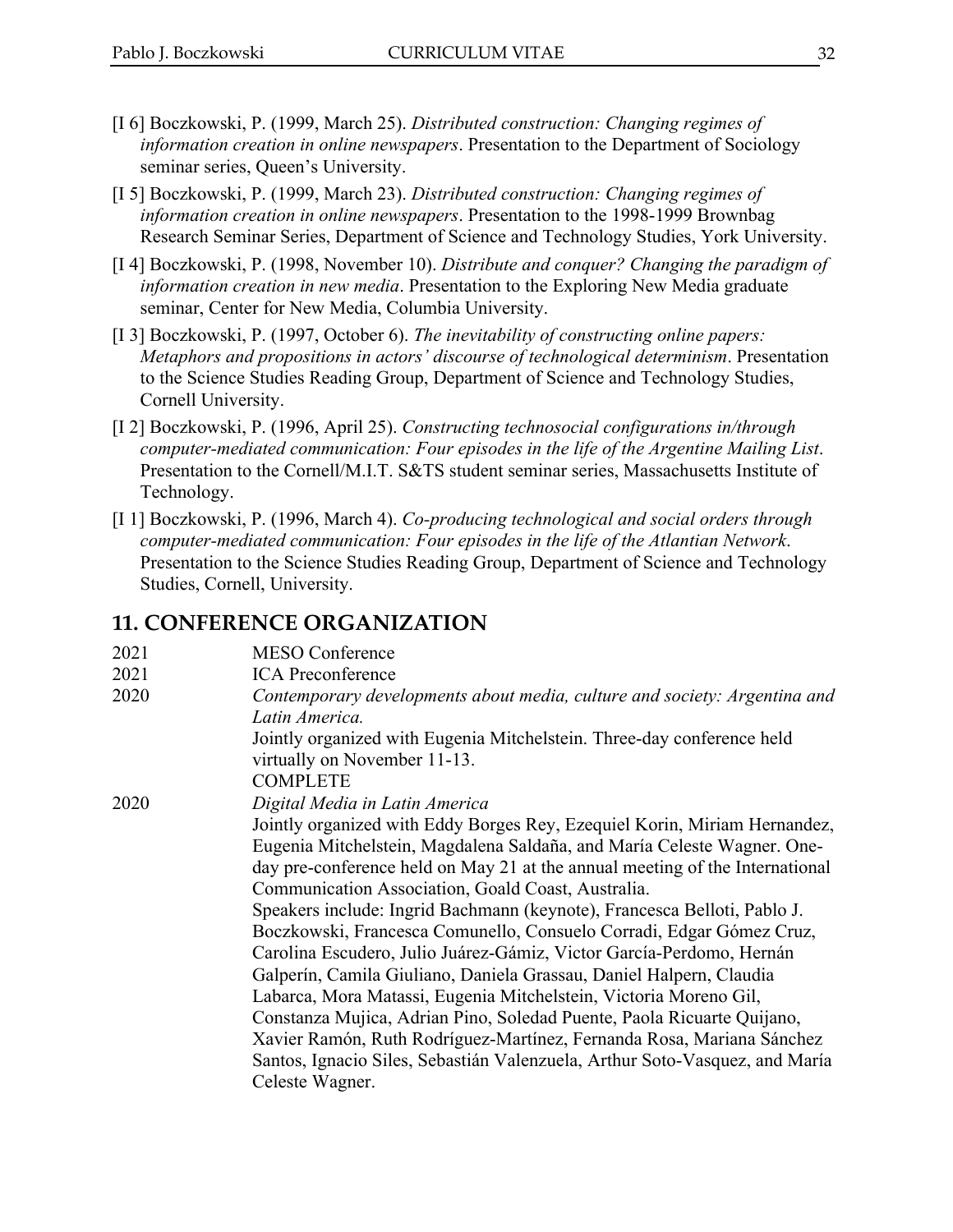| 2019 | Contemporary developments about media, culture and society: Argentina and<br>Latin America.                                                |
|------|--------------------------------------------------------------------------------------------------------------------------------------------|
|      | Jointly organized with Eugenia Mitchelstein. Two-day conference held on                                                                    |
|      | August 29 and 30 at Universidad de San Andrés (Buenos Aires, Argentina).                                                                   |
|      | Speakers include: Ellen Wartella (keynote), Marwan Kraidy (keynote), Arturo                                                                |
|      | Arriagada, Karina Banfi, María Soledad Balsas, Martín Becerra, Juan                                                                        |
|      | Cabandié, Florencia Enghel, Agustín Espada, Camila Fernández, Patricia                                                                     |
|      | Ferrante, Brenda Focás, Amaro Grassi, Ariel Goldstein, Belén Igarzábal,                                                                    |
|      | Gabriel Kessler, Santiago Marino, Santiago Martínez Luque, Mora Matassi,                                                                   |
|      | Susana María Morales, Silvia Ramírez Gelbes, Eleonora Rabinovich, Ariel                                                                    |
|      | Riera, Martín Rodríguez Kedikian, Natalí Schejtman, Gabriela Sued, Celeste                                                                 |
|      | Wagner, Panagiotis Zestanakis, Laura Zommer, and Esteban Zunino.                                                                           |
| 2019 | Digital journalism in Latin America                                                                                                        |
|      | Jointly organized with Eugenia Mitchelstein. One-day pre-conference held on                                                                |
|      | May 23 at the annual meeting of the International Communication                                                                            |
|      | Association, Washington, DC.                                                                                                               |
|      | Speakers include: Silvio Waisboard (keynote), Francisco Javier Guerrero                                                                    |
|      | Aguirre (keynote), Pablo Boczkowski, Juan Carlos Colin, Lourdes Cuevas-                                                                    |
|      | Chacón, Raiana de Carvalho, Alex Fattal, Francisco Fernández Medina,                                                                       |
|      | Angel Húguez, Ezequiel Korin, Sarah Ganter, Diego Gómez-Zara, Miguel                                                                       |
|      | Loor Paredes, Jairo Lugo-Ocando, Fernando Olivera Paulino, Mireya                                                                          |
|      | Márquez-Ramírez, Mora Matassi, Eugenia Mitchelstein, Silvia Olmedo,                                                                        |
|      | Paromita Pain, Rachel Reis-Mourao, Carlos Requejo-Alemán, Laura<br>Robinson, Beth Saad, Magdalena Saldaña, Verónica Sánchez Medina, Javier |
|      | Sauras, Karen Silva Torres, Facundo Suenzo, Daniel Trielli, María Celeste                                                                  |
|      | Wagner, and Luis Yaim Martínez.                                                                                                            |
| 2018 | Contemporary developments about media, culture and society: Argentina and                                                                  |
|      | Latin America.                                                                                                                             |
|      | Jointly organized with Eugenia Mitchelstein. One-day conference held on                                                                    |
|      | October 18 at Universidad de San Andrés (Buenos Aires, Argentina).                                                                         |
|      | Speakers include: Rafael DiTella (keynote), and Adriana Amado, Silvia                                                                      |
|      | Andreoli, Lucía Ariza, Natalia Aruguete, Ingrid Bachmann, Micaela Baldoni,                                                                 |
|      | Martín Becerra, Laouen Belloli, Sarah Bishop, Baird Campbell, Manuel                                                                       |
|      | Carballo, Ornella Carboni, Danilo Carvalho Silva, Noshir Contractor, José                                                                  |
|      | Crettaz, Mariano Dagatti, Claudia Daniel, Leslie DeChurch, Agustín Espada,                                                                 |
|      | Patricia Ferrante, Andrea Goldin, Ariel Goldstein, Diego Gómez Zará,                                                                       |
|      | Gerardo Halpern, Mariana Heredia, Gonzalo Huerta Cánepa, Belén Igarzábal,                                                                  |
|      | Philip Kitzberger, Nadia Koziner, Lila Luchessi, Andrea Mallimaci, Santiago                                                                |
|      | Marino, Mora Matassi, Ariel Merpert, Constanza Mujica, Patricia Nigro,                                                                     |
|      | Paula Onofrio, Silvia Ramírez Gelbes, Lorena Retegui, Tatiana Ruediger,                                                                    |
|      | Luis Santana, Ivan Schuliaquer, Lucas Silva, Ana Slimovich, Celeste Wagner,                                                                |
|      | Silvio Waisbord, and Laura Zommer.                                                                                                         |
| 2017 | Contemporary developments about media, culture and society: Argentina and                                                                  |
|      | Latin America.                                                                                                                             |
|      | Jointly organized with Eugenia Mitchelstein. One-day conference to held on                                                                 |
|      | November 3 at Universidad de San Andrés (Buenos Aires, Argentina).                                                                         |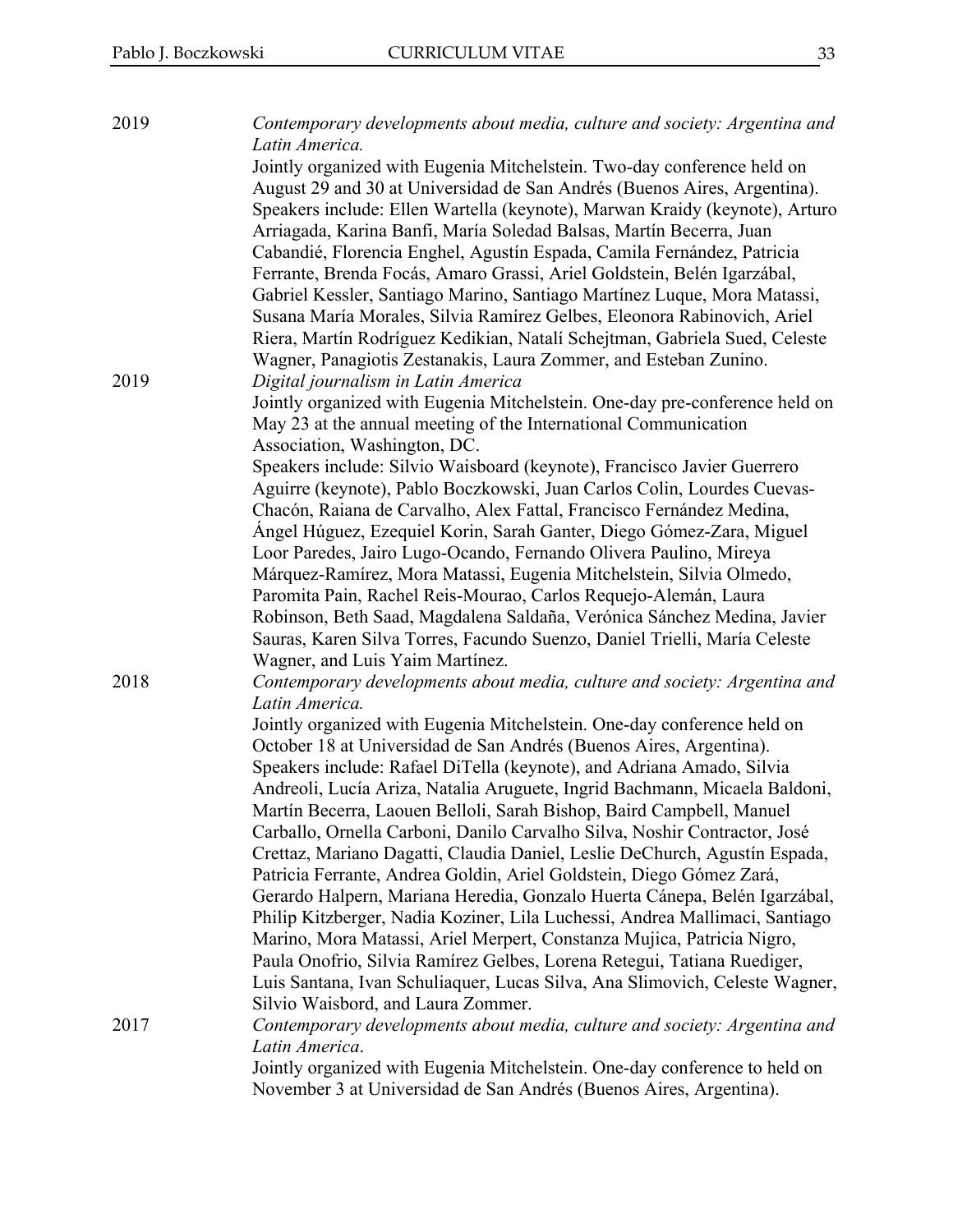|      | Speakers include: Richard Rogers (keynote), Adriana Amado, Natalia<br>Aruguete, Fabián Bergero, Danilo Carvalho Silva, Florencia Enghel, Agustín<br>Espada, Ricardo Faria, Fabricio Ferrara, Humberto Ferreira, Constanza<br>Gajardo León, Camila Gorostegui, Amaro Grassi, Alejandro Linares, Lila<br>Luchessi, Andrea Mallimaci, María Inés Marino, Santiago Marino, Antonio<br>Méndez, Tabita Moreno Becerra, Bella Palomo, Ethel Pis Diez, Natalia<br>Raimondo Anselmino, Silvia Ramírez Gelbes, Lorena Retegui, Agustín<br>Rivera, Alejandro Rost, Marco Aurelio Ruediger, Tatiana Ruediger, María<br>Sánchez González, Natalí Schejtman, Ana Serrano Tellería, Enrique Uribe-                                                                                                                                            |
|------|--------------------------------------------------------------------------------------------------------------------------------------------------------------------------------------------------------------------------------------------------------------------------------------------------------------------------------------------------------------------------------------------------------------------------------------------------------------------------------------------------------------------------------------------------------------------------------------------------------------------------------------------------------------------------------------------------------------------------------------------------------------------------------------------------------------------------------|
| 2016 | Jongbloed, and Silvio Waisbord.<br>Contemporary developments about media, culture and society: Argentina and                                                                                                                                                                                                                                                                                                                                                                                                                                                                                                                                                                                                                                                                                                                   |
|      | Latin America.<br>Jointly organized with Eugenia Mitchelstein. One-day conference held on<br>October 28 at Universidad de San Andrés (Buenos Aires, Argentina).<br>Speakers include: Marina Acosta, Carolina Aguerre, Adriana Amado, Maria<br>Victoria Anauati, Arturo Arriagada, Jennifer Ashley, Manuel Balan, Micaela<br>Baldoni, Ana Bizberge, Carla Bleiz, Carlos Campolongo, Silvia Demirdjian,<br>Agustín Espada, Melina Furman, Ariel Goldstein, Matías Giannoni, Abel<br>Grijalva Verdugo, Yamila Heram, Olga Khrustaleva, Santiago Marino,<br>Claudia Mellado, Magali Merchert, Ariel Merpert, Ivan Palazuelos, Marisa<br>Ramos Meneghetti, Silvia Ramírez Gelbes, Lorena Retegui, Nicolas Rotelli,<br>Gabriel Sadi, Raquel Tarullo, Maria Celina Toledo, Maria Soledad Vargas,<br>Ana Wortman, and Nicolas Zaharya. |
| 2016 | Inventing the new: Innovation in creative enterprises.<br>Jointly organized with Claudio Benzecry. Two-day conference to be held on<br>April 8 and 9 at Northwestern University's School of Communication.<br>Speakers include: Pierre-Michel Menger (keynote), Larissa Bucholz, Sonia<br>Coman, Fernando Dominguez Rubio, Alex Fattal, Mukti Khaire, Joseph Klett,<br>Vanina Leschziner, Amanda Lotz, Jessica Silbey, T. L. Taylor, Fred Turner,<br>Balazs Vedres, and Jon Wynn.                                                                                                                                                                                                                                                                                                                                              |
| 2015 | Contemporary developments about media and society: Argentina and Latin<br>America.<br>Jointly organized with Eugenia Mitchelstein. One-day conference held on<br>November 27 at Universidad de San Andrés (Buenos Aires, Argentina).<br>Speakers include: Silvio Waisbord (keynote), Arturo Arriagada, Natalia<br>Aruguete, Pablo J. Boczkowski, Anita Chan, Hernán D. Espinosa Medina<br>Victor Garcia Perdomo, Noelia Guzman, Philip Kitzberger, Lila Luchessi,<br>Santiago Marino, Eugenia Mitchelstein, Julia Pomares, Silvia Ramirez<br>Gelbes, Sergio Roncallo-Dow Ivan Schuliaquer, Enrique Uribe-Jongbloed,<br>and Fernando Valenzuela.                                                                                                                                                                                |
| 2015 | The past, present and future of scholarship on online news.<br>Jointly organized with Chris Anderson. One-day conference held on April 11<br>at Northwestern University's School of Communication. Speakers include:<br>Chris Anderson, Mike Annany, Rod Benson, Pablo J. Boczkowski, Dominic<br>Boyer, Michael Delli-Carpini, Mark Deuze, Bill Dutton, Matt Hindman,<br>Rasmus Kleis Nielsen, Seth Lewis, Eugenia Mitchelstein, Russ Neuman,                                                                                                                                                                                                                                                                                                                                                                                  |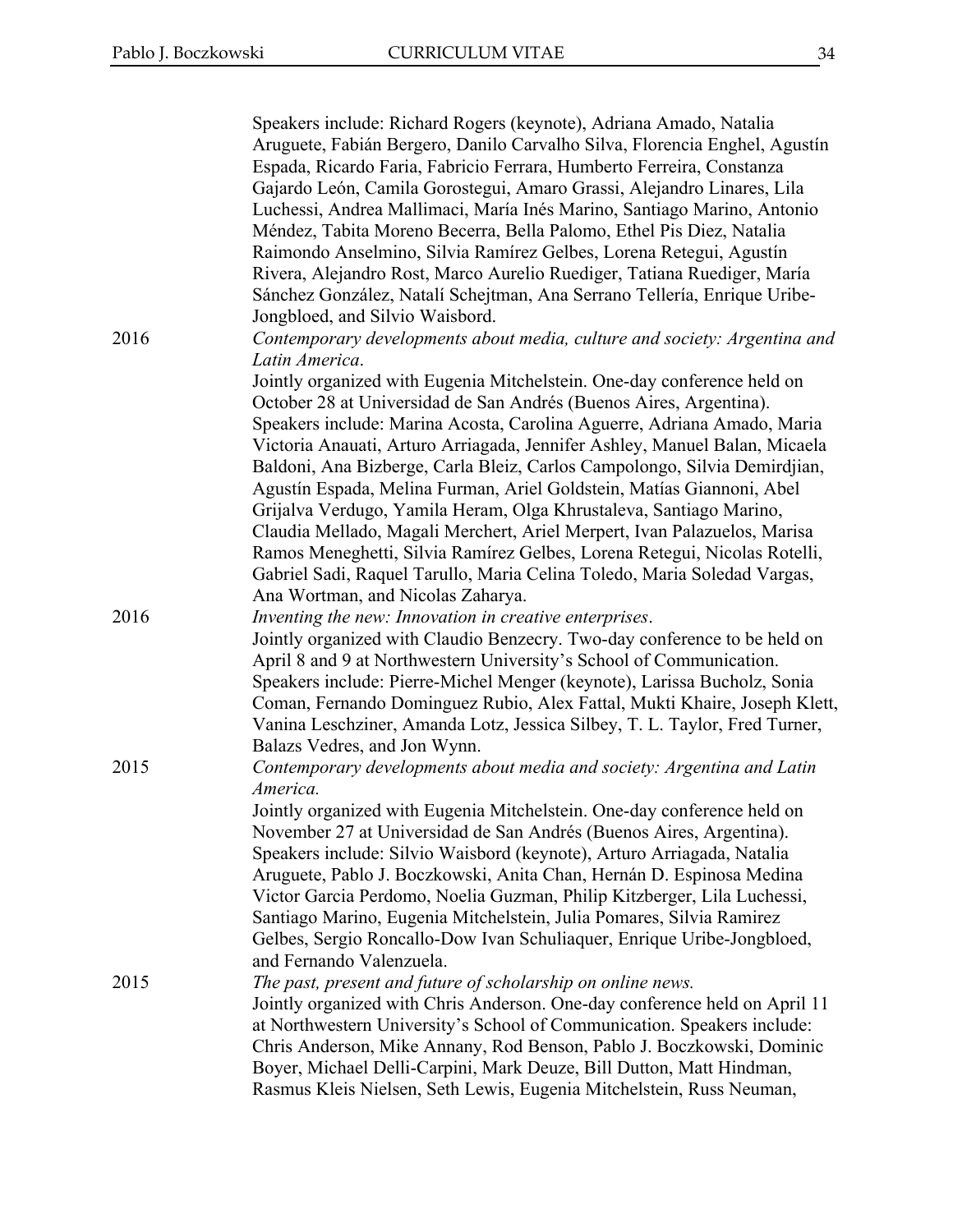| 2014 | Victor Pickard, Sue Robinson, Michael Schudson, Jane Singer, Talia Stroud,<br>Karin Wahl-Jorgenson, and Rodrigo Zamith.<br>Innovation, organizations and society III.                                                                                                                                                                                                                                                                                                                                                                                                                             |
|------|---------------------------------------------------------------------------------------------------------------------------------------------------------------------------------------------------------------------------------------------------------------------------------------------------------------------------------------------------------------------------------------------------------------------------------------------------------------------------------------------------------------------------------------------------------------------------------------------------|
|      | Jointly organized with Steve Kahl, Woody Powell and James Evans. One-day<br>conference to be held on November 7 at Dartmouth College's Tuck School of<br>Business. Speakers include Pablo J. Boczkowski, Paul DiMaggio, James<br>Evans, Lee Fleming, Shane Greenstein, Constance Helfat, Rebecca<br>Henderson, Steve Kahl, Sarah Kaplan, Daniel Kreiss, Petra Moser, Damon<br>Phillips, Siobhan O'Mahony, Trevor Pinch, Woody Powell, Martin Ruef,<br>David Stark, and Janet Vertesi.                                                                                                             |
| 2013 | InfoSocial II<br>Supervised a team of graduate students in the Media, Technology and Society<br>doctoral program who put together a two-day conference. Participants<br>included: Sarah Kiesler as keynote speaker; Robert Hariman, Christian<br>Sandvig, Jeffrey Treem, and Zizi Papacharissi as faculty discussants; and<br>thirty-three student presenters.                                                                                                                                                                                                                                    |
| 2012 | InfoSocial I<br>Supervised a team of graduate students in the Media, Technology and Society<br>doctoral program who put together a two-day conference. Participants<br>included: Ron Burt as keynote speaker; Kevin G. Barnhurst, Amy Gonzales,<br>Christena Nippert-Eng, Catalina Toma and Zizi Papacharissi as discussants;<br>and forty-six student presenters.                                                                                                                                                                                                                                |
| 2011 | Innovation, organizations and society II.<br>Jointly organized with Steve Kahl. Two-day conference held on October 14<br>and 15. Speakers include Steve Barley, Peter Bearman, Geof Bowker, Ron<br>Burt, Bruce Carruthers, Jeannette Colyvas, Noshir Contractor, Steve Epstein,<br>Lee Fleming, Avi Goldfarb, Shane Greenstein, Victoria Johnson, Steve Kahl,<br>Sarah Kaplan, Paul Leonardi, Donald MacKenzie (keynote), Fiona Murray,<br>Siobhan O'Mahony, Elizabeth Pontikes, Woody Powell, Martin Ruef,<br>Catherine Tucker, Janet Vertesi, Brian Uzzi, JoAnne Yates, and Viviana<br>Zelizer. |
| 2009 | Innovation, organizations and society.<br>Jointly organized with Steve Kahl. Two-day conference held on October 2<br>and 3. Speakers include Rajshree Agarwal, Sinan Aral, Beth Bechky, Ronald<br>Burt, Elisabeth Clemens, Jeannette Colyvas, Noshir Contractor, Jonathon<br>Cummings, Wendy Espeland, James Evans, Marion Fourcade, Shane<br>Greenstein, Constance Helfat, Steve Kahl, Gregoire Mallard, Wanda<br>Orlikowski, Jason Owen-Smith, Damon Phillips, Trevor Pinch, Elizabeth<br>Pontikes, Woody Powell, Susan Silbey, David Stark, and Toby Stuart.                                   |
| 2006 | The information society in comparative perspective: The Americas and<br>Europe.<br>Jointly organized with Hernán Galperin. Two-day conference held on July 31<br>and August 1 at Universidad de San Andrés (Argentina). Speakers include<br>Carlos Alvarez (keynote), Shane Greenstein (keynote), Francois Bar, Roxana<br>Cardenas, Daniel Chudnovsky, Jeff Cole, Guillermo Dabos, Jose Esteves,<br>Julian Gallo, Eszter Hargittai, Jorge Katz, Jorge Linskens, Judith Mariscal,                                                                                                                  |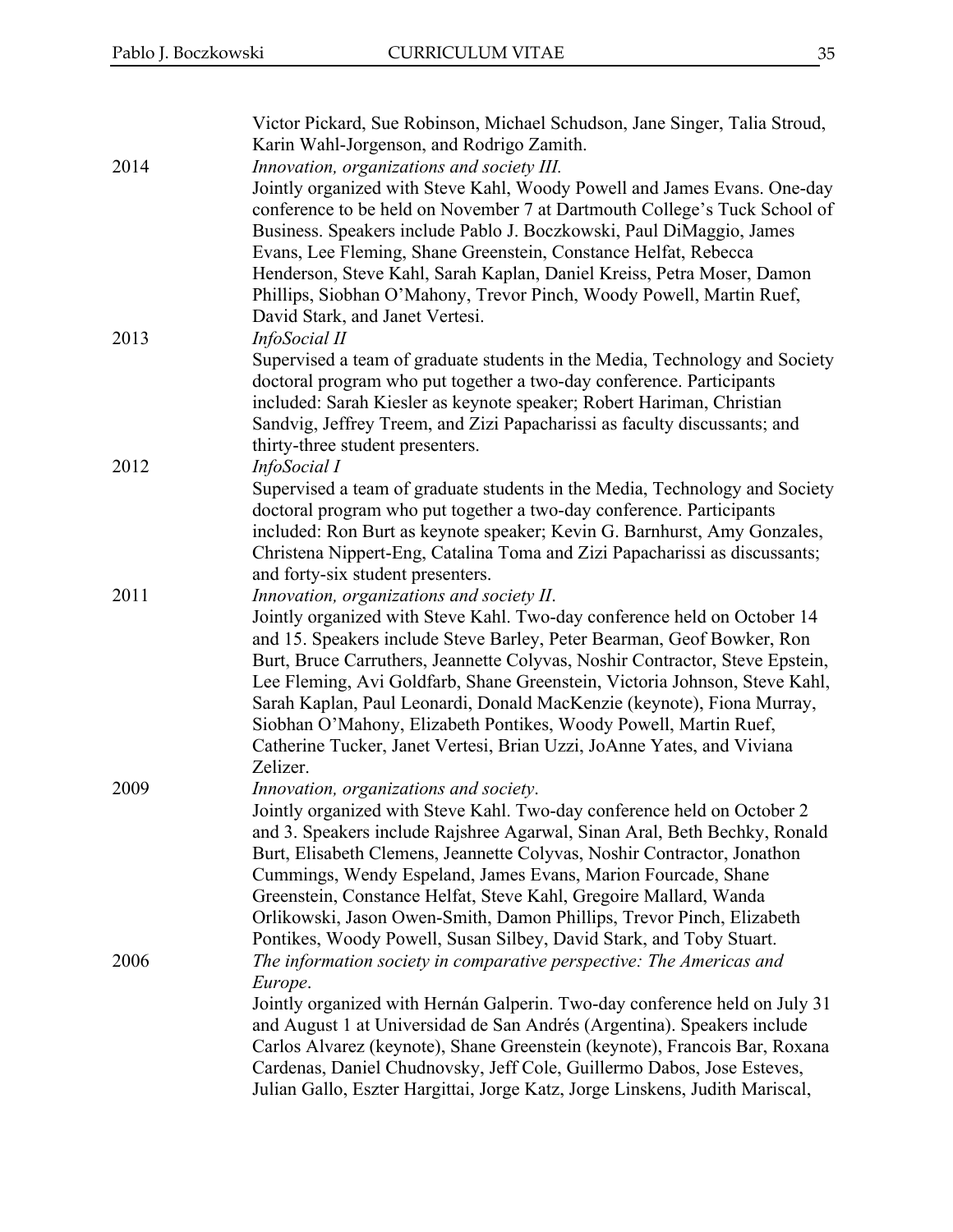Ramiro Montealegre, Marcos Palacios, Francis Pisani, Gustavo Sierra, and Norberto Torres.

2005 *The information society in the Americas: Regulation, management and social consequences of technological change*. Jointly organized with Hernán Galperin. One-day conference held on August 1 at Universidad de San Andrés (Argentina). Speakers include Raul Katz (keynote), Roxana Barrantes, María Inés Bastos, Gustavo Cardoso, Jeff Cole, Guillermo Culell, Sergio Godoy, Ben Petrazzini, Luis Quevedo, and Márcio Wohlers.

#### **12. CONFERENCE PRESENTATIONS**

- [C 102] Mitchelstein, E., Boczkowski, P., Matassi, M., Siles, I., & Wagner, C. (2022). The digital environment. Panel accepted for presentation at the annual meeting of the Latin American Studies Association.
- [C 101] Aharoni, T., Tenenboim-Weinblatt, K., Kligler-Vilenchik, N., Boczkowski, P., Mitchelstein, E., Hayashi, K., & Villi, M. (2022). *The socio-materiality of news (dis)trust: A five-country study.* Paper accepted for presentation at the annual meeting of the International Communication Association.
- [C 100] Suenzo, F.,\* Mitchelstein, E., Boczkowski, P., & Wagner, C. (2022). *Awareness, helpfulness and trust: Exploring audience's attitudes toward fact-checkers in an electoral context*. Paper accepted for presentation at the annual meeting of the International Communication Association.
- [C 99] Boczkowski, P., Suenzo, F.,\* Hayashi, K., Mitchelstein, E., Tenenboim-Weinblat, K., Villi, M., & Kligler-Vilenchik. (2021). *From the barbeque to sauna: A comparative account of the folding of media reception into everyday life*. Paper presented at the annual meeting of the International Communication Association.
- [C 98] Mitchelstein, E., Matassi, M.,\* & Boczkowski, P. (2021). Minimal effects, maximum panic: Social media and democracy in Latin America. Paper presented at the annual meeting of the International Communication Association.
- [C 97] Kligler-Vilenchik, N., Tenenboim-Weinblatt, K., Boczkowski, P.J, Hayashi, K. Mitchelstein, E., & Villi, M. (2020). *Youth political talk in the changing media environment: A cross-national typology*. Youth, News and Democratic Engagement Workshop. Odense, Denmark
- [C 96] Wagner, C.,\* Mitchelstein, E., & Boczkowski, P. (2020). Affect, curiosity and positionality in context: Watching television entertainment in Argentina and the United States. Paper presented at the annual meeting of the National Communication Association.
- [C 95] Mitchelstein, E., Giuliano, C.,\* & Boczkowski, P. (2020). *Platform matters: Political opinion expression on social media*. Paper presented at the annual conference of the International Journal of Press/Politics.
- [C 94] Mitchelstein, E., Giuliano, C., & Boczkowski, P. (2020). *An online public sphere? Audiences sharing news and exchanging views on Facebook, Twitter, Instagram and WhatsApp in a polarized context*. Paper presented at the preconference on Digital Media in Latin America, annual meeting of the International Communication Association.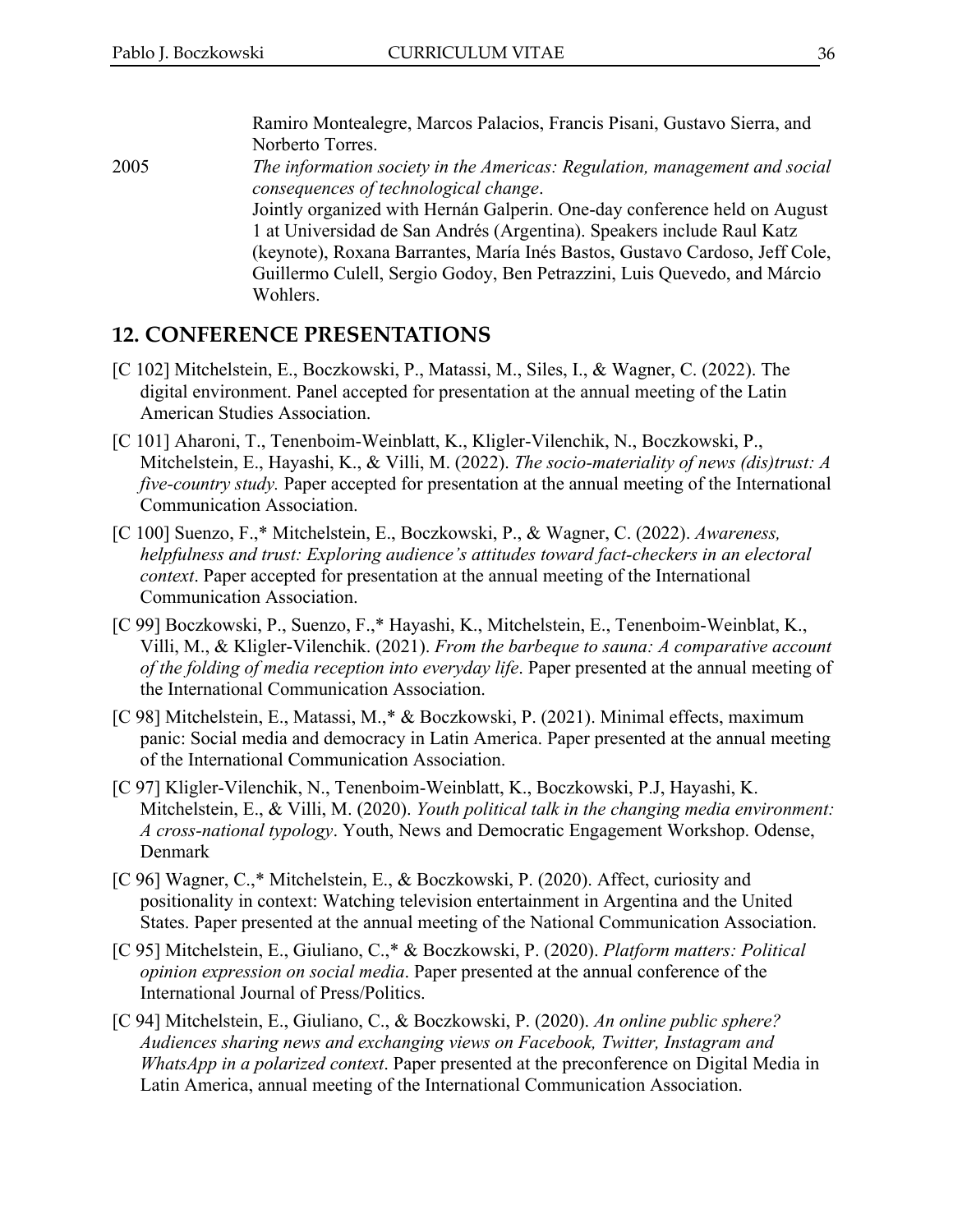- [C 93] Mitchelstein, E., Boczkowski, P. & Suenzo, F. (2020). *Chronicle of a death foretold: The enactment of patriarchy and class in print newspaper readership*. Paper presented at the annual meeting of the International Communication Association.
- [C 92] Matassi, M., & Boczkowski, P. (2020). *An agenda for comparative social media studies: The value of understanding social media practices from cross-media, cross-national, and cross-platform perspectives*. Paper presented at the annual meeting of the International Communication Association.
- [C 91] Matassi, M., Boczkowski, P., & Mitchelstein, E. (2019). *The role of age, gender and socioeconomic status in Argentina's social media repertoires*. Paper accepted for presentation at MAPOR, Chicago, IL, November 22-23.
- [C 90] Matassi, M., Boczkowski, P., & Mitchelstein, E. (2019). *The domestication of WhatsApp*. Paper accepted for presentation at the Annual Meeting of the National Communication Association, Baltimore, MD, November 14-17.
- [C 89] Wagner, C., & Boczkowski, P. (2019). *The reception of fake news: The interpretations and practices that shape the encounter of perceived misinformation*. Paper accepted for presentation at the Annual Meeting of the National Communication Association, Baltimore, MD, November 14-17.
- [C 88] Mitchelstein, E., Leiva, S., Giuliano, C., & Boczkowski, P. (2018). *La política da que hablar: Engagement en las redes sociales de los sitios de noticias argentinos*. Paper accepted for presentation at the Congreso Nacional de Ciencia Política, Buenos Aires, Argentina, July 17-20.
- [C 87] Mitchelstein, E., Andelsman, V., & Boczkowski, P. (2019). *Joanne Public versus Joe Public: News sourcing and gender imbalance on Argentine digital media*. Paper presented at the Annual Meeting of the International Communication Association, Washington, DC, May 24-28.
- [C 86] Boczkowski, P., & Wagner, C. *Angry, frustrated, and overwhelmed: Emotional responses to news about president Trump*. Paper presentated at the Annual Meeting of the International Communication Association, Washington, DC, May 24-28.
- [C 85] ISOJ 2019 annual meeting.
- [C 84] Organization of American Historians 2019 annual meeting.
- [C 83] Mitchelstein, E., Leiva, S., Giuliano, C., & Boczkowski, P. (2018). *La política da que hablar: Engagement en las redes sociales de los sitios de noticias argentinos*. Paper presented at the Tenth Anniversary Symposium of the Master in Cultural Industries, Universidad Nacional de Quilmes, October 25-26.
- [C 82] Mitchelstein, E., Leiva, S., Giuliano, C., & Boczkowski, P. (2018). *La política da que hablar: Engagement en las redes sociales de los sitios de noticias argentinos*. Paper presented at the annual meeting of the Encuentro Nacional de Carreras de Comunicación de Argentina, Olavarría, September 18-20.
- [C 81] Andelsman, V., Etenberg, P., Weinstein, M., Bombau, T., Mitchelstein, E., & Boczkowski, P. (2018). *Whose voices are heard? The dynamics of gender discrimination in the editorial pages of Argentine news sites.* Paper accepted for presentation at the Media Sociology Preconference, annual meeting of the American Sociological Association, Philadelphia, August 10.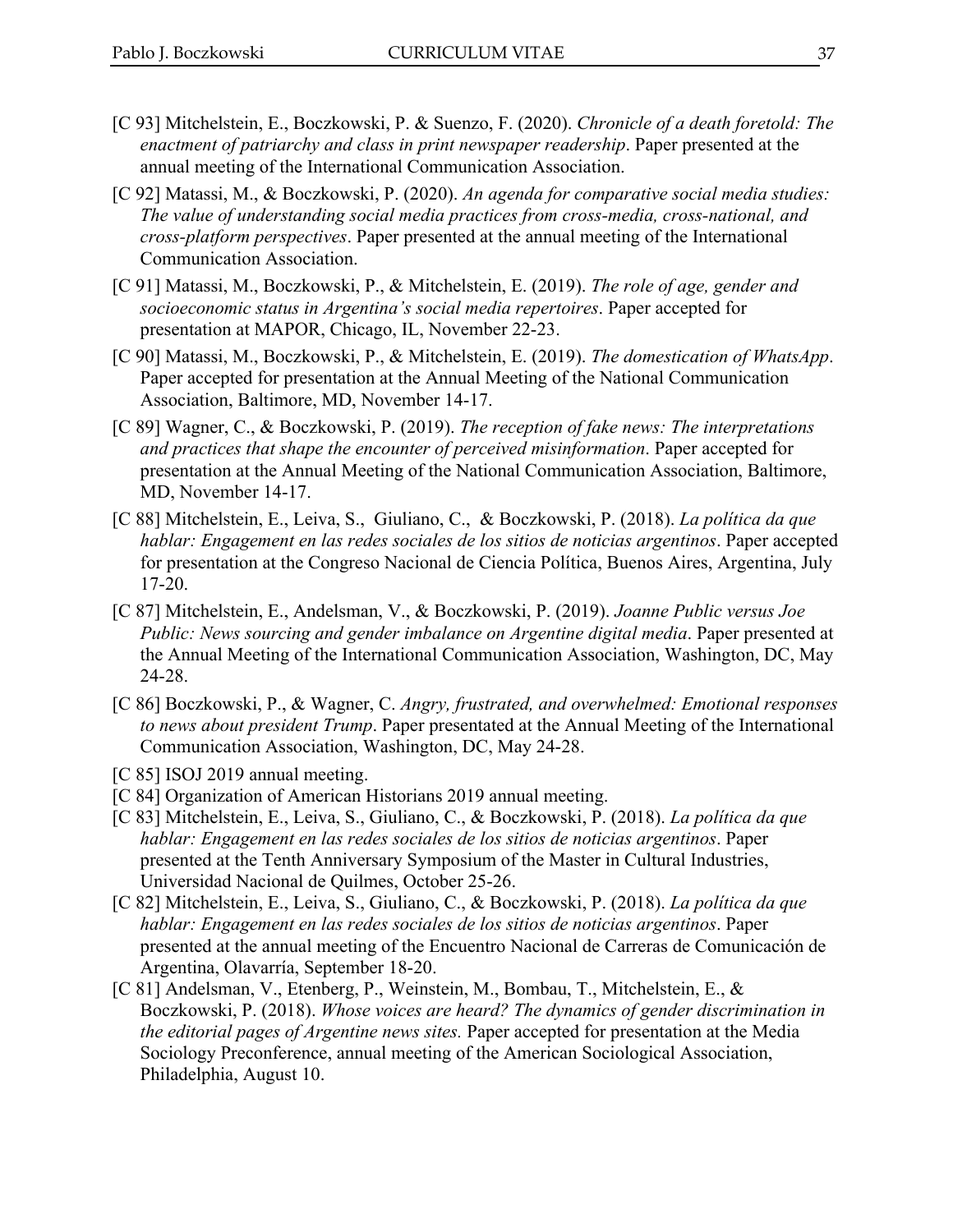- [C 80] Boczkowski, P., Hayashi, K., Kligler-Vilenchik, N., Mitchelstein, E., Tenenboim-Weinblatt, K, & Villi, M., (2018). *Stories from the field: A comparative qualitative study of how people access the news incidentally on social media*. Paper accepted for presentation at the annual meeting of the International Communication Association, Prague, May 24-28.
- [C 79] Kligler-Vilenchik, N., & Boczkowski, P. (2018). *Studying incidental news*. Panel accepted for presentation at the annual meeting of the International Communication Association, Prague, May 24-28.

Speakers: Pablo J. Boczkowski, Richard Fletcher, Kaori Hayashi, Neta Kligler-Vilenchik, Eugenia Mitchelstein, Rasmus Kleis Nielsen, Keren Tenenboim-Weinblatt, Kjerstin Thorson, Sebastián Valenzuela, Mikko Villi, and Brian E. Weeks.

- [C 78] Boczkowski, P., Matassi, M., & Mitchelstein, E. (2018). *A portfolio approach to social media use*. Paper accepted for poster presentation at the annual meeting of the International Communication Association, Prague, May 24-28.
- [C 77] Boczkowski, P., Matassi, M., & Mitchelstein, E. (2017). *A comparative account of how young people use social media platforms*. Paper accepted for presentation at the annual meeting of the Midwest Association for Public Opinion Research, Chicago, November 17- 18.
- [C 76] Boczkowski, P., Mitchelstein, E., & Wagner, M. (2017). *Presidential elections versus political crimes: Which are the alarms that monitorial citizens pay attention to?* Paper presented at the annual meeting of the International Communication Association, San Diego, CA, May 26-29.
- [C 75] Boczkowski, P., Mitchelstein, E., & Matassi, M. (2017). *How changes in media distribution relate to transformations in the consumption of news*. Paper presented at the Distribution Matters preconference at the annual meeting of the International Communication Association, San Diego, CA, May 25.
- [C 74] Boczkowski, P., Mitchelstein, E., & Matassi, M. (2017). *Incidental news: How young people consume news on social media*. Annual meeting of the Hawaii International Conference on System Sciences, Hawaii, January 3-7.
- [C 73] Boczkowski, P, Mitchelstein, E., & Matassi, M. (2016). *Incidental news: A novel idealtype of news consumption by youth on social media*. Annual meeting of the Midwest Association for Public Opinion Research, Chicago, November 18-19.
- [C 72] Boczkowski, P, Mitchelstein, E., & Wagner, M. (2016). *Elections versus crimes: Which topics are more effective burglar alarms in online news sites?* Annual meeting of the Midwest Association for Public Opinion Research, Chicago, November 18-19.
- [C 71] Mitchelstein, E., Wagner, M., & Boczkowski, P. (2016) *The boomerang effect: Innovation in the blogs of mainstream news sites, 2008-2012*. Annual meeting of the National Communication Association, Philadelphia, November 10-13.
- [C 70] Mitchelstein, E., & Boczkowski, P. (2016). *Information, interest and ideology: Explaining the divergent effects of government-media relationships in Argentina*. Annual meeting of the National Communication Association, Philadelphia, November 10-13.
- [C 69] Mitchelstein, M., Boczkowski, P., & Matassi, M. (2016). *La noticia accidental: dispositivos y prácticas de consumo de informacion en jóvenes adultos*. Paper accepted for presentation at the annual meeting of the Encuentro Nacional de Carreras de Comunicación, Jujuy, Argentina, September 28-30.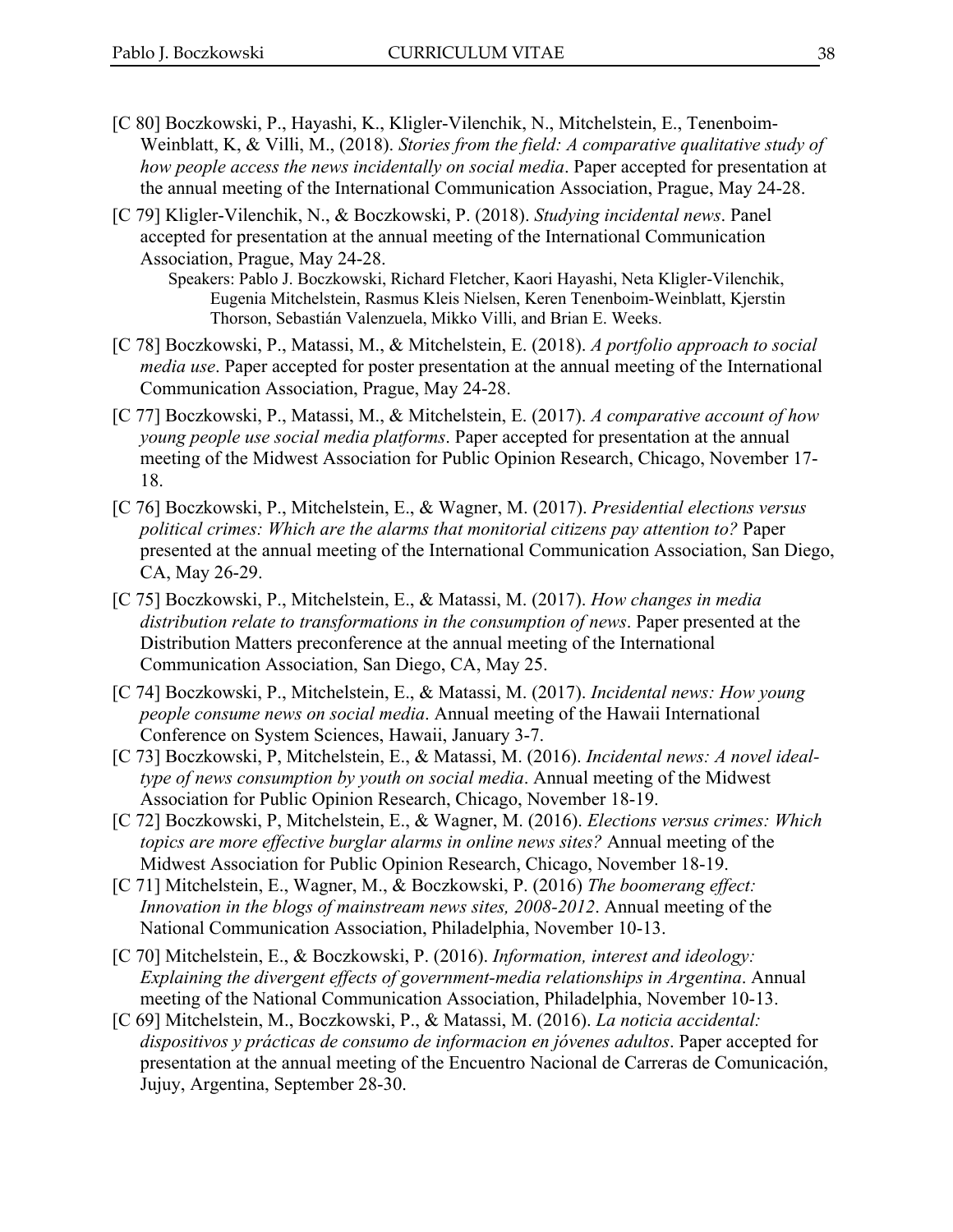- [C 68] Mitchelstein, E., Boczkowski, P., Wagner, C., & Leiva, S. (2016). *La brecha de las noticias en Argentina: Factores contextuales y preferencias de periodistas y público*. Paper accepted for presentation at the annual meeting of the Encuentro Nacional de Carreras de Comunicación, Jujuy, Argentina, September 28-30.
- [C 67] Boczkowski, P., & Anderson, C. (2016). *Words and things: Technology and the futures of journalism scholarship*, annual meeting of the Society for Social Studies of Science, Barcelona, August 31- September 3.
- [C 66] Boczkowski, P., & Anderson, C. (2016). Co-organizers of panel entitled *Remaking news: Technology and the futures of journalism scholarship*, annual meeting of the Society for Social Studies of Science, Barcelona, August 31- September 3. Speakers: Chris Anderson, Mike Ananny, Pablo J. Boczkowski, Mark Deuze, Seth Lewis, Mirjam Prenger, Karin Wahl-Jorgensen, and Rodrigo Zamith.
- [C 65] Boczkowski, P. (2015). Discussant at Journalism Division Preconference, annual meeting of the International Communication Association, San Juan, Puerto Rico, May 21-25.
- [C 64] Boczkowski, P., Crooks, R., Lievrouw, L., & Siles, I. (2014). *Bridging communication studies and science and technology studies: Some recent developments*. Paper presented at the annual meeting of the Society for Social Studies of Science, Buenos Aires, August 20-23.
- [C 63] Boczkowski, P. (2014, August 15). *The news gap*. Keynote presentation at preconference of the Section on Communication and Information Technologies, American Sociological Association, Berkeley, CA.
- [C 62] Boczkowski, P. (2014). *Ten years after "Digitizing the News."* Paper presented at the annual meeting of the International Communication Association, Seattle, WA, May 23-26.
- [C 61] Boczkowski, P., & Siles, I. (2013). *A cosmopolitan perspective for the study of media technologies: Integrating scholarship on production, consumption, materiality, and content*. Paper presented at the annual meeting of the Society for Social Studies of Science, San Diego, CA, October 9-12.
- [C 60] Boczkowski, P., & Siles, I. (2012). *A cosmopolitan perspective for the study of media technologies: Integrating scholarship on production, consumption, materiality, and content*. Paper presented at the annual meeting of the American Sociological Association, Denver, CO, August 17-20.
- [C 59] Siles, I., & Boczkowski, P (2012). *Making sense of the newspaper crisis: A critical assessment of existing research and an agenda for future work*. Paper presented at the annual meeting of the International Communication Association, Phoenix, AZ, May 25-28.
- [C 58] Siles, I., & Boczkowski, P. (2012). *At the intersection of materiality and content: A textomaterial perspective on the use of media technologies*. Paper presented at the annual meeting of the International Communication Association, Phoenix, AZ, May 25-28.
- [C 57] Raviola, E., & Boczkowski, P. (2012). *Newsroom meets community in journalism: An account of institutional innovation in a French news site*. Paper presented at the Organization Science Winter Conference, Steamboat Springs, CO, February 7-10.
- [C 56] Boczkowski, P. & Mitchelstein, E. (2011). *Clicking, sending and commenting: How users take advantage of different forms of interactivity in online news sites*. Paper presented at the annual meeting of the National Communication Association, Mass Communication Division, New Orleans, LA, November 17-20.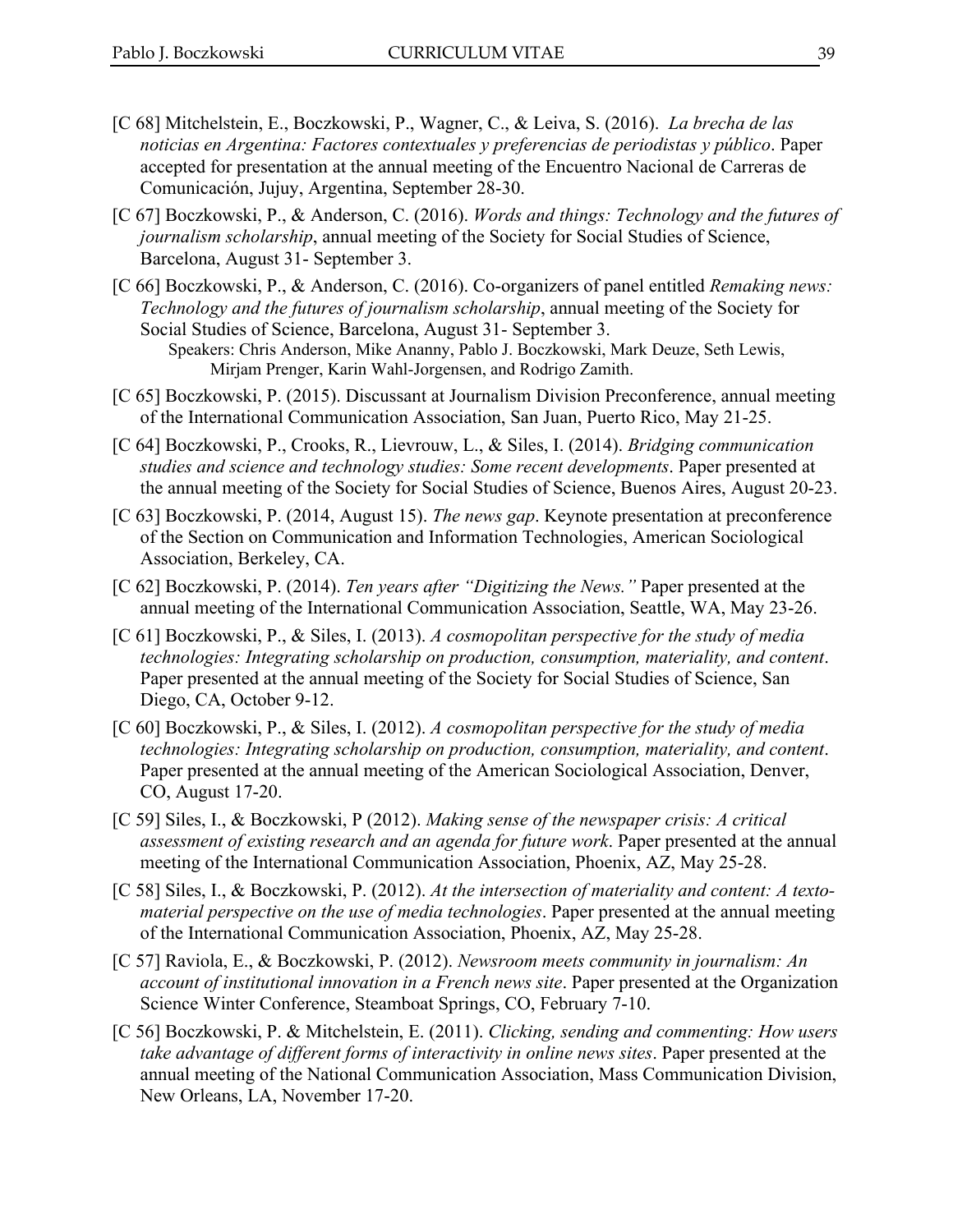- [C 55] Boczkowski, P. & Mitchelstein, E. (2011). *The content production practices of monitorial citizens: Accounting for the most commented stories on online news sites during and after the U.S. 2008 Presidential Election*. Paper to be presented at the annual meeting of the International Communication Association, Boston, MA, May 25-28.
- [C 54] Boczkowski, P., & Mitchelstein, E. (2010). *Do citizens heed journalists*' *burglar alarms? Evidence from a study of online news choices*. Paper presented at the annual meeting of the National Communication Association, Political Communication Division, San Francisco, CA, November 14-17.
- [C 53] Boczkowski, P., Mitchelstein, E., & Walter, M. (2010). *Are the news choices of journalists and consumers converging or diverging? Evidence from a comparative study of digital media in Latin America and Europe.* Paper presented at the annual meeting of the National Communication Association, Mass Communication Division, San Francisco, CA, November 14-17.
- [C 52] Joseph, N., & Boczkowski, P. (2010). *From ethics-in-theory to ethics-in-practice: Expanding the scope of scholarship on media ethics.* Paper presented at the annual meeting of the National Communication Association, Mass Communication Division, San Francisco, CA, November 14-17.
- [C 51] Siles, I., & Boczkowski, P. (2010). *At the intersection of materiality and meaning: Rethinking the role of agency in the use of information and communication technologies.* Paper presented at the annual meeting of the National Communication Association, Human Communication and Technology Division, San Francisco, CA, November 14-17.
- [C 50] Boczkowski, P., Mitchelstein, E., & Walter, M. (2010). *Convergence across divergence: Understanding the gap in the online news choices of journalists and consumers in Western Europe and Latin America.* Paper presented at the American Sociological Association, Atlanta, GA, August 14-17.
- [C 49] Boczkowski, P., & Mitchelstein, E. (2010). *Is there a gap between the news choices of journalists and consumers? A relational and dynamic approach.* Paper presented at the annual meeting of the Midwest Political Science Association, Chicago, IL, April 22-25.
- [C 48] Boczkowski, P. (2010). *News at work: Imitation in an age of information abundance*. Paper presented at the annual meeting of the Eastern Sociological Society, Boston, MA, March 18-21.
- [C 47] Siles, I., & Boczkowski, P. (2009). *Conceptualizing agency in scholarship on the use of communication technologies*. Paper presented at the annual meeting of the Society for Social Studies of Science, Washington, DC, October 28-31.
- [C 46] Boczkowski, P., & Siles, I. (2009). Co-organizers of panel entitled, *At the intersection of materiality and meaning: The dynamics and consequences of user agency in the study of media, information and communication technologies*. Annual meeting of the Society for Social Studies of Science, Washington, DC, October 28-31.
	- Presenters: Pablo J. Boczkowski, Ranjana Das, Christina Dunbar-Hester, Kirsten Foot, Sonia Livingstone, Trevor Pinch, Erica Robles, and Ignacio Siles.
- [C 45] Boczkowski, P. (2009). *The consumption of online news at work*. Paper presented at Annual Meeting of the American Sociological Association, San Francisco, California, August 8-11.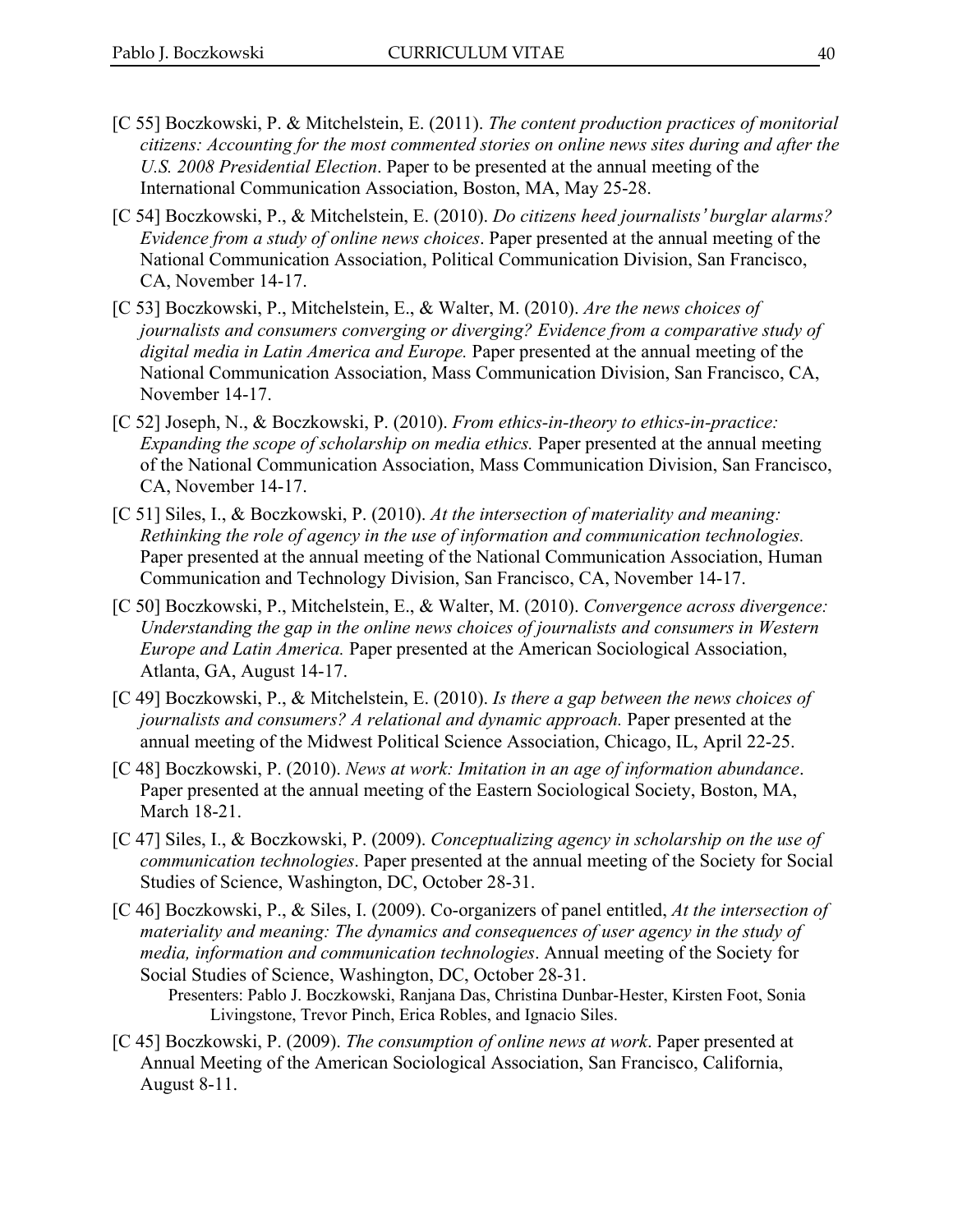- [C 44] Boczkowski, P. (2009). *Technology, information, and imitation in the journalistic field and beyond*. Paper presented at Annual Meeting of the Society for the Advancement of Socio-Economics, Paris, France, July 16-18.
- [C 43] Boczkowski, P., Mitchelstein, E., & Walter, M. (2009). *The news choices of journalists and consumers in an era of digital media and global information flows: The Americas and Europe in comparative perspective.* Paper presented at the XXVIII International Congress of the Latin American Studies Association, Rio de Janeiro, Brazil, June 11-14.
- [C 42] Mitchelstein, E., & Boczkowski, P. (2009). *Between tradition and change: A review of recent research on online news production*. Paper presented at the annual meeting of the International Communication Association, Chicago, IL, May 21-25.
- [C 41] Boczkowski, P. (2008). *Information visibility: Technology, monitoring and imitation in contemporary news work*. Paper presented at the annual meeting of the American Sociological Association, Boston, MA, August.
- [C 40] Boczkowski, P., & Peer, L. (2008) *The choice gap: The softening of news and the divergent choices of journalists and consumers*. Paper presented at the annual meeting of the International Communication Association, Mass Communication Division, Montreal, Canada, May.
- [C 39] Boczkowski, P. (2007). *Unfolding One Past, Creating Many Futures: Notes on Reading "Memory Practices in the Sciences*." Author Meets Critics session (Fleck Book Award), annual meeting of the Society for Social Studies of Science, Canada, October, 11-13.
- [C 38] Boczkowski, P. (2007). *Information transparency: Materiality and mimicry in the journalism field and beyond*. Presentation at the annual meeting of the Society for Social Studies of Science, Montreal, Canada, October 11-13.
- [C 37] Boczkowski, P. (2007). *Rethinking hard and soft news production*. Presentation at the annual meeting of the International Communication Association, Conference Theme Panel, San Francisco, CA, May 24-28.
- [C 36] Boczkowski, P. (2007). Organizer of panel on *Creating Communication in the Journalistic Field: New Developments and New Ways of Thinking About Them*. Conference Theme panel at the annual meeting of International Communication Association, San Francisco, CA, May 24-28.

Presenters: Rodney Benson, Pablo J. Boczkowski, Dominic Boyer, and Barbie Zelizer.

- [C 35] Boczkowski, P., & de Santos, M. (2007). *When more media equals less news: Patterns of content homogeneity in the leading Argentine print and online newspapers*. Presentation at the annual meeting of the International Communication Association, Mass Communication Division, San Francisco, CA, May 24-28.
- [C 34] Boczkowski, P., & Lievrouw, L. (2007). *Bridging S&TS and communication studies: Scholarship on media and information technologies*. Presentation at the annual meeting of the International Communication Association, Communication and Technology Division, San Francisco, CA, May 24-28.
- [C 33] Boczkowski, P., Frazzetta, R., Lopez, D., & Mansur, V. (2006). *News at work: Technology, Monitoring and Imitation*. Presentation at the Academy of Management, Atlanta, Georgia, August 11-16.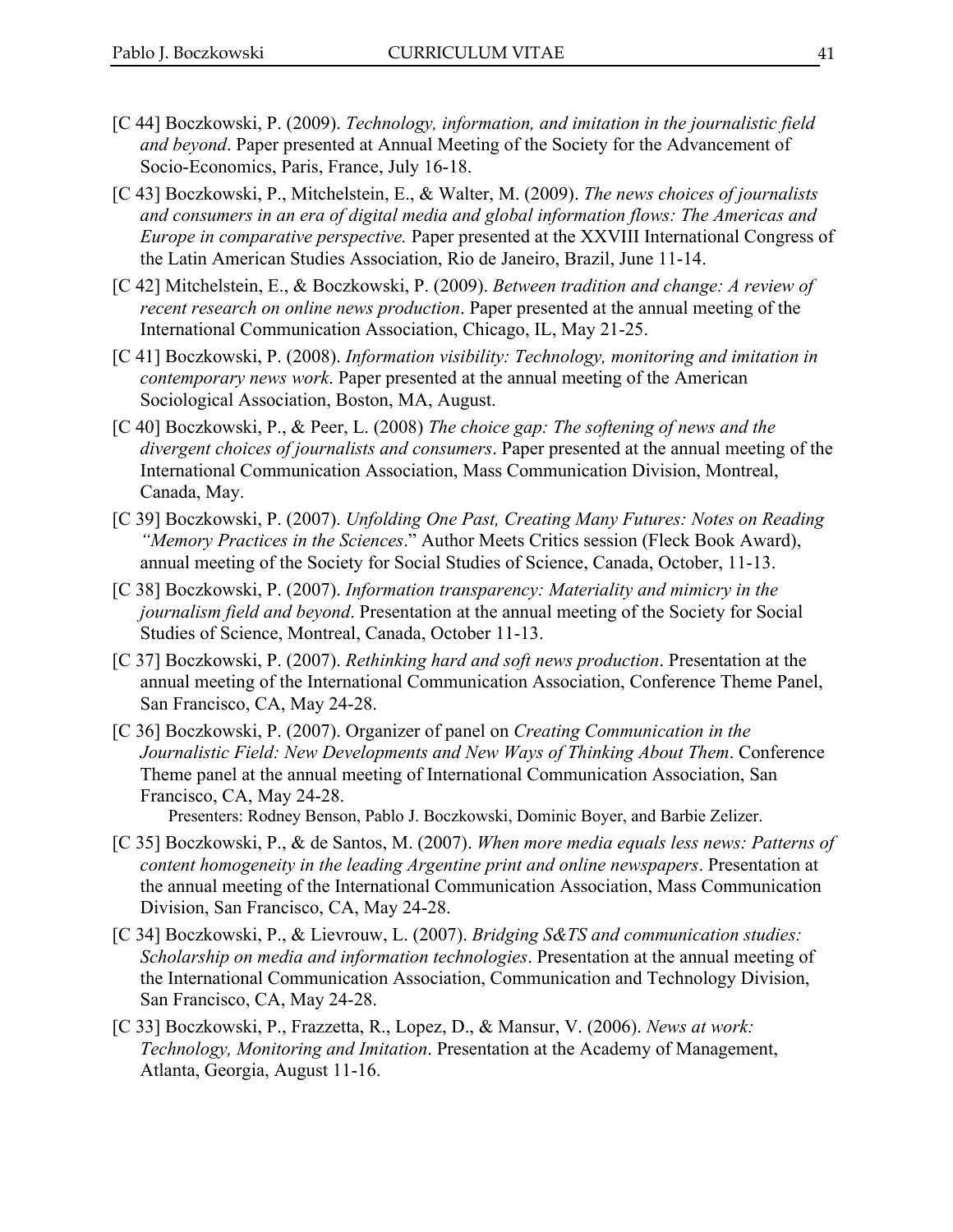- [C 32] Boczkowski, P. (2005). *The author as an elusive subject: The interplay of technology, communication and work in the adoption of digital libraries*. Presentation at the Society for Social Studies of Science, Pasadena, California, October 20-22.
- [C 31] Boczkowski, P., & Lievrouw, L. (2005). *Bridging S&TS and communication studies: Scholarship on media and information technologies*. Presentation at the annual meeting of the Society for Social Studies of Science, Pasadena, California, October 20-22.
- [C 30] Boczkowski, P., & Caidi, N. (2005). Organizers of panel on *Digital Libraries as Sites of Communication and Technical Practices*. Accepted by the Communication and Technology Division, annual meeting of the International Communication Association, New York, New York, May 26-30.

Presenters: Ann Peterson Bishop, Pablo J. Boczkowski, Nadia Caidi, and Geri Gay.

- [C 29] Boczkowski, P., & Klinenberg, E. (2005). Organizers of panel on *Recent Developments in the Sociology of News Production*. Accepted by the Mass Communication Division, annual meeting of the International Communication Association, New York, New York, May 26-30. Presenters: Georgina Born, Eric Klinenberg, and Gabriel Rossman. Discussant: Michael Schudson.
- [C 28] Boczkowski, P. (2004). *How professions develop technology*. Paper presented at the annual meeting of the Society for Social Studies of Science and the European Association for Social Studies of Science and Technology, Paris, France, August 25-28.
- [C 27] Boczkowski, P., & Oudshoorn, N. (2004). Organizers of roundtable on *Twenty years after "The social construction of facts and artefacts": The past, present, and future of SCOT.*  Annual meeting of the Society for Social Studies of Science and the European Association for Social Studies of Science and Technology, Paris, France, August 25-28.
	- Presenters: Beth Bechky, Andrew Feenberg, Rayvon Fouche, Donald MacKenzie, Lucy Suchman, Jane Summerton, and Judy Wajcman. Respondents: Wiebe Bijker and Trevor Pinch.
- [C 26] Boczkowski, P. (2004). *News worlds: Rethinking the dynamics of news production*. Paper presented at the annual meeting of the American Sociological Association, San Francisco, CA, August 14-18.
- [C 25] Boczkowski, P., & Ferris, J. (2004). *Multiple media, convergent processes and divergent products: Organizational innovation in the adoption of online publishing by a European media firm*. Paper presented at the annual meeting of the International Communication Association, New Orleans, LA, May 27-31.
- [C 24] Boczkowski, P., & Turner, F. (2004). Organizers of panels on *Media Meets Technology: Thinking Through Media Technology Studies*. Annual meeting of the International Communication Association, Communication and Technology Division, New Orleans, LA, May 27-31.

Panel One: *Work, boundaries, and transformative practices*. Panelists: Pablo J. Boczkowski (with José A. Ferris), Geoffrey C. Bowker, Sonia Livingstone, and Jonathan Sterne.

- Panel Two: *The co-evolution of communication, artifacts, and users*. Panelists: François Bar, Lisa Nakamura, Frederick Turner, and JoAnne Yates (with Wanda J. Orlikowski).
- [C 23] Boczkowski, P. (2003). *News worlds: Rethinking the dynamics of news production*. Paper presented at the annual meeting of the Society for Social Studies of Science, Atlanta, GA, October 15-18.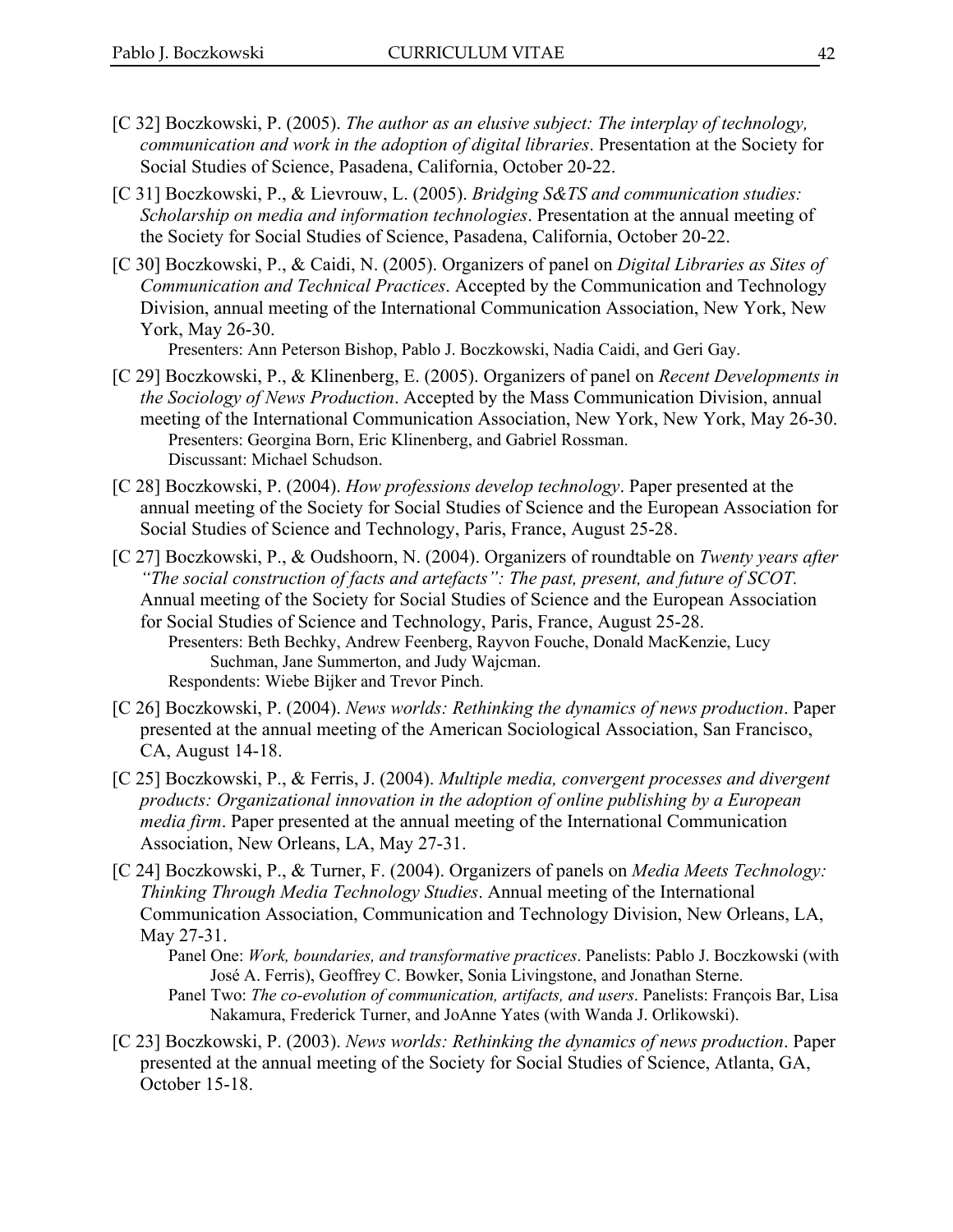- [C 22] Boczkowski, P., & Turner, F. (2003). Organizers of panels on *Media Meets Technology: Thinking Through Media Technology Studies*. Annual meeting of the Society for Social Studies of Science, Atlanta, GA, October 15-18.
	- Panel One: *Production*. Panelists: Pablo J. Boczkowski, Geoffrey C. Bowker, Gregory J. Downey, and Leah Lievrouw.
	- Panel Two: *Uptake*. William Dutton, Tarleton Gillespie, Michele Jackson, and Susan Leigh Star. Panel Three: *Experience*. Participants: Susan Douglas, Timothy Lenoir, Trevor Pinch, and Frederick Turner.
- [C 21] Boczkowski, P. (2003). *Technical attribute, communication alternative, or both? The discourse and practice of interactivity in three online newspapers*. Paper presented at the annual meeting of the Academy of Management, Seattle, WA, August 1-6.
- [C 20] Boczkowski, P., & Orlikowski, W. (2003). Organizers of the symposium on *Organizational discourse and new media: Unexplored dimensions, neglected phenomena, and untold stories*. Annual meeting of the Academy of Management, Seattle, WA, August 1- 6.

Presenters: Michael Barrett, Pablo J. Boczkowski, Wanda Orlikowski and JoAnne Yates. Respondents: David Grant and Linda Putnam.

- [C 19] Boczkowski, P. & Orlikowski, W. (2003). *Organizational discourse and new media: A practice perspective*. Paper presented at the annual meeting of the International Communication Association, San Diego, CA, May 23-27. Top Three Paper, Organizational Communication Division.
- [C 18] Boczkowski, P. (2003). *Processes of adopting multimedia and interactivity in three online newsrooms*. Paper presented at the Annual Meeting of the International Communication Association, San Diego, CA, May 23-27.
- [C 17] Boczkowski, P. & Chan, A. (2003). *Interactivities in online news: How production contexts and user constituencies shape user-authorship in information sites*. Paper presented at the Annual Meeting of the International Communication Association, San Diego, CA, May 23-27.
- [C 16] Boczkowski, P. (2003). *The mutual shaping of technology and society in videotex newspapers: Beyond the diffusion and social shaping perspectives*. Paper presented at the Annual Meeting of the International Communication Association, San Diego, CA, May 23- 27.
- [C 15] Boczkowski, P. (2002). *The construction of online newspapers: Patterns of multimedia and interactive communication in three online newsrooms*. Paper presented at the annual meeting of the Society for Social Studies of Science, Milwaukee, WI, November 7-10.
- [C 14] Boczkowski, P. (2002). *Distributed construction*. Paper presented at the annual conference of the European Group for Organizational Studies, Barcelona, Spain, July 3-6.
- [C 13] Boczkowski, P. (2001). "*When we were print people": Technology, work and organization in online newsrooms*. Paper presented at the annual meeting of the Society for Social Studies of Science, Cambridge, MA, November 1-4.
- [C 12] Boczkowski, P. (2001). *Mimetic originality: Technology and the social organization of editorial work in an online newsroom*. Paper presented at the annual meeting of the International Communication Association, Washington, DC, May 24-28. Top Four Student Paper, Communication and Technology Division.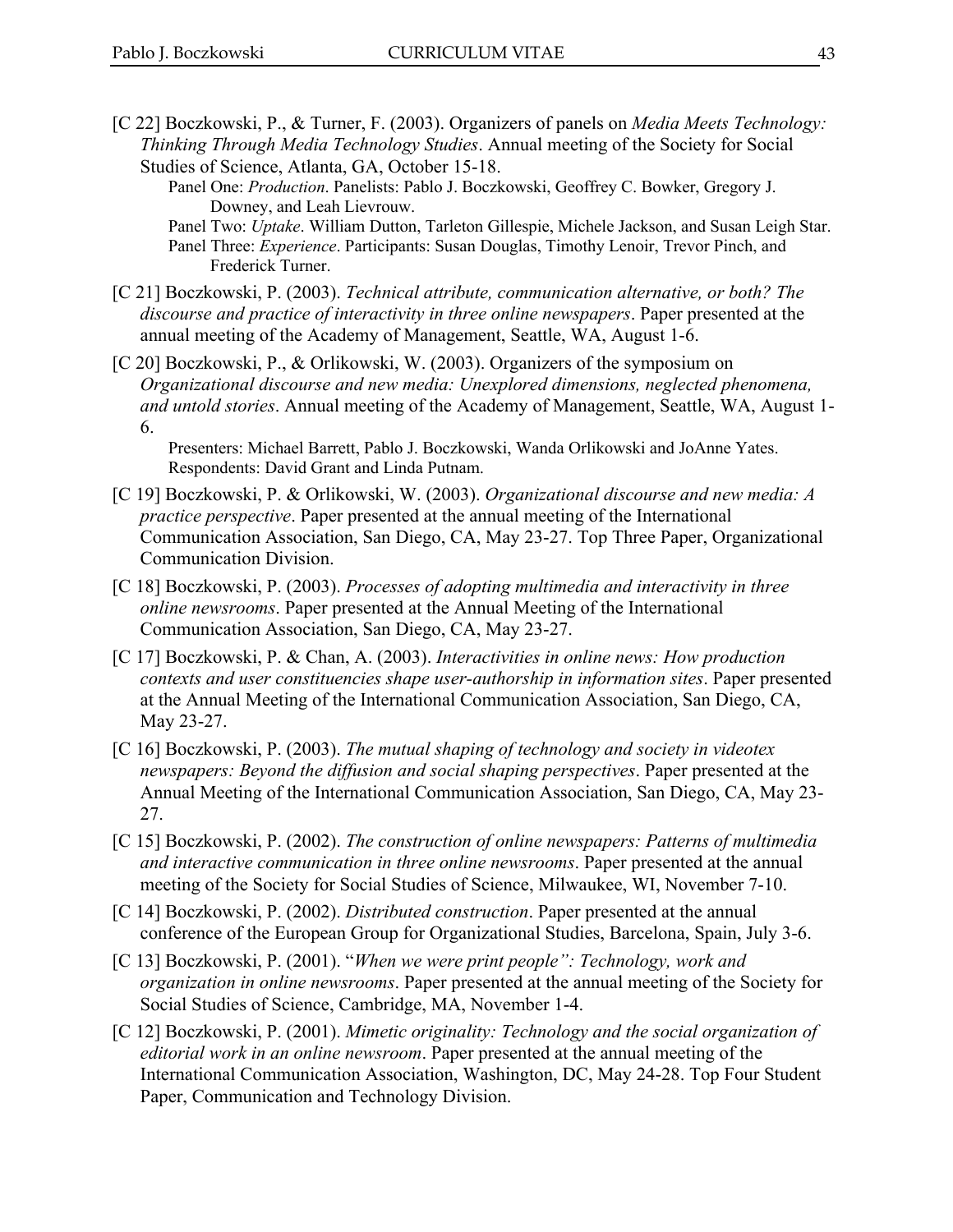- [C 11] Boczkowski, P. (2001). *The development and use of online newspapers: What research tells us… and what else we might want to know*. Paper presented at the annual meeting of the International Communication Association, Washington, DC, May 24-28.
- [C 10] Boczkowski, P. (2001). *Distributed construction: Transforming media and community on the Internet*. Paper presented at the annual meeting of the Central States Communication Association, Cincinnati, OH, April 5-8. Winner of the Samuel L. Becker Award for Outstanding Graduate Student Scholarship, Mass Communication Interest Group.
- [C 9] Boczkowski, P. (2000). *Distribute and conquer? Users as producers in an online newspaper*. Paper presented at the annual meeting of the International Communication Association, Acapulco, Mexico, June 1-6. Top Student Paper, Communication and Technology Division.
- [C 8] Boczkowski, P. (1999). *Distributed construction: Changing regimes of information creation in online newspapers*. Paper presented at the annual meeting of the Society for Social Studies of Science, San Diego, CA, October 28-31.
- [C 7] Boczkowski, P. (1999). *Distributed construction: Changing regimes of information creation in online newspapers*. Paper presented at the annual meeting of the American Sociological Association, Chicago, IL, August 6-10. Winner of the 1999 Outstanding Student Paper/Software competition, Section on Sociology and Computers.
- [C 6] Boczkowski, P., & Pinch, T. (1998). *Back to the future? Methodological differences in the study of technologies "ready made" and "in the making"*. Paper presented at the annual meeting of the Society for Social Studies of Science, Nova Scotia, Canada, October 30- November 1.
- [C 5] Boczkowski, P. (1998). *Changing frames: Internet publishing in a context perceived as changing rapidly and on an ongoing basis*. Paper presented at the annual meeting of the American Sociological Association, San Francisco, CA, August 21-25.
- [C 4] Boczkowski, P. (1998). *Understanding the development of online newspapers: Using computer-mediated communication theorizing to study Internet publishing*. Paper presented at the annual meeting of the International Communication Association, Jerusalem, Israel, July 19-23. Top Four Student Paper, Communication and Technology Division.
- [C 3] Boczkowski, P. (1997). *The inevitability of constructing online papers: Metaphors and propositions in actors' discourse of technological determinism*. Paper presented at the annual meeting of the Society for Social Studies of Science, Tucson, AZ, October 23-26.
- [C 2] Boczkowski, P. (1997). *To Adapt or not to adapt? The technology-user relationship in computer-mediated communication theory and research*. Paper presented at the annual meeting of the International Communication Association, Montreal, Canada, May 22-26. Top 3 paper, Communication and Technology Division.
- [C 1] Aguinis, H., Lee, S., Nesler, M., Quigley, B., Boczkowski, P., Aguinis-Szyferman, L., García-Cueto, E., & Tedeschi, J. (1995). *Cultural differences as antecedents of power perceptions: An examination across four countries*. Paper presented at the annual meeting of the American Psychological Society, New York, NY.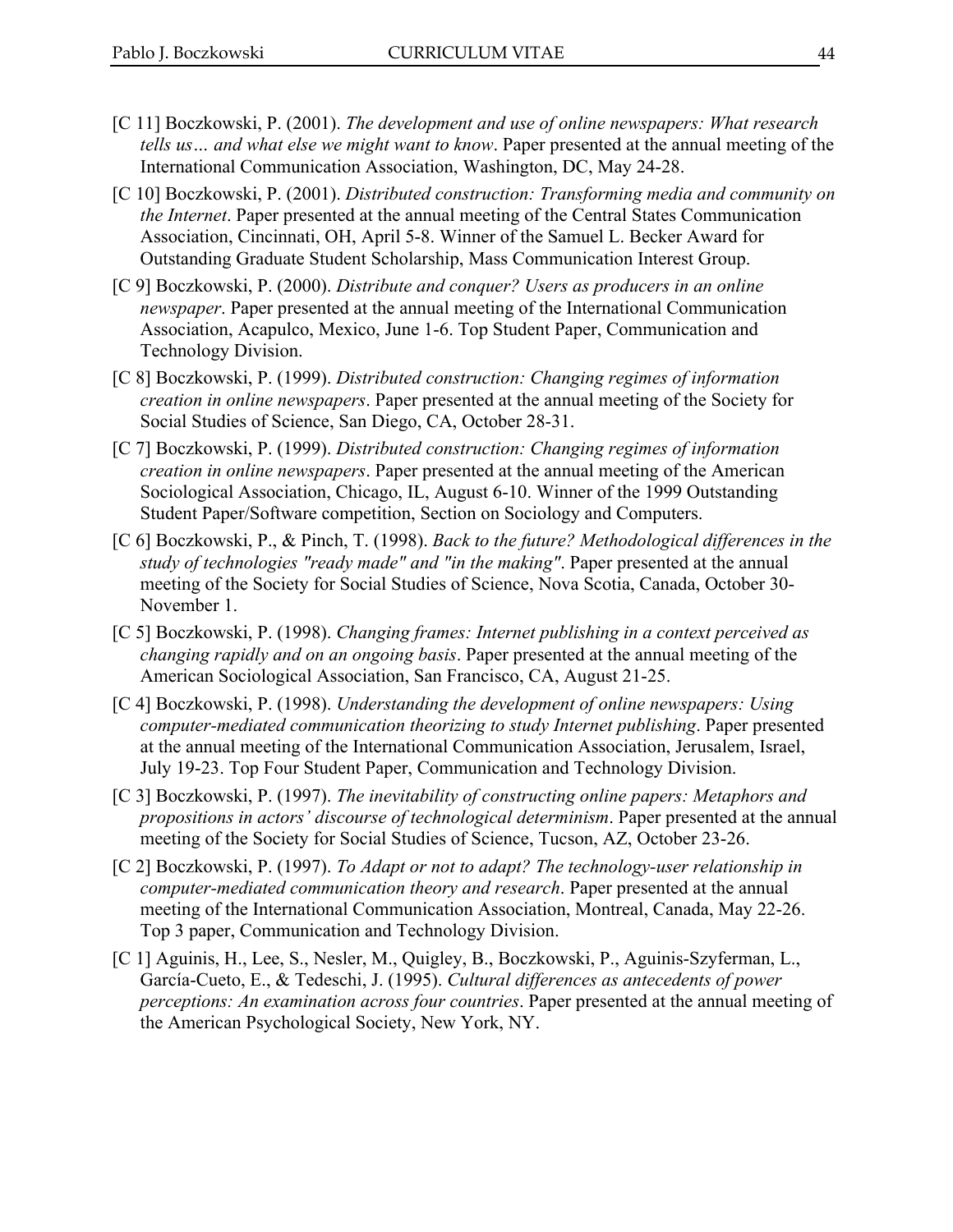**13. TEACHING EXPERIENCE** (course evaluations available upon request)

- 2019 2020 *Instructor*, Proseminar in Media, Technology and Society (Ph.D. seminar), School of Communication, Northwestern University.
- 2015 present*Instructor*, Organizational Processes in Creative Enterprises (graduate seminar), School of Communication, Northwestern University.
- 2005 present*Instructor*, Sociology of Online News (undergraduate seminar), School of Communication, Northwestern University.
- 2005 present*Instructor*, Media Meet Technology (Ph.D. seminar), School of Communication, Northwestern University.
- 2015 2017 *Instructor*, Professional Development (graduate seminar), School of Communication, Northwestern University.
- 2015 *Instructor*, Multiple Perspectives on Leading People and Processes in Organizations (One-day workshop for graduate students), School of Communication, Northwestern University.
- 2011 2014 *Instructor*, Proseminar in Media, Technology and Society (Ph.D. seminar), School of Communication, Northwestern University.
- 2006 2014 *Instructor*, Field Research in Media Organizations (Ph.D. seminar), School of Communication, Northwestern University.
- 2006 2008 *Instructor*, Digitizing the News (executive education seminar), Media Management Center, Kellogg School of Management, Northwestern University.
- 2004 2007 *Instructor*, Change and Corporate Transformation (Executive MBA course), Business School, Universidad Torcuato Di Tella (Buenos Aires, Argentina).
- 2001 2005 *Instructor*, Organizations and Environments (Ph. D. seminar), Sloan School of Management, Massachusetts Institute of Technology.
- 2001 2005 *Instructor*, Organizational Processes (MBA core course), Sloan School of Management, Massachusetts Institute of Technology.
- 1997 *Member of the Advisory Board*, Office of Instructional Support, The Graduate School, Cornell University.
- 1996 1997 *Workshop Facilitator*, Graduate Teaching Development Program, Office of Instructional Support, Graduate School, Cornell University. Workshops Taught: Office Hours, Facilitating a Discussion, Philosophies of Teaching.
- 1996, 1997 *Teaching Assistant*, What is Science? (undergraduate course), Instructor: Trevor Pinch, Department of Science and Technology Studies, Cornell University.
- 1987 1992 *Instructor* and *Teaching Assistant*, undergraduate and graduate courses in Social Psychology, Psychological Assessment, Family Therapy, and Psychiatric Emergencies, Universidad de Buenos Aires and Alvear Hospital, Buenos Aires, Argentina.

## **14. SERVICE**

**a. To the Profession:**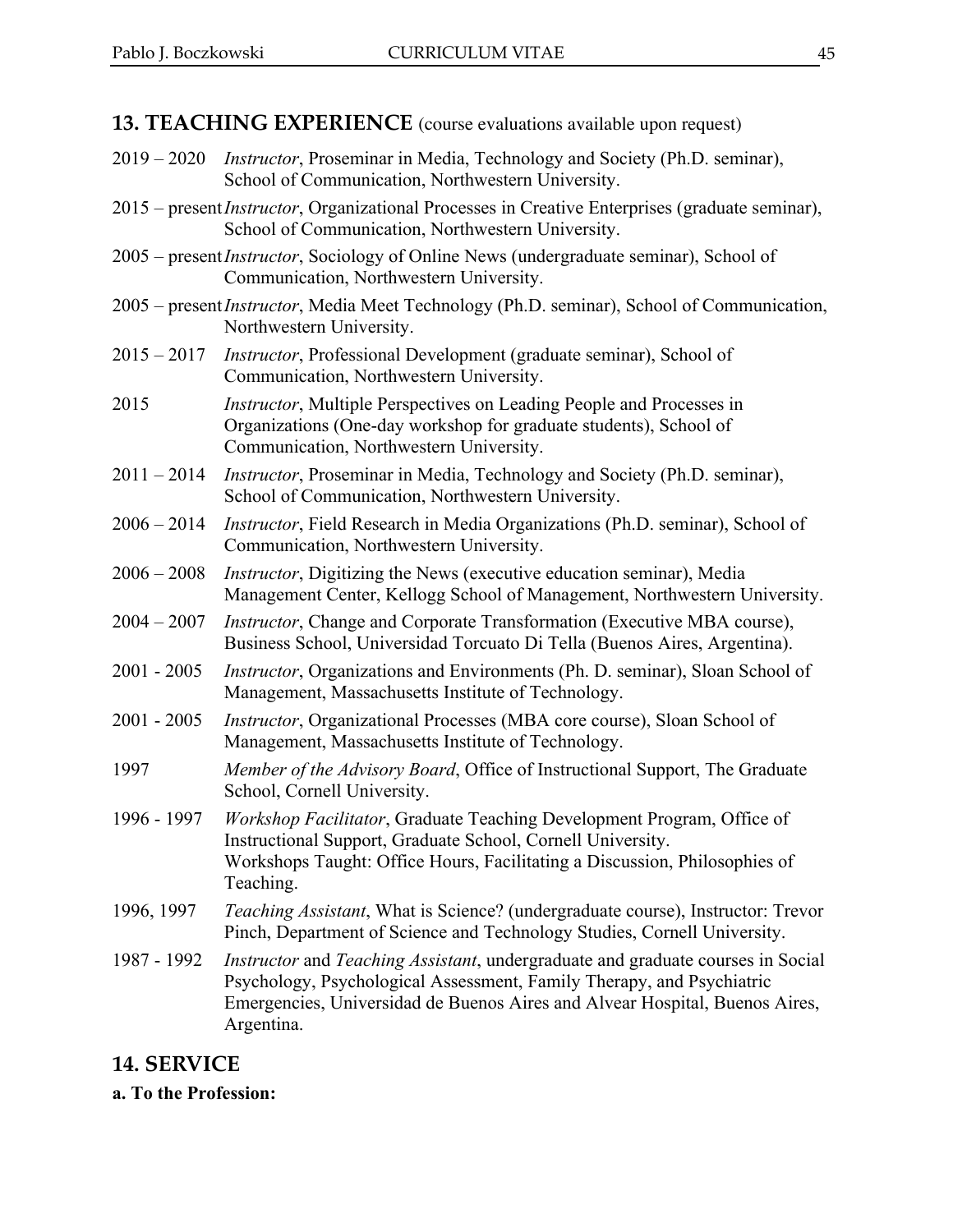#### Editorial Boards:

*Digital Journalism*, Editorial Board, 2018 - present

*International Journal of Communication*, Advisory Board, 2006 – present

*Communication Theory*, Editorial Board, 2012 - 2013

*Journalism*, Editorial Board, 2017 - present

*New Media & Society*, International Advisory Board, 2003 – 2012

#### Journal Reviewer:

*American Sociological Review, City and Community, Human Relations, Journal of Broadcasting and Electronic Media, Journal of Communication, Journal of Computer-Mediated Communication, Journalism: Theory, Practice & Criticism, Management Communication Quarterly, New Media & Society*, *Organization Science*, *Public Understanding of Science*, *Science, Technology & Human Values*, *Social Studies of Science*, and *The Information Society*

#### Book Reviewer:

*The MIT Press, The University of Chicago Press.*

#### Grant Reviewer:

National Science Foundation, Social Sciences and Humanities Research Council of Canada, Israeli Science Foundation, French National Research Agency

#### Conference Reviewer:

International Communication Association (Divisions: Communication and Technology, Mass Communication, and Organizational Communication)

Participation in Activities of Professional Societies:

*Chair,* Media Award Committee, Annual Meeting of the Latin American Studies Association (2023).

*Co-Chair*, Track in Mass Media and Popular Culture, Annual Meeting of the Latin American Studies Association (2022).

*Nominator*, Fellows Program, MacArthur Foundation (2021 – present).

*Member, Strategic Planning Task Force*, International Communication Association (2019- 2021).

*Member of the Research Advisory Group*, American Press Institute (2013 – present).

*Member of the Communication Awards Committee*, National Academies (2008-2013).

*Member of the Project on Science and the Media*, American Academy for the Advancement of Arts and Sciences (2006-2008).

*Outstanding Book Award Subcommittee*, International Communication Association (Member: 2006; Chair: 2007).

*Chair of the Sub-Committee for the Outstanding Graduate Student Paper Award*, Section on Communication and Information Technologies, American Sociological Association (2006).

*Chair of the Sub-Committee for the Outstanding Paper Award*, Section on Communication and Information Technologies, American Sociological Association (2005).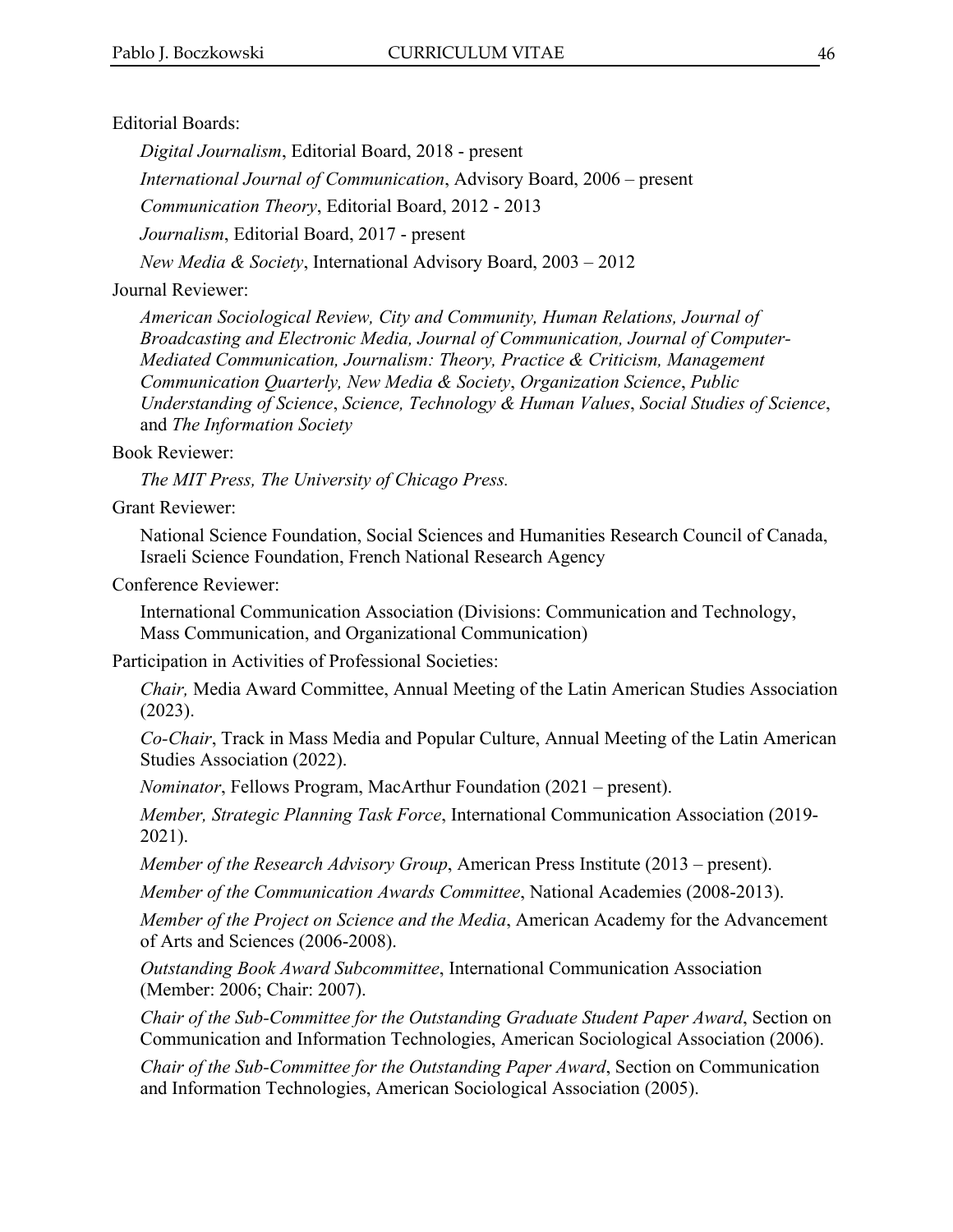*Member of the Committee for Herbert Dordick Best Dissertation Award*, Communication and Technology Division, International Communication Association (2005).

*Council Member*, Section on Communication and Information Technologies, American Sociological Association (2004-2005).

*Member of the Committee for Best Student Paper Award*, Section on Communication and Information Technologies, American Sociological Association (2003).

*Member of the Committee for Best Student Paper Award*, Section on Science, Knowledge and Technology, American Sociological Association (2002).

*Member of the Program Committee*, Annual Meeting of the Society for Social Studies of Science (2001).

*Chair of the Committee*, Outstanding Graduate Student Paper Award, Section on Computers and Sociology, American Sociological Association (2001).

*Member of the Awards Committee*, Section on Science, Knowledge and Technology, American Sociological Association (1998).

#### **b. At Northwestern:**

Doctoral advisees:

Facundo Suenzo (in-progress, began doctoral program in 2020)

Valerie Gruest-Slowing (in-progress, began doctoral program in 2020)

Mora Matassi (in-progress, began doctoral program in 2018)

Amy Ross Arguedas (graduated in 2020, currently postdoctoral fellow at University of Oxford, United Kingdom)

Ignacio Siles (graduated in 2014, currently professor at Universidad de Costa Rica, Costa Rica) Eugenia Mitchelstein (graduated in 2013, currently associate professor at Universidad de San Andrés, Argentina)

University:

2021 – present, *Member*, Reappointment, Promotion and Tenure Committee, Northwestern University in Qatar.

2021 – present, *Member*, Steering Committee, Program in Latin American and Caribbean Studies.

2020 – 2021, *Member*, Recruitment, Reappointment, Promotion and Retention Taskforce, Northwestern University in Qatar

2020 – present, *Member*, Faculty Advisory Council, Buffett Institute for Global Affairs.

2019 – present, *Member*, Faculty Leadership Group, Global Alliance with Sciences Po, Buffett Institute for Global Affairs.

2019 – 2020 *Member*, Global Council, Buffett Institute for Global Affairs.

2014 – 2015 *Member*, Search Committee for the Associate Provost for Diversity and Inclusion.

2014 – 2017 *Member*, Committee on Honorary Degrees.

2014 – 2016 *Member*, Search Committee for faculty position in Radio, Television and Film.

2013 – 2015 *Member*, Selection Committee, Presidential Fellowship.

2011 – 2012 *Member*, Search Committee for the Dean, Medill School of Journalism.

2006 – 2012 *Member*, Faculty Diversity Committee.

2006 – 2007 *External Member*, Search Committee for Knight Chair in Multimedia Journalism, Medill School of Journalism.